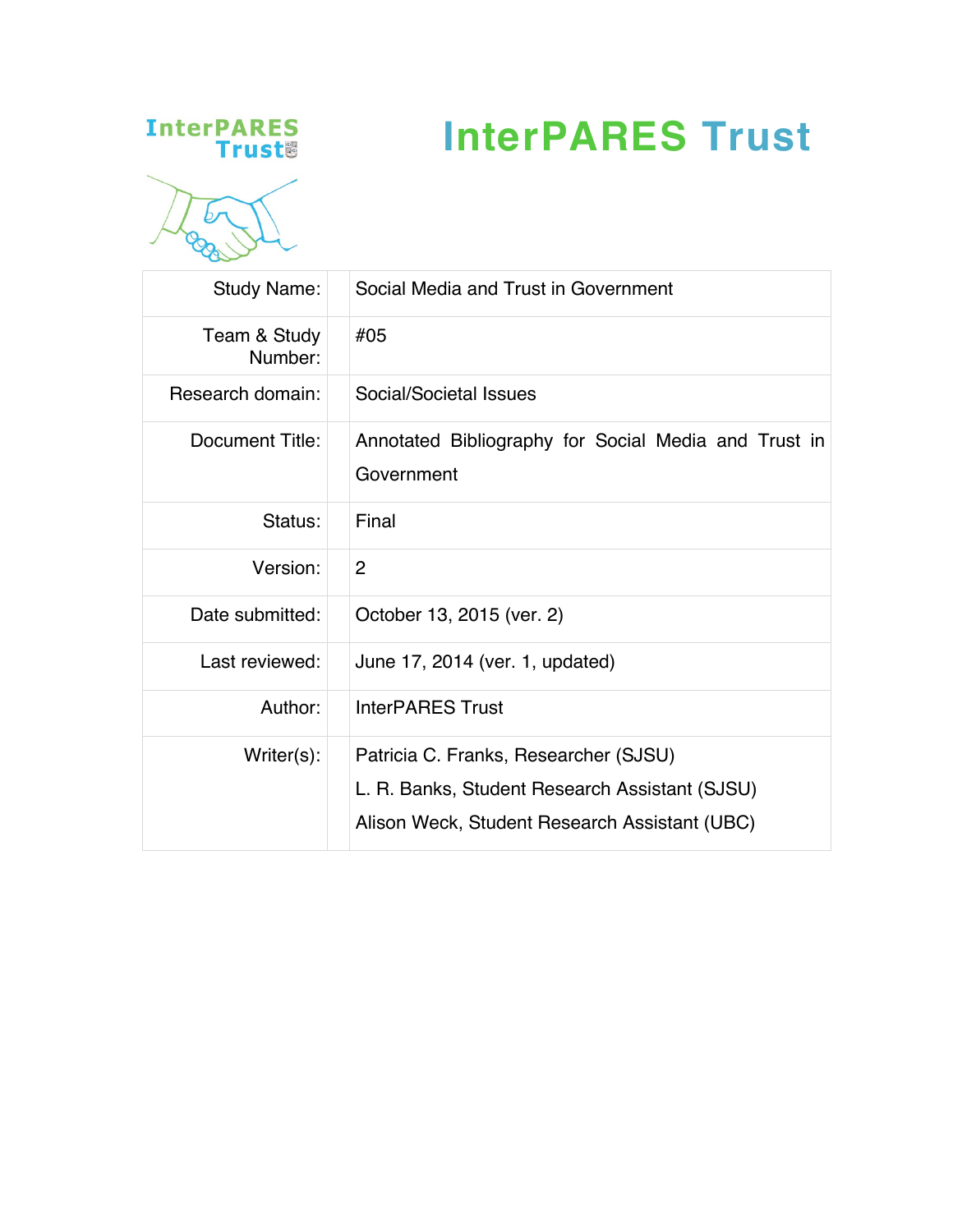## Document Control

| <b>Version history</b> |                     |                                                 |                                                                                 |
|------------------------|---------------------|-------------------------------------------------|---------------------------------------------------------------------------------|
| Version                | Date                | By                                              | <b>Version notes</b>                                                            |
|                        | May 21, 2014        | P. Franks, M. Driskill                          |                                                                                 |
| 2                      | June 17, 2015       | P. Franks, M. Driskill, L. R.<br>Banks, A. Weck | Included relevant<br>citations from 2014-<br>2015 that were not in<br>Version 1 |
| 3                      | October 13,<br>2015 | P. Franks, M. Chen, A.<br>Weck                  | Included citations<br>relevant to Twitter and<br>sentiment analysis             |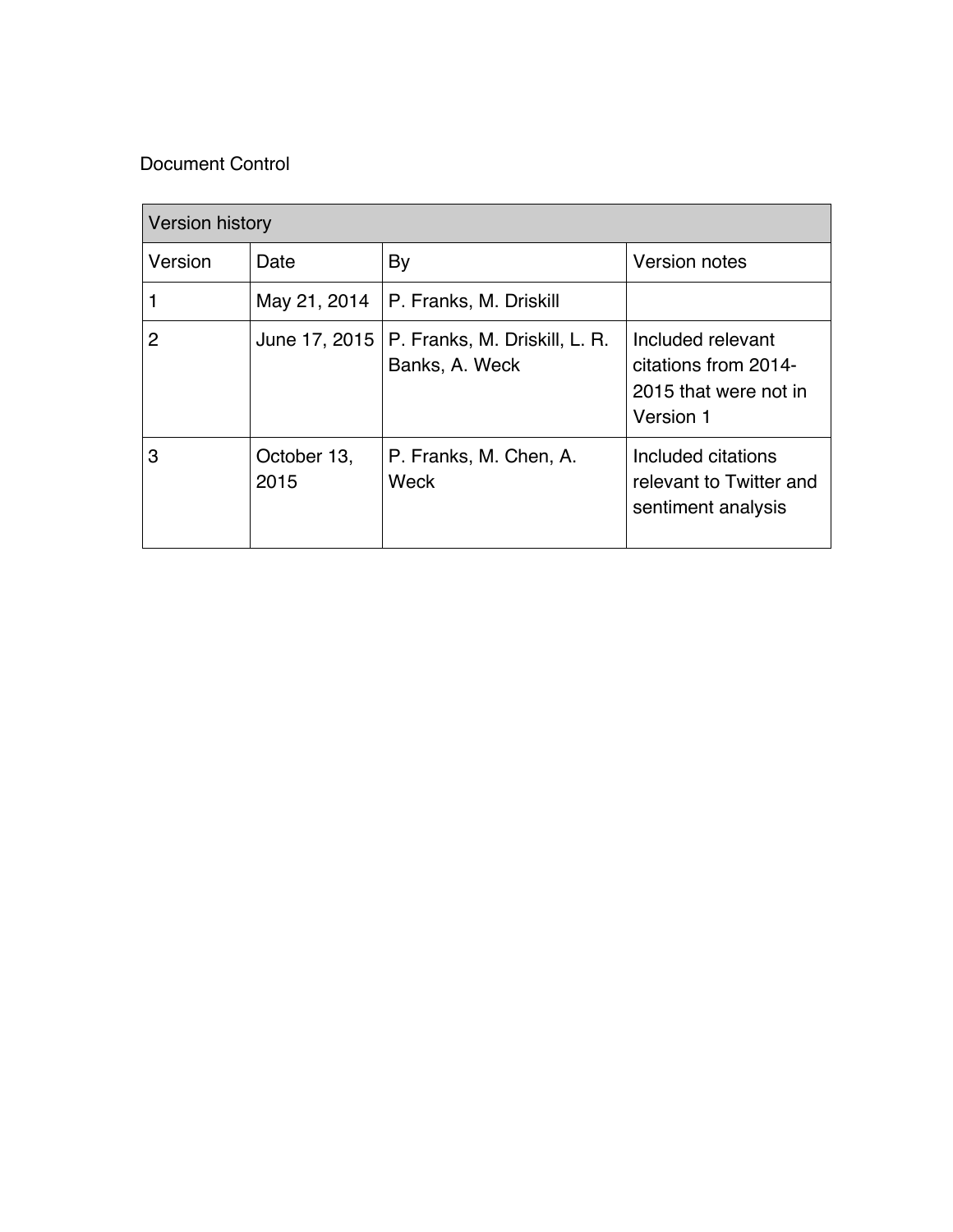Annotated Bibliography, 2<sup>nd</sup> edition prepared for **Social Media and Trust in Government (#05)** October 13, 2015 Last updated June 17, 2015

Abu-Shanab, Emad. (2014). Antecedents of trust in e-government services: an empirical test in Jordan. *Transforming Government: People, Process and Policy 8*(4), 480-499. DOI: 10.1108/TG-08-2013-0027

This study analyses the relationship between citizen trust and e-government services in Jordan. The population consists of Jordanian citizens who use egovernment services, acknowledging that "the ordinary citizen in Jordan might not be using such services or [be] aware of it" (p. 487). Results are delineated based on demographics (e.g., gender, education, age) and item statement (e.g., "Using e-gov services will be easy to me"; "E-gov services make my life easier"; "Electronic websites and the Internet are familiar to me") (p. 489). The author highlights the imperativeness for governments to "raise public awareness" of the relevancy of e-government services and promote the growth of such services to improve credibility and accountability (p. 494).

Alathur, S. , Ilavarasan, P. , & Gupta, M. (2012). Citizen participation and effectiveness of e-petition: Sutharyakeralam - India. *Transforming Government: People, Process and Policy*, 6(4), 392. DOI: http://dx.doi.org/10.1108/17506161211267536

This article looks at the e-petition as a form of e-participation that empowers citizens. The goal is the measurement of e-participation through e-petitioning. The authors studied those who participated in an e-petition regarding polluting a canal in India. Alathur, Ilavarasan, and Gupta investigated if e-petitioning fosters improved effectiveness of citizens' democratic process. They found that epetitioning alone did not effect change, and that media can influence change.

Alford, J. (2011). Citizen co-production of public services: What, who, when and how. *The Australian and New Zealand School of Government.* Retrieved from http://publicpolicy.unimelb.edu.au/sites/default/files/public/alford-citizen-2012.pdf

John Alford is professor of Public Sector Management at the University of Melbourne and the Australia and New Zealand School of Government. He defines coproduction as "any positive action by anyone outside the government agency which produces value and is prompted by the agency" (p. 7). The presentation offered here gives a schematic of how coproduction works with Australian/New Zealand government institutions.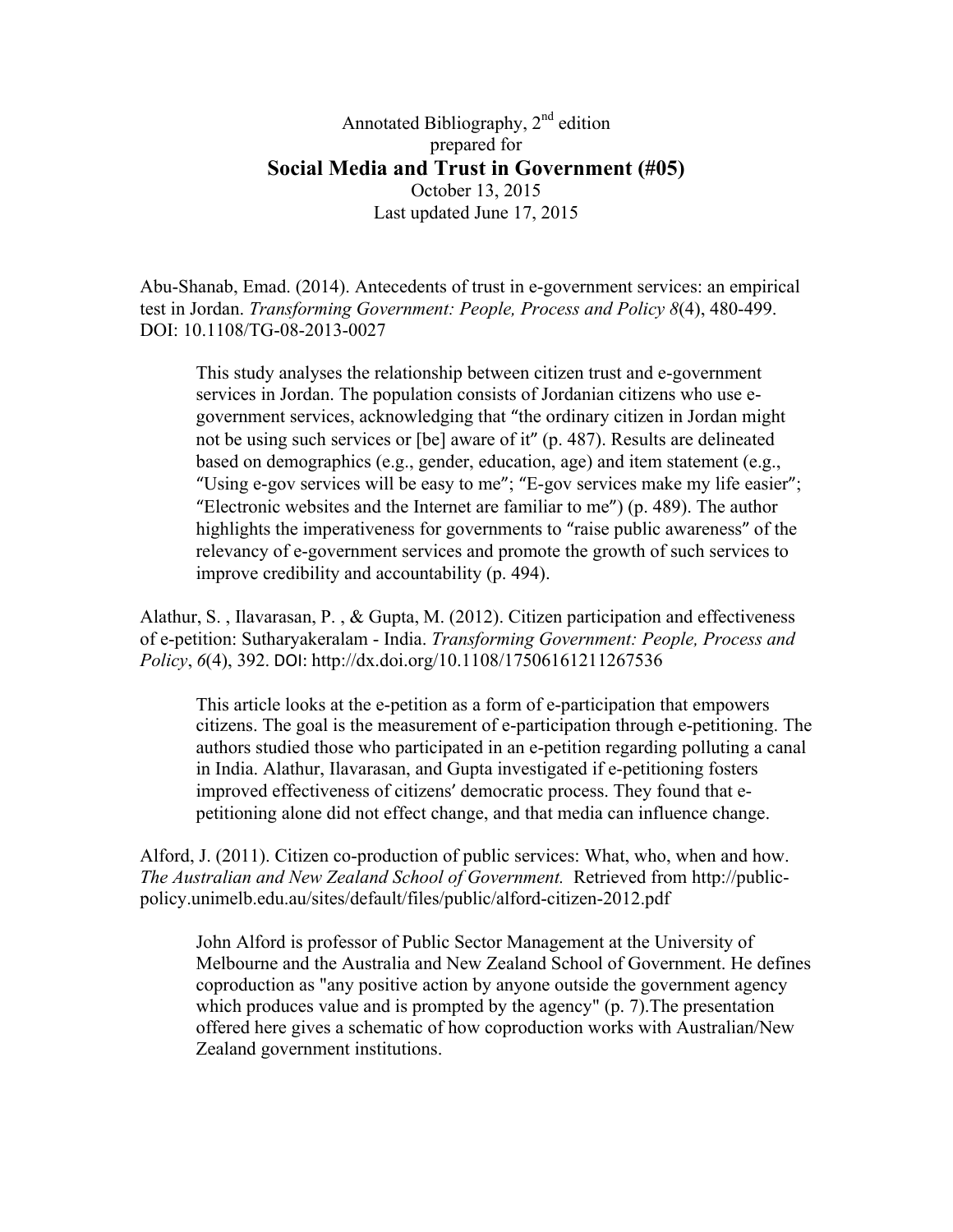Allen, K. (2012, March 29). The 10 most social-media savvy City Halls in America: How well does your city communicate on social media. *Ragan.com* Retrieved from http://www.ragan.com/Main/Articles/The 10 most socialmedia savvy City Halls in Americ 44636.aspx#

This article offers some insights into actions city halls take to interact with constituents. This is crucial because traditional municipal power comes from a city's City Hall. This brings up the question: **Is social media expanding the traditional role of City Hall?**

Anonymous, (2013, February 10) Eight Ways Cities Should use Facebook, *Downtown Colorado Inc.* Retrieved from http://downtowncoloradoinc.wordpress.com/2011/02/10/8 ways-cities-should-use-facebook/

This blog entry reports on Facebook modifying terms for city use. The eight ways are in list form: 1) Communicate local events and happenings; 2) Engage citizens by soliciting feedback on events and projects; 3) Post videos of community to attract potential residents and visitors to the area; 4) Post videos to engage residents by providing a behind-the-scenes look at city government; 5) Promote your local businesses by posting sales, specials or other events; 6) Educate your constituents and residents on legislation or community programs; 7) Track your media impressions; 8) Connect your Facebook account to Twitter to further get the word out on urgent updates. This list can be a basis for questions we ask on our survey.

Anouar, Lahouij Mohamed. (2014). On-line Political Participation: Fractures and Inequality Between the Citizens. *Procedia - Social and Behavioral Sciences,* 163, 257- 263. DOI: 10.1016/j.sbspro.2014.12.314

A relatively small, culturally homogenous country, Tunisia has witnessed noticeable political instability since 2011. This paper analyses the role of Tunisia's "social network" in fostering civic engagement among Tunisians in light of both recent political unrest and modernization. The author expounds upon the attributes of social media use, particularly in the context of democracy and Tunisians' political participation. Findings include noticeable distinctions in engagement based on social inequality and expatriate status of Tunisian citizens.

Bertot, J. C. , Jaeger, P. T. , and Grimes, J. M. (2010). Using ICTs to create a culture of transparency: E-government and social media as openness and anti-corruption tools for societies. *Government Information Quarterly, 27*(3), 264-271. DOI: http://dx.doi.org/10.1016/j.giq.2010.03.001

The authors use Information and communication technologies (ICTs) as an umbrella term that includes social media applications. While many research efforts have been conducted on transparency and e-government, this paper looks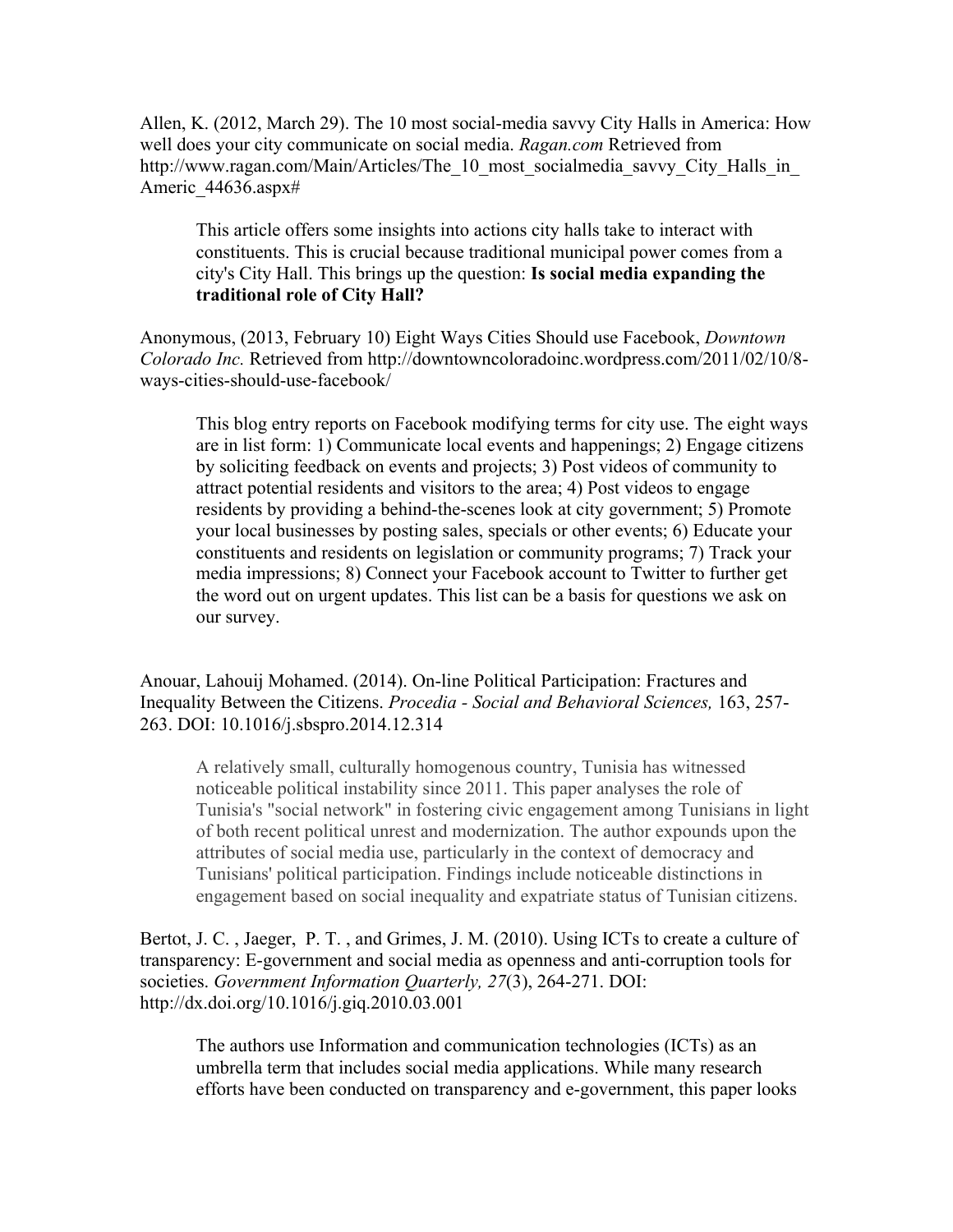at how ICTs are affecting trust in digital information. This is in essence a bottom up look at the cultural implications of the relationship. This statement is key to our research: "Many nations with transparency laws have directly tied the implementation of these laws to the implementation of ICT-based initiatives, often through e-government"  $(p. 265)$ . Indeed one key point of this paper is that ICTs can act as anti-corruption tools, and these tools in general fosters trust in government.

Bertot, J. C., Jaeger, P. T., & Hansen, D. (2012). The impact of policies on government social media usage: Issues, challenges, and recommendations. *Government Information Quarterly 29*(1), 30–40. DOI: http://dx.doi.org/10.1016/j.giq.2011.04.004

The authors highlight policy issues as they relate to access to social media led government initiatives. The purpose is a better alignment of these policies to how the broader public uses social media for e-government services.

Bertot, J., Jaeger, P., Munson, S., & Glaisyer, T. (2010). Engaging the public in open government: Social media technology and policy for government transparency. *Computer, 43*(11), 53–59. DOI: http://dx.doi.org.libaccess.sjlibrary.org/10.1109/MC.2010.325

The authors looked at the E-Government Act of 2002 and concluded it does not allow for participatory democracy. Moreover, this article highlights the Obama Administration's Open Government initiative, and presents several portals where federal government agencies are using social media to interact with patrons.

Bertot, J.C., Jaeger, P.T., Munson, S., & Glaisyer, T. (2010). Social Media Technology and Government Transparency. *Computer 43*(11). Retrieved from http://cat.inist.fr/?aModele=afficheN&cpsidt=23424636

This paper offers a detailed overview of how the U.S. Federal Government is using social media to promote and exercise the various open government initiatives produced in recent years by the last three presidential administrations. Table 2 in the paper offers the initiatives and laws and which aspect of transparency in government. The authors state that a major obstacle to obtaining transparency in open government is inclusion through access to social media.

Bonsón, Enrique, Royo, S., & Ratkai, M. (2014). Citizens' engagement on local governments' Facebook sites. An empirical analysis: The impact of different media and content types in Western Europe. *Government Information Quarterly* 32 (1), 52-62. DOI: 10.1016/j.giq.2014.11.001

This study measures citizen engagement on Western European local governments' Facebook pages via an analysis of 50 posts of various content (e.g., environment, housing) and media type (e.g., video, text). The results of the study reveal that the media types with the highest access are links and photos, while cultural activities,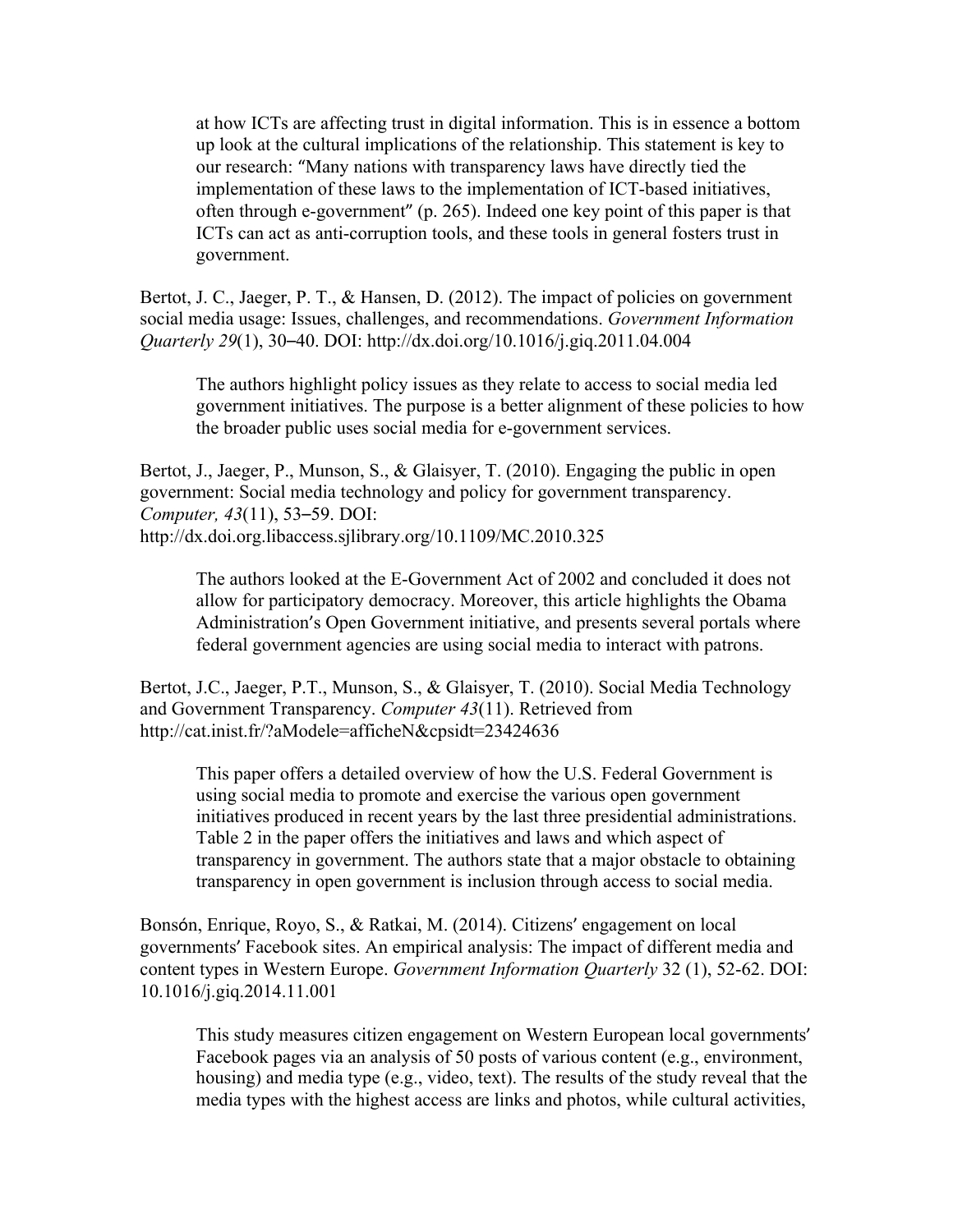sports and marketing comprise the most widely published content by local governments: "those topics more widely covered by local governments are not necessarily those that elicit higher levels of engagement on the part of citizens" (p. 57). The study also found that there are significant differences relative to citizen engagement based on media and content types in various institutional contexts (e.g., environment, social services, health, education). Generally, results indicate "there is a demand from the citizens' side to a more effective communication about topics related to everyday life in their municipalities" (p. 59). Additionally, higher levels of engagement are found on Facebook sites which permit wall posts by citizens.

Bollen, J., Pepe, A., Mao, H. (2011). Modeling public mood and emotion: Twitter sentiment and socio-economic phenomena. Proceedings of the Fifth International AAAI Conference on Weblogs and Social Media (ICWSM 2011), 17-21 July, 2011, Barcelona, Spain. arXiv:0911.1583

This article focuses on the capability of Twitter (tweeting) to reflect public mood and perceptions. The authors employ a sentiment analysis lexicon-based approach to their analysis of all public tweets produced between August 1 and December 20, 2008 using an extended Profile of Mood States to map tweets according to six moods: tension, depression, anger, vigor, fatigue, and confusion. The authors were curious about the extent to which prolific or major events in media and popular culture (such as the U.S. federal election) impact public mood and perception, and whether patterns or fluctuations in mood could be evidenced through Twitter. Several "case studies" related to major fall 2008 events (the presidential election, Thanksgiving) pointed to tweets as providing insightful data relevant to fluctuations in public mood as they relate to major events (p. 6).

Bonson, E. , Torres, L. , Royo, S. , & Floresc, F. (2012). Local e-government 2.0: Social media and corporate transparency in municipalities. *Government Information Quarterly, 29*(2), 123-132. Retrieved from

http://www.sciencedirect.com/science/article/pii/S0740624X1200010X

Bonson et al. (2012) studied the presence of social media platforms in seventyfive European Union municipalities. Their results indicate that municipalities that are not present in social media platforms are not hearing what citizens are saying, and thus missing out on "grass roots opinions and feelings about local policy, public services, and daily life in their municipalities" (p. 128). The authors also found that participation in social media platforms at municipal level did not reflect country-specific issues (p. 129). Bonson et al. found that internet access is not a factor in measuring social media use among the citizens of the seventy-five municipalities studied, and that traditional e-government practices that center on information access and e-commerce are not a factor when measuring citizen eparticipation. Their broad point here is that with the use of social media, citizens are discussing issues that affect them at the local level. This should be a motivating factor for developing social media policy.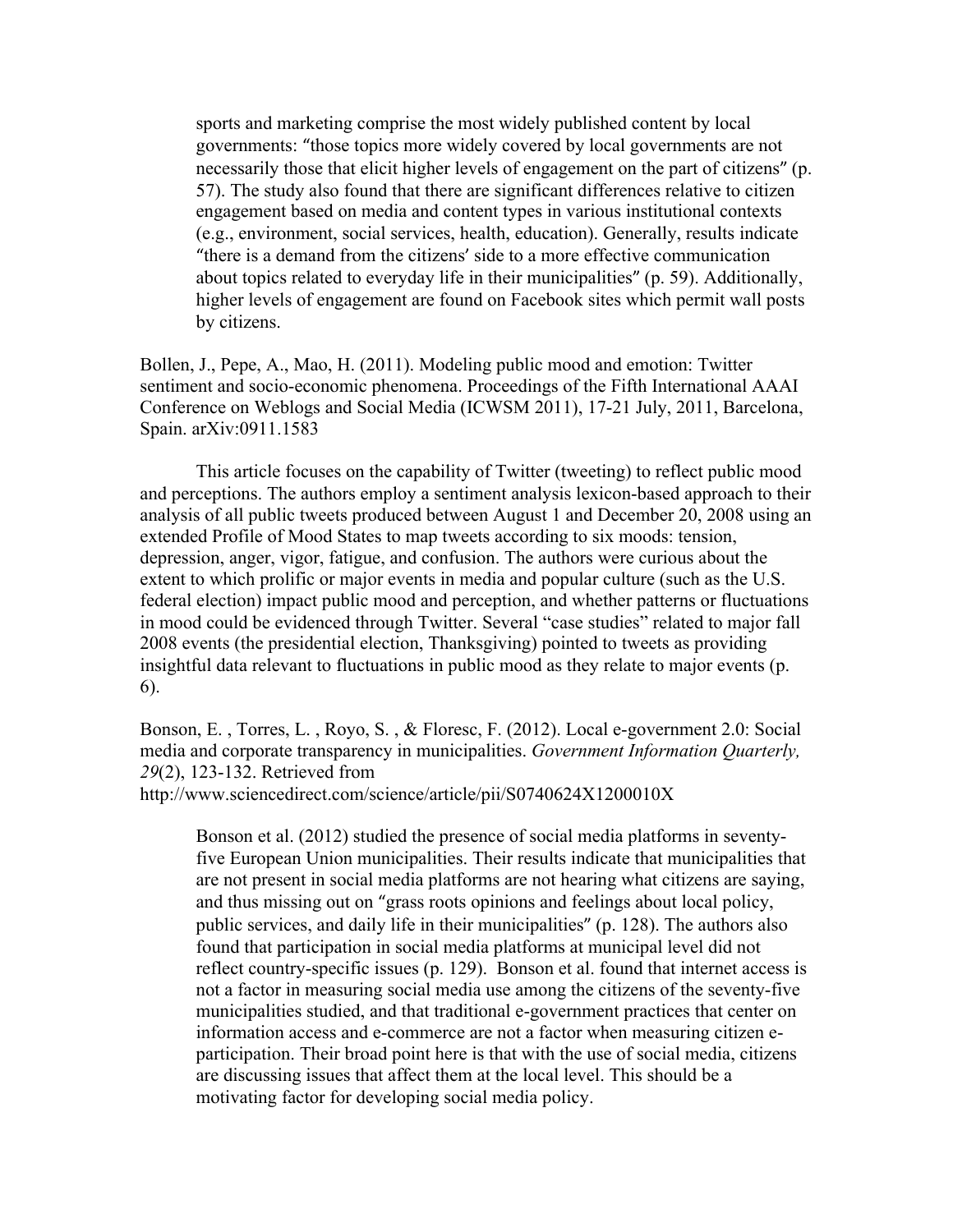Booz, Allen, Hamilton in partnership with PPS (2013). #ConnectedGov: Engaging Stakeholders in the Digital Age. *Partnership for Public Service(PPS)* [pdf document] Retrieved from

http://ourpublicservice.org/OPS/publications/viewcontentdetails.php?id=218

Booz Allen Hamilton provides "management, and technology consulting services" for public and private organization. This report looks at seven agencies within the United States' Federal Government and how managers used social media. This report identified challenges these managers faced, how managers solved the challenges, and the lessons learned. From the executive summary of the report: "Our aim is to help agencies improve mission performance through more informed and effective use of social media and technology. The case studies and other information in this report are intended to inspire federal program managers to employ social media in new and innovative ways in order to strengthen relationships with their constituencies, and further their missions, through interactive communication.

Bryer, T. , & Zavattaro, S. (2011). Social media and public administration: Theoretical dimensions and introduction to the symposium. *Administrative Theory & Praxis, 33*(3), 325-340. DOI: 10.2753/ATP1084-1806330301

The authors looked at social media technology from a humanistic perspective, and attempts to tie social networking to the technology, stating, "unless social means are attached, the platform is not being utilized to its fullest social capacity…The network was the facilitative means to achieve the social end. The same is said of digital spaces that produce similar outcomes" (p. 328).

CATSMI Project, (n. d.). Find out what some of your favorite Social media sites have to say about your privacy... The Canadian Access to Social Media Information Project. Retrieved from http://www.catsmi.ca/

This website is Canadian centric and offers some insight into how Canadians are dealing with social media privacy issues. On CATSMI's front page there are three questions the project asked Linked In. The first question asks if Linked In's social media privacy policy adheres to US-EU safe harbor privacy standards, a member of the Council of American Survey Research Organizations, and TRUSTe's Privacy Seal. TRUSTe is a privacy consulting service that offers safe data economy transactions.

Chappell, N. , & Funk, L. (2010). Social capital: Does it add to the health inequalities debate?. *Social Indicators Research*, *99*(3), 357. DOI: 10.1007/s11205-010-9597-4

"Social capital tends to (but not always) integrate a behavioral dimension such as social participation with an attitudinal dimension such as trust… the most common measures of social capital are membership in informal and formal groups, and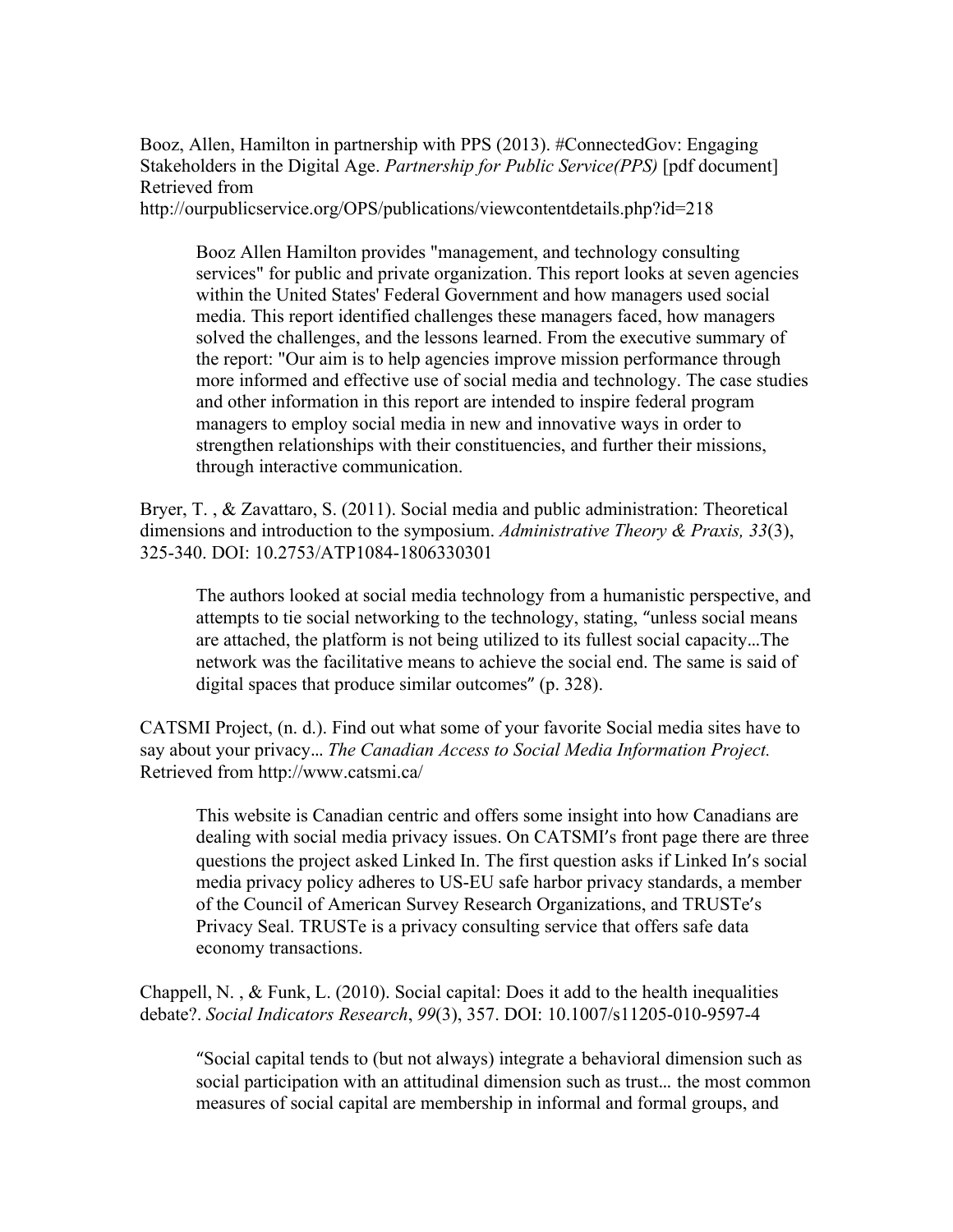interpersonal trust." (p. 358). Chappell and Funk (2010) looked at measuring social capital by looking at levels of trust and membership participation. Using multivariate analyses, the authors included a third attribute, socio-economic status, as measures of perceived health, mental health, and physical function. They found "social participation and trust do not mediate the relationship between advantage (measured as income here) and perceptions of health" (p. 366).

Charalabidis, Yannis, Loukis, E. & Androutsopoulou, A. (2014). Passive crowdsourcing in government using social media. *Transforming Government: People, Process and Policy* 8 (2), 283-308. DOI: http://dx.doi.org/10.1108/TG-09-2013-0035.

This study analyzes e-participation activities and initiatives in Austria, Greece and the UK using both quantitative and qualitative research techniques. The aim of the study is to "develop a novel approach to e-participation, which is based on 'passive crowdsourcing' by government agencies, exploiting the extensive political content continuously created in numerous Web 2.0 social media (e.g. political blogs and microblogs, news sharing sites and online forums) by citizens without government stimulation, to understand better their needs, issues, opinions, proposals and arguments concerning a particular domain of government activity of public policy" (p. 283). Study traces the development of "crowdsourcing" and distinguishes "passive crowdsourcing" from the more often employed "active" crowdsourcing." In this way, the researchers focused primarily on nongovernment agency websites to base its data retrieval, analysis and recommendations.

Chun, S. , & Luna Reyes, L. (2012). Social media in government. *Government Information Quarterly, 29*(4), 441-445. DOI: http://dx.doi.org/10.1016/j.giq.2012.07.003

This editorial offers some key background information that includes a listing of the type and scope of each Web 2.0 platform. The authors also introduce some key terms, such as "Social Enterprise" and "big social data", which adds to the "Social media-based citizen engagement model" identified by the authors (p. 442).

Chun, S. A., Shulman, S., Sandoval, R., & Hovy, E. (2010). Government 2.0: Making connections between citizens, data and government. *Information Polity*,*15*(1), 1-9. DOI: 10.3233/IP-2010-0205

Chun et al. (2010) places the development of e-government into four categories. During the first three, basic information is provided on government Websites, interactivity is added to webpages, and transaction services are provided. The fourth category is a participatory/co-productive one where government promotes shared governance to transform operations, in terms of seamless information flow and collaborative decision-making (p. 1).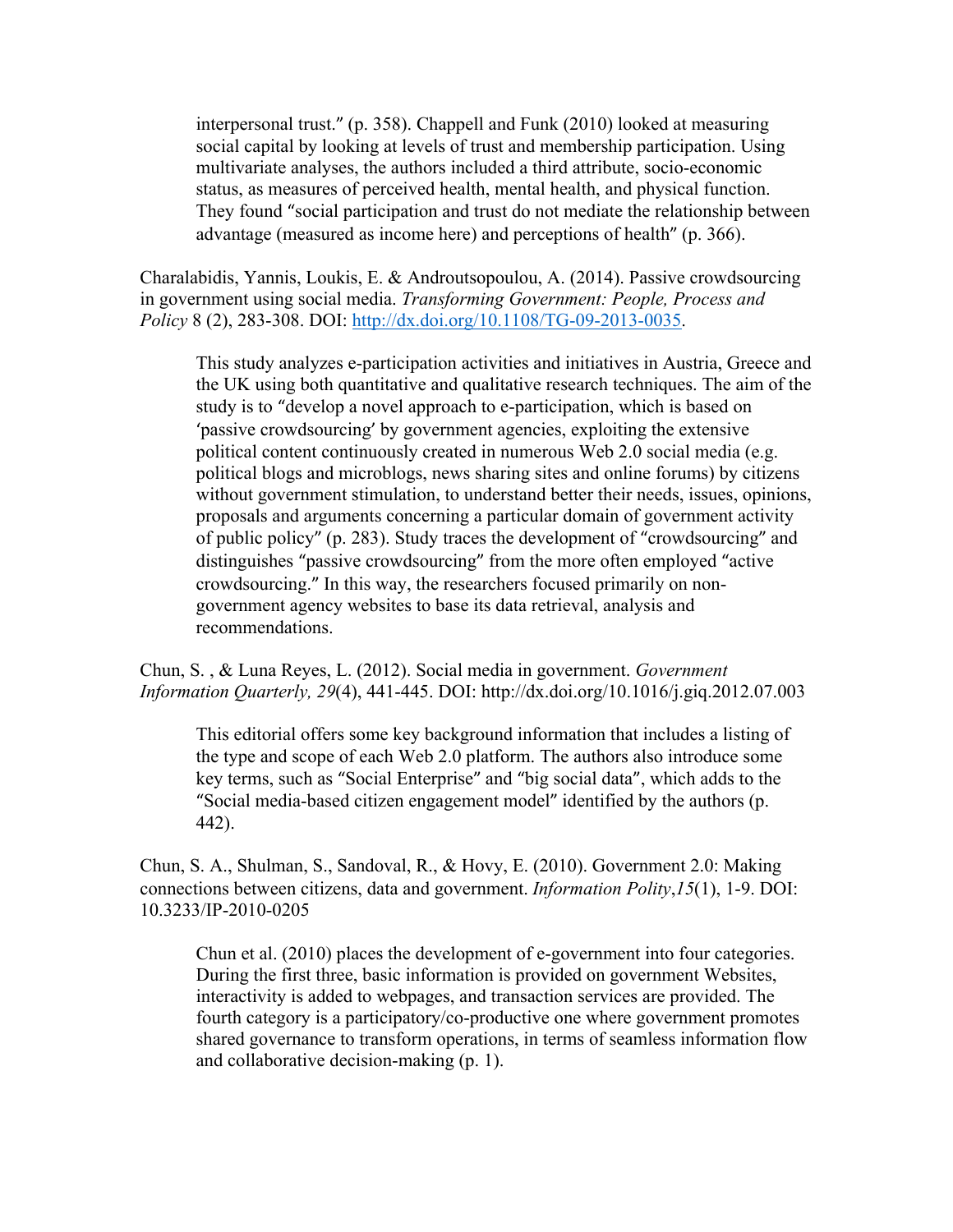Clarke, A. (2010, March 20) Social Media: 4. Political Uses and Implications for Representative Democracy. *Library of Parliament Research Publications.* Retrieved from http://www.parl.gc.ca/Content/LOP/ResearchPublications/2010-10-e.htm

This is an official Canadian Parliament document that lists how the four primary political parties in Canada use social media. The paper makes the distinction that already elected officials in Canada and the U. S. use social media for outreach, the U. S. particularly Obama For America used social media as a campaign tool. According to the paper, "Parliaments are using social media to engage citizens in public policy debates…the UK Parliament is experimenting with online consultations that allow the public to share their response to specific questions on a topic under examination by a select committee" (p. 3). Unfortunately the web site is now gone.

Confidence in Parliament (2013). Canadian report card prepared by *The Conference Board of Canada.* Retrieved from http://www.conferenceboard.ca/hcp/details/society/trust-in-parliament.aspx

*The Conference Board of Canada* (2013) prepared a report card that puts Canadians' trust in parliament in context with sixteen other countries. Ranking  $6<sup>th</sup>$ among the sixteen countries (The United States ranks last with a "D") the *Board*  gave Canada a "C". There is a pull down menu on in the Web article that compares Canada with each of the fifteen other countries.

Coglianese, C. (2009). The transparency President? The Obama Administration and open government. *Governance*, *22*(4), 529. DOI: 10.1111/j.1468-0491.2009.01451.x

Coglianese (2009) noted that open-government does not mean 100 % transparency in every action. He cautions that we should not seek this complete transparency but seek transparency in policymaking. Additionally, the author highlighted memorandums and executive orders the Obama Administration took almost immediately after taking office. From the beginning, the Obama Administration has sought to bring more transparency to policymaking. In a review of a standing executive order first enacted by President Clinton, and then reenacted by President Bush, that governs how the White House reviews regulations, the Office of Budget Management (OBM) solicited open comments for a week before President signed the order. According to Coglianese, there were 150 comments.

Coglianese, C., Kilmartin, H., & Mendelson, E. (2008). Transparency and Public Participation in the Federal Rulemaking Process: Recommendations for the New Administration. *Geo. Wash. L. Rev.*, *77*, 924. Retrieved from http://www.gwlr.org/wpcontent/uploads/2012/08/77-4-Coglianese.pdf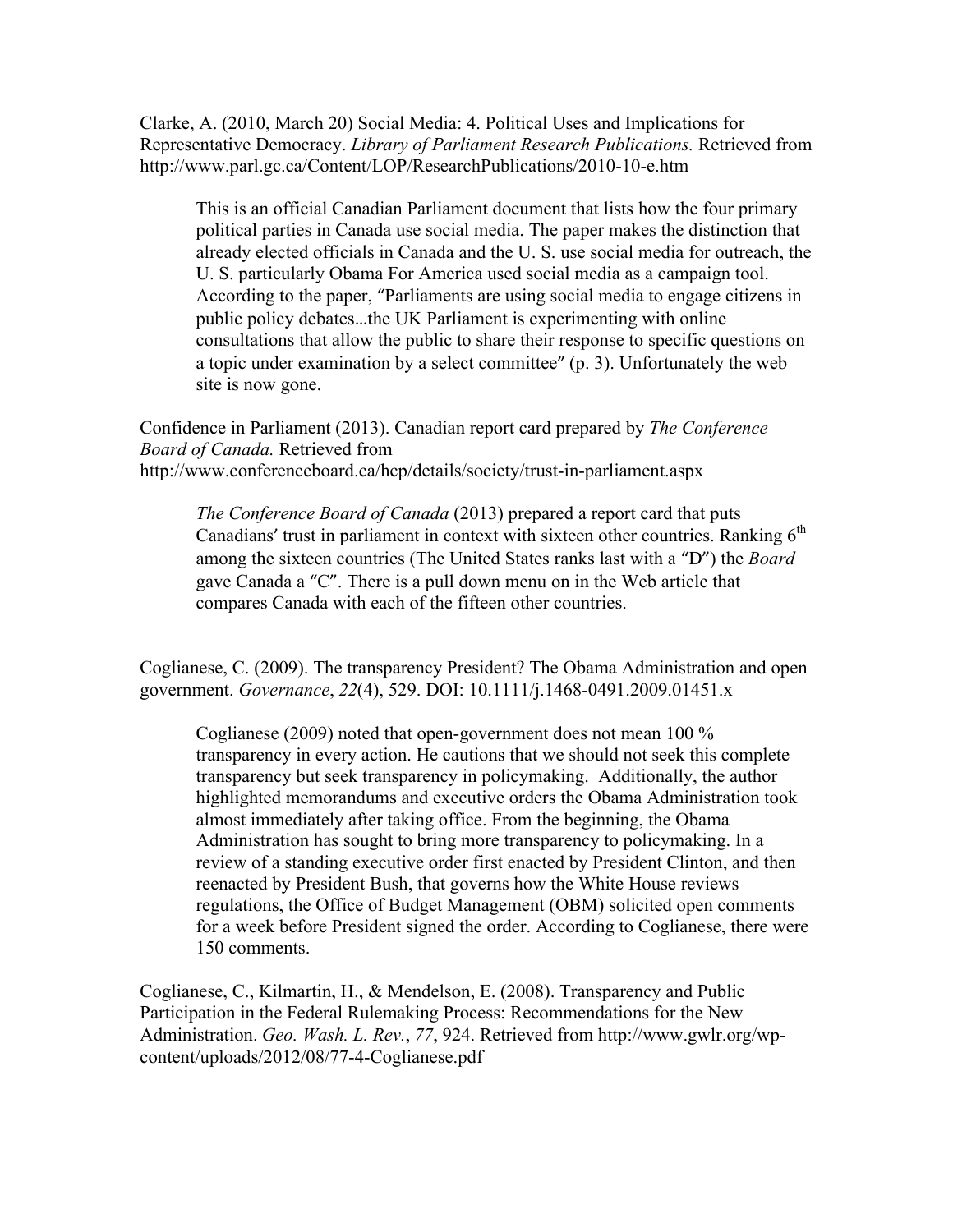The authors summarize the findings of the "Task Force Advancing the Public Interest Through Regulatory Reform Project, established by OMB Watch, a Washington, D.C.- based organization interested in regulatory issues" (p. 925). The point of the report is recommendations for the Obama Administration's push for transparency and openness in government. The report divides the recommendations into three categories that should each be addressed in the literature review: transparency, public participation, and strategic management. This report defines transparency as "*the availability of, and ease of access by the public to, information held by the government, as well as the ability to observe or become informed about regulatory decision-making*" (p. 926). The authors define public participation as, "*the involvement by citizens, small businesses, nongovernmental organizations, trade associations, academics and other researchers, and others outside of government in helping develop agency rules, whether through the open comment process required by section 553(c) of the Administrative Procedure Act ("APA")2 or through other participatory processes*" (p. 926). These definition are important because many see them as end results in their own rights. The authors, in contrast see them as tools used to promote open government. One transparency recommendation is strengthen and enhance access through FOIA. Another is adopting the "requirements of Clean Air Act  $\S 307$  that call for promptly including in each rule's docket" (p. 939). Simply put, a rule's docket is all of the information that went into deciding the rule should be included with a FOIA request. Improve the public search ability of regulations.gov, enhance Office of Government Information Services (OGIS), created as part of the Openness Promotes Effectiveness in our National Government Act of 2007. A key recommendation for the enhancing public participation is: "*Promote the Multidirectional Flow of Information in the Comment Process*" (p. 947).

Coursey, D. and Norris, D.F. (2008), Models of E-Government: Are They Correct? An Empirical Assessment. *Public Administration Review, 68*(3), 523-536. DOI: 10.1111/j.1540-6210.2008.00888.x

Coursey and Norris in 2008 looked at the literature surrounding e-government and determined that "the models implicitly presume that fully transactional systems are better and that more citizen interaction equals improved service" (p. 524). On that note, the authors examined five models of e-government to determine if the models need revision, stand on their own, or rejection outright. Coursey and Norris did a side-by-side comparison of the models and mapped out the steps the models took to reach predicted levels of e-government usefulness. All five models have similar steps, and predict that greater participation by citizens will foster greater trust in government. The authors wanted to see if the predictions were accurate. The research involved two surveys, one conducted in 2001 and the other 2004. The data collected suggests the model predictions of greater participation were not born out and that the status of e-government at the time was still largely informational. This research was published in 2008 so it would beneficial to our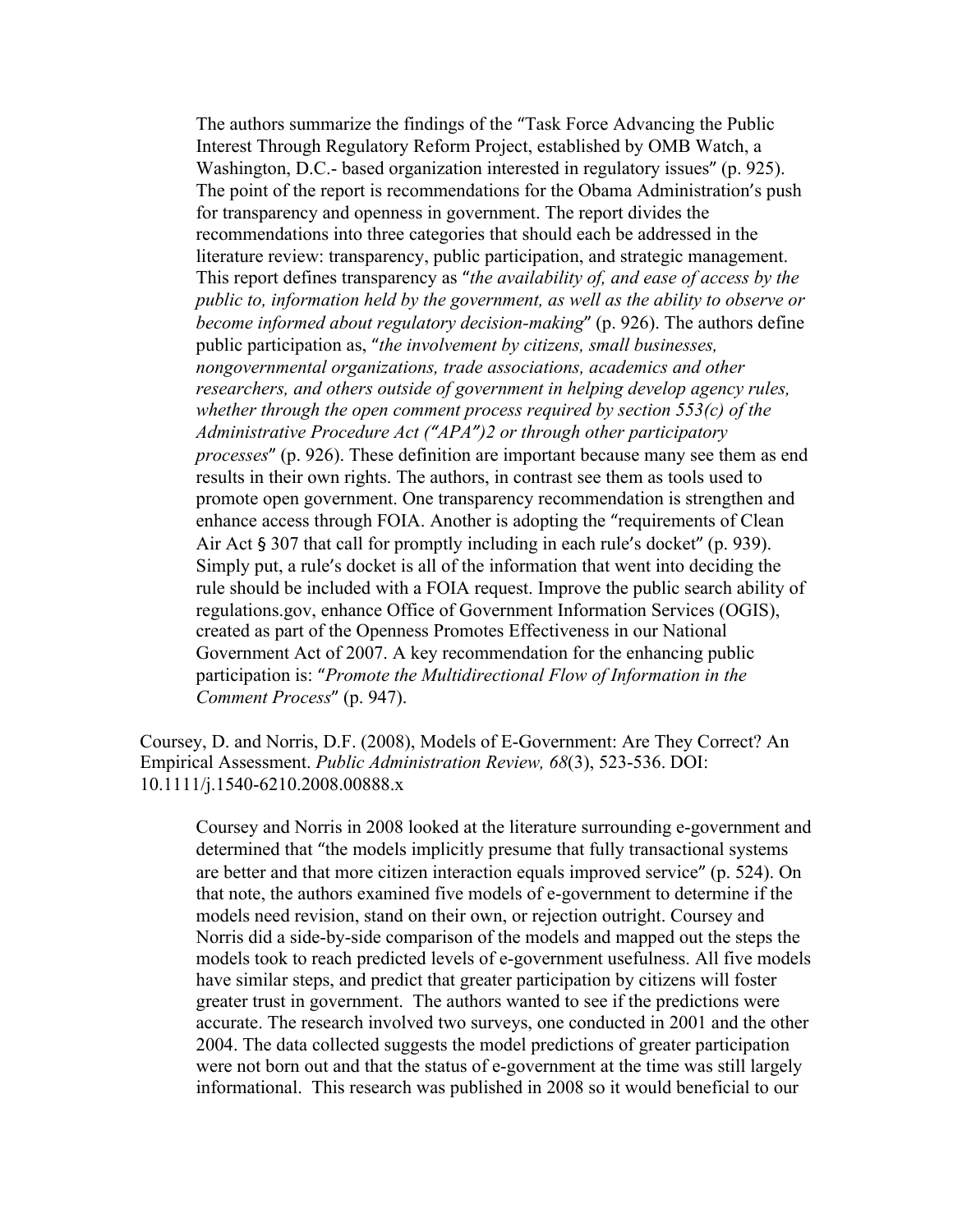research to examine if the predictions still fall short with the use of social media platform use in e-government.

Curran, J. , & Lennon, R. (2011). Participating in the conversation: Exploring usage of social media networking sites. *Academy of Marketing Studies Journal*, *15*, 21-38. Retrieved from

http://search.proquest.com.libaccess.sjlibrary.org/docview/915080829?accountid=10043

Enjoyment seeking behavior Curran and Lennon (2011) "found that enjoyment is the strongest factor influencing Attitude and has a significant direct effect on Intention to Continue Using Social Networks, Intention to Recommend Social Networks, and Intention to Join Other Social Networks" (p. 34).

Das, J., DiRienzo, C., & Burbridge, J. (2009). Global e-government and the role of trust: A cross country analysis. *International Journal of Electronic Government Research, 5*(1), 1-18. DOI: 10.4018/jegr.2009010101

With an extensive literature review centered on trust as it relates to e-government models in various non-English countries, Das, DiRienzo, and Burbridge (2009), concluded that trust is a result of organizational social capital, which is encouraged by social media in that these social networks are made up of clusters of "friendship networks." Further, Das, DiRienzo, and Burbridge concluded that "trust can play an important role in facilitating the development of e-government within a country as any digital medium is a social platform through which individuals interact or transact with other citizens, businesses, or governments" (p. 2). The level of trust (or lack of) is organizational social capital. Another insight from the literature review is that communities with large diversities tend to foster less trust across the spectrum. Social media networks cancel out this diversity. The study's findings indicate that countries with lower levels of technological, economic, and political (measured here as levels of democracy) developments have less trust in institutions outside of traditional social networks such as family and community cohesiveness. Because social media bypasses these obstacles, it can foster greater trust in e-government.

De Cindio, F. (2012). Guidelines for Designing Deliberative Digital Habitats: Learning from e-Participation for Open Data Initiatives. *The Journal of Community Informatics*, *8*(2). Retrieved from http://ci-journal.net/index.php/ciej/article/view/918/910

This paper looks at ways of developing digital habits that promote e-participation.

Delgado-márquez, B. , Hurtado-torres, N. , & Aragón-correa, J. (2013). On the measurement of interpersonal trust transfer: Proposal of indexes. *Social Indicators Research*, *113*(1), 433. DOI: 10.1007/s11205-012-0103-z

The authors used a trust-game to investigate interpersonal trust transfers among individuals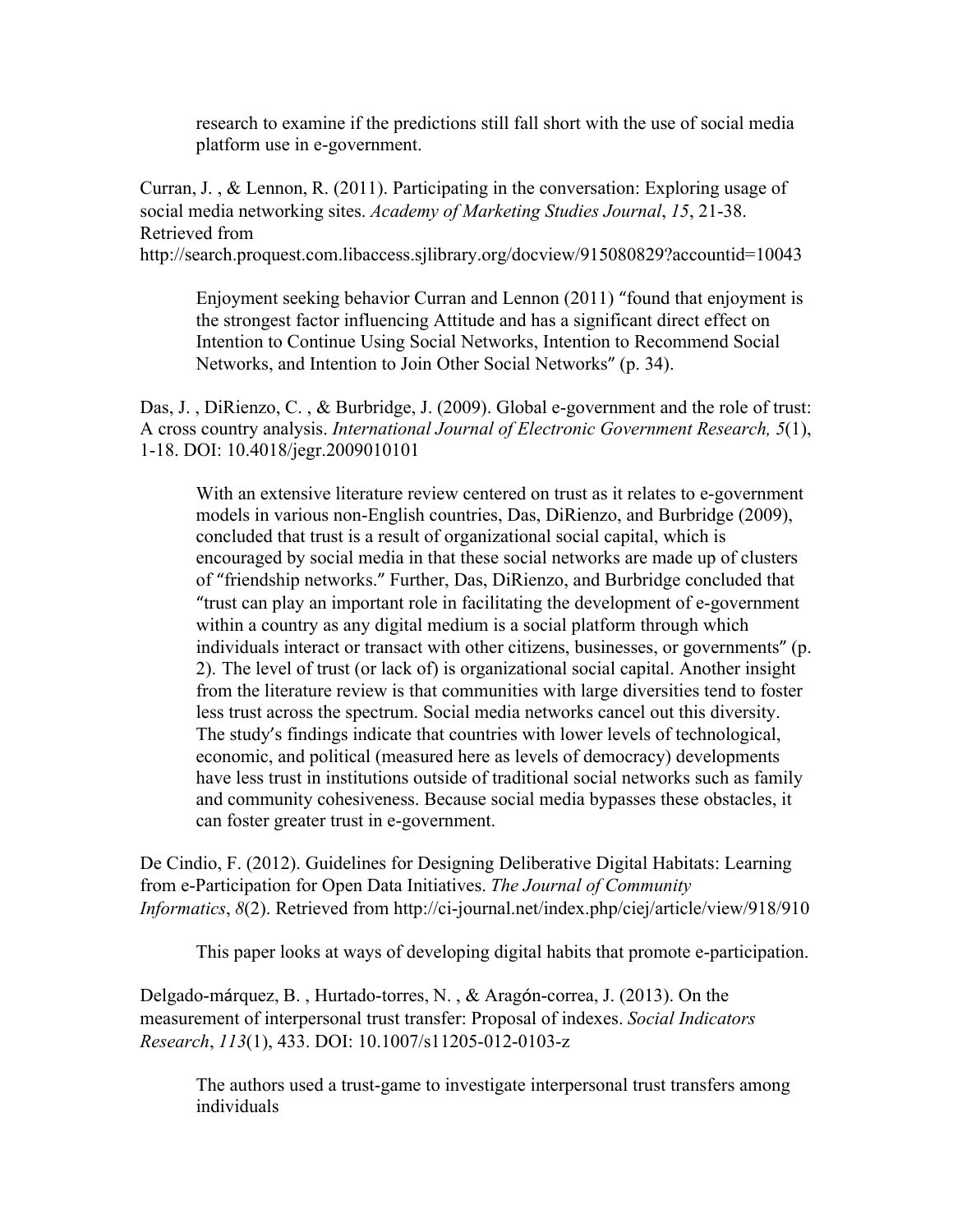Dewing, M. (rev. 2012, November 20). Social Media: Who Uses Them? *Library of Parliament Research Publications.* Retrieved from http://www.parl.gc.ca/Content/LOP/ResearchPublications/2010-05-e.htm

A straightforward look at who uses social media in Canada

Diga, M. , & Kelleher, T. (2009). Social media use, perceptions of decision-making power, and public relations roles. *Public Relations Review, 35*(4), 440-442. DOI: http://dx.doi.org/10.1016/j.pubrev.2009.07.003

Although elements of public relation (PR) discourse is not a direct thread of this project, such elements can be used to understand how those that are in power can reach audiences they might never have previous to social media platforms. This study "focuses specifically on whether participation in social network sites and adoption of social media tools is associated with public relations practitioners' perceptions of their power within their organizations" (p. 440). One key finding is that managers within the scopes of their organizations tend to spend more time on social media sites than technicians. This finding affects the upcoming survey questions for our project. Are the findings from 2009 similar to what is happening in 2013?

D'Agostino, M. , Schwester, R. , Carrizales, T. , & Melitski, J. (2011). A study of egovernment and e-governance: An empirical examination of municipal websites. *Public Administration Quarterly*, *35*(1), 3-25. Retrieved from http://www.jstor.org/stable/41804540

D'Agostino et al. (2011) point out that much of the research behind the development of e-governance practices centered on creating a new form of governance that is independent of previous lessons learned about governance, particularly, the political aspect of governance. D'Agostino et al. make a key distinction between e-governance and e-government, where e-government deals with electronic services and access to electronic assets, and e-governance involves providing technology that fosters e-participation for citizens that wish to engage in politics and civic engagement. Because of the development of technology, egovernance research has centered on providing evidence that aligns with transactional and e-commerce based services. Given e-participation goes beyond transactional relationships centered on electronic information access to include politics, it will be useful to look at how municipalities use web pages to facilitate e-participation. In other words, the onus for providing better e-governance lies first with creating more efficient e-government models, and then with providing better e-participation. Essentially, D'Agostino et al. view social media applications as e-governance tools that provide citizens with a means to engage in e-participation.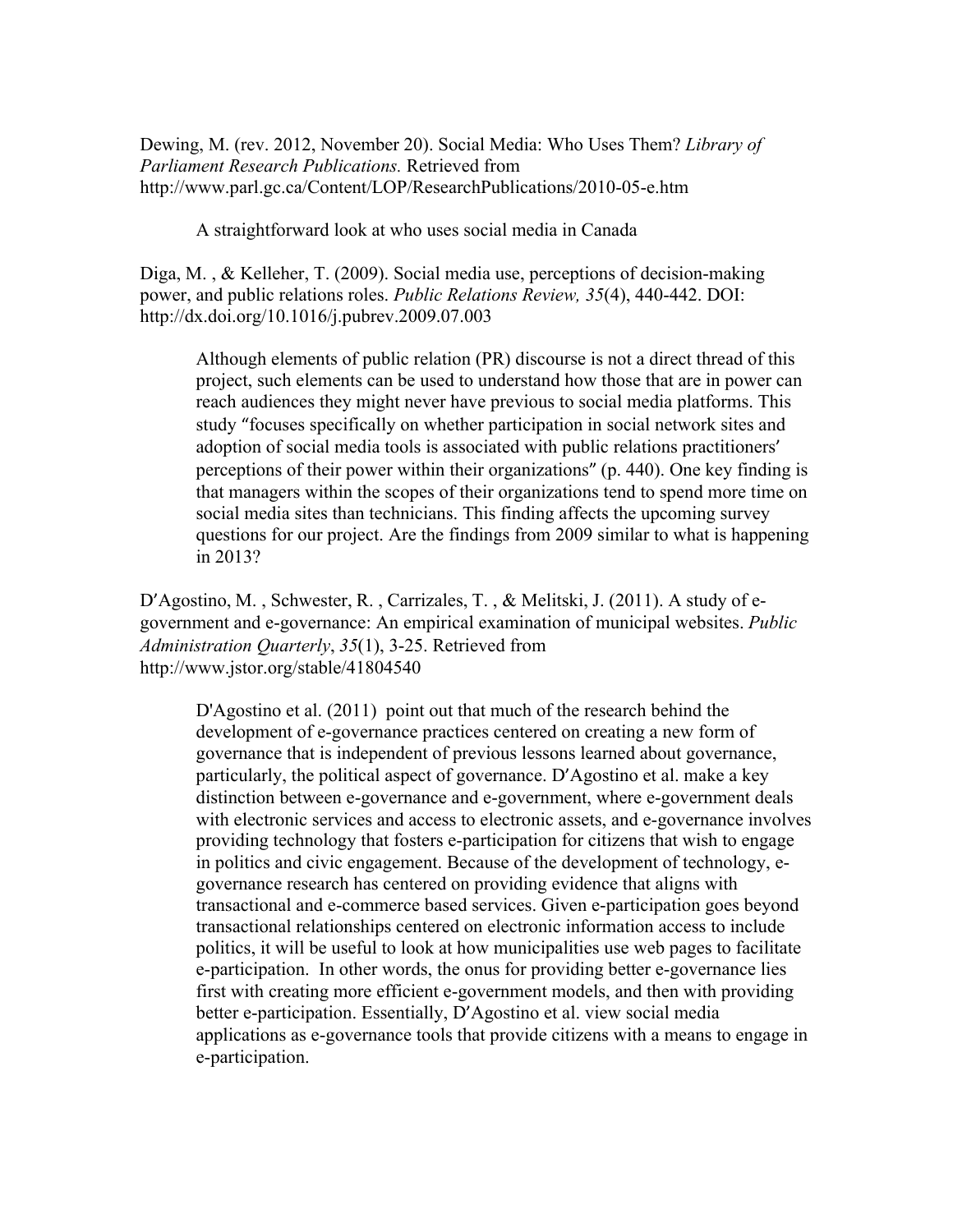DiStaso, M. , McCorkindale, T. , & Wright, D. (2011). How public relations executives perceive and measure the impact of social media in their organizations. *Public Relations Review, 37*(3), 325-328. DOI: http://dx.doi.org/10.1016/j.pubrev.2011.06.005

From, this article surveyed twenty-five public relations executives from various organizations that included Fortune 500 companies, consulting firms, and universities. Although none of the participants were local government officials, the authors' findings give some insight into how the public relations contributes to the discourse.

DiMaggio, P. , Hargittai, E. , & Neumann, W. (2001). Social implications of the internet. *Annual Review of Sociology, 27*, 307-336. http://search.proquest.com.libaccess.sjlibrary.org/docview/199578663

This research looks at how the internet is changing society across several different domains. For the purpose of our research, it is crucial that we understand what happens inside the human brain that encourages the use of the internet to form social networks. Although written in 2001 before social media became commonplace, the authors note that the "Internet is unique because it integrates both different modalities of communication (**reciprocal interaction**, broadcasting, individual reference-searching, **group discussion**, **person/machine interaction**) and different kinds of content (text, video, visual images, audio) in a **single medium**" (p. 308). In particular, the authors investigated social capital formation, which is at the core of what happens in today's social media platforms. In sum, the age of this article gives sociological credibility to our current research questions.

Dixon, B. (2010). Towards e-government 2.0: An assessment of where e-government 2.0 is and where it is headed. *Public Administration and Management, 15*(2), 418-454. Retrieved from

http://search.proquest.com.libaccess.sjlibrary.org/docview/855200031?accountid=10043

Dixon (2010) related e-government is defined primarily by automation of standard government services, Dixon introduces the term "Web enabled government" and "e-government 2.0". Dixon contextualizes e-government 2.0 by identifying five stages of development that encompass the past, present, and future of e-government. E-government 2.0 is at the fifth stage, which Dixon identifies as being political in nature.

Doyle, J. (2008/2009) Report 11: Public Participation: Principles and Best Practices for British Columbia. *Office of the Auditor General of British Columbia.* Retrieved from https://www.bcauditor.com/pubs/2008/report11/public-participation-principles-bestpractices-bc

Although this report is five years old, it offers a framework for instituting public participation in British Columbia. The report finds: "When invited, the public are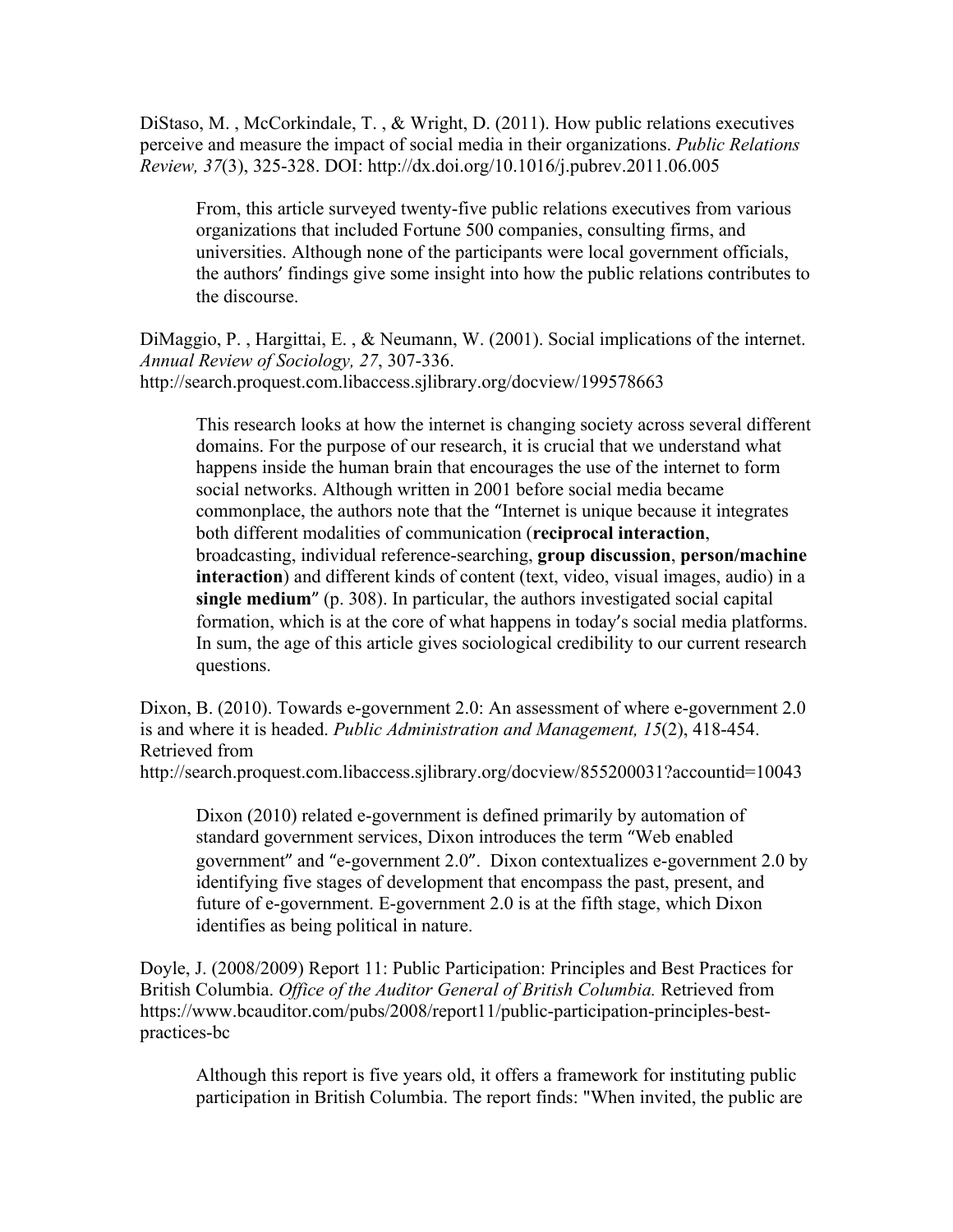more likely to get involved in public participation when the process is face-toface, and when they are able to speak directly with the government officials responsible for the pending decision or with those who are seen to be expert in their field…Citizens believe that access to focused, government-held information is required as a basis for well informed discussions. The likelihood of participation increases when people receive succinct and decision-focused information in advance of discussions, and when those participating are assured that the input provided will be summarized afterward in writing and made available to them" (p.16). These findings are key to understanding how Canadian citizens interact with their government. Exhibit three lists six "Common Principles of Public Participation: authenticity, accountability, inclusiveness, transparency, commitment, and integrity" (p. 22). These principles partially align with GARP.

Embaye, H., P. Navratil, D. Ng, & Yang, S. (2012). Primer for Effectively Using Social Media in Local Government. *Local Government Management Association of British Columbia (LGMA) Resources & Publications*. Retrieved from http://www.lgma.ca/assets/Misc/Social-Media-Primer-Research-Paper.pdf

This report is in essence a toolkit that introduces managers to social media and use in local British Columbia governments. The authors used an extensive literature review and data collection from interviews and surveys to highlight advice on usage. Findings of the report "indicated that given the current trends in social media adoption by Canadians, the scalability of social media tools, and the relatively low risk of being involved, municipalities should implement social media tools to the extent their resources permit. Implementing social media on a minimal engagement level requires negligible investment, and ensures that the organization's brand is reserved for future use should social media become commonly adopted" (p. 3).

Falls, J. (2009). Social Media in City Government – Presentation. *Buzzmaven.com*  Retrieved from http://www.buzzmaven.com/klc

Jason Falls presents useful tips for Kentucky's municipalities as they adopt and use social media sites to interact with constituents. The tips are also presented on the webpage in bullet form that can be easily referenced. **City in Kentucky might be an option.**

Filiatreault, L. (2013). Why is Open Government Important, More Than Just a Policy Tool. *The Institute of Public Administration of Canada (IPAC)* Retrieved from http://www.ipac.ca/knowledge/results

"Social media is transforming interactions in the business world" (Slide 22). From the link provided to the left, search "open government" This is Canada centric.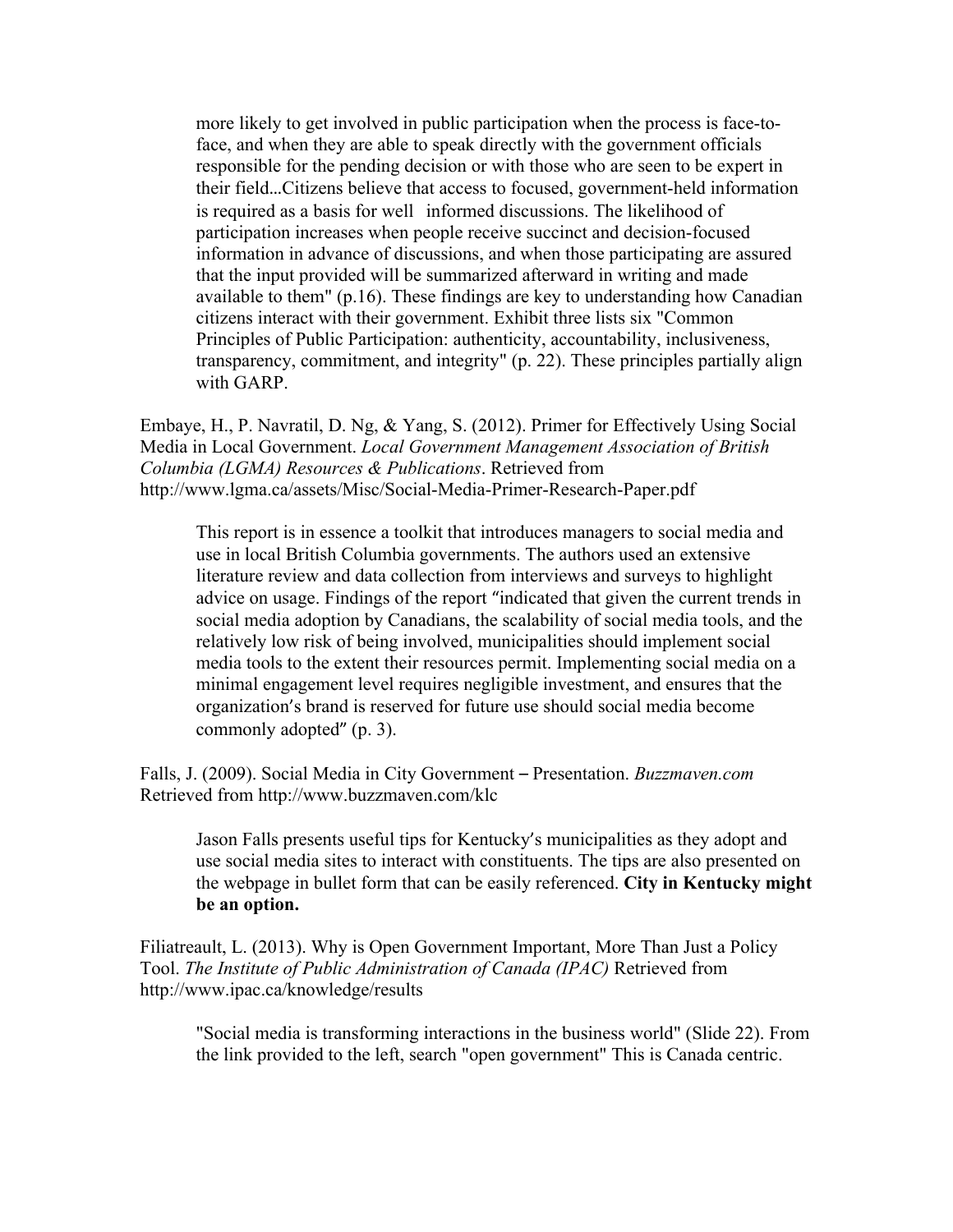Freed, L. (2010). Calculating the ROI on Social Media. *ForSeeResults.com* Retrieved from http://www.foreseeresults.com/research-white-papers/\_downloads/foresee-resultscalculating-the-roi-on-social-media.pdf

This white paper looks at social media content as an asset that drives return on investment (ROI) in marketing and sales. Freed broke down social media content into three categories: controlled social media, which is content the organization owns, controls, and manages; sponsored social media, which is typically controlled, but has little oversight by the organization; and viral social media, of which the organization neither owns nor controls, but can be monitored. Because organizations' websites now include links to the respective social media platforms, the white paper notes that the lines between these three are blurring. Although according to Freed, "Viral social media is particularly distressing for marketers…influence can be improved by driving social media participants to your website through the sponsored and controlled social media channels" (p. 4). What does this mean to municipalities that use social media platforms? Public organizations such as municipalities need better measurement tools that understand how the lines between the three types of social media content interact with public servants and those who depend on them for civic services. These new measurement tools can be approached from marketing and sales perspectives to drive customer satisfaction. Positive satisfaction will in turn foster better trust between the two.

Freed, L. (2010b, February 22). The Inaugural ForeSee Results' E-Government Transparency Index Quantifying the Relationship Between Online Transparency and Trust in Government. *Forsee Results*, in conjunction with the *American Consumer Satisfaction Index (ACSI)*. Retrieved from http://www.foreseeresults.com/research-whitepapers/\_downloads/ForeSeeResults\_EGovTransparencyIndex\_Q42009.pdf

Working from President Obama's Open Government Initiative, this index fills a need expressed by federal records managers to measure how trust in Government relates to transparency. During the fourth quarter of 2009, the index viewed website visits of 36,000 patrons. According to this report, The E-Government Transparency Index is the first to assign specific quantitative transparency scores in order to create a baseline from which agencies can benchmark progress" (p. 2).

Gibson, R., & Cantijoch, M. (2013). Conceptualizing and measuring participation in the age of the internet: Is online political engagement really different to offline?. *Journal of Politics*, *75*(3), 701-716. Retrieved from http://drupals.humanities.manchester.ac.uk/ipol/sites/default/files/newdocs/Cordoba\_201 1.pdf

This paper looks at the scope of e-participation in political contexts

Gibson, R. K., Howard, P. E., & Ward, S. (2000). Social capital, Internet connectedness & political participation: A four-country study. *International Political Science*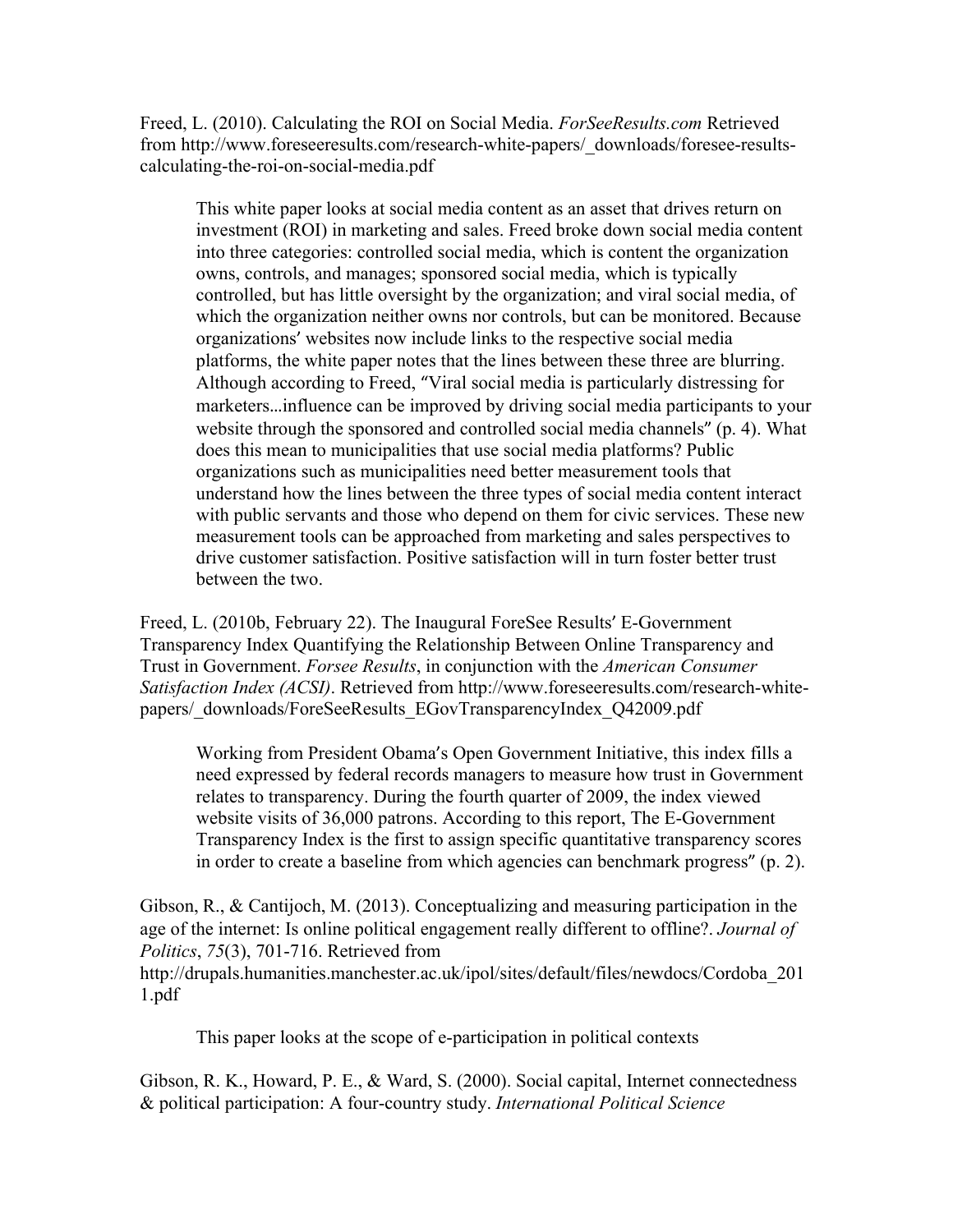*Association, Québec, Canada*. Retrieved from http://citeseerx.ist.psu.edu/viewdoc/download?doi=10.1.1.11.8677&rep=rep1&type=pdf

The countries are Canada, the United States, Australia, and the U.K. Gibson, Howard, and Ward (2000) study data from over 60,000 participants in Survey2000, a data gathering initiative supported by National Geographic and was available throughout 1998 and 1999 on their Website. They found, "internet use has a direct and negative impact on political participation, independent from its mediated effects through social capital"  $(p. 15)$ , and that there are two ways people used the internet to develop social capital, gaming and socializing. Conducted more than a decade ago, the authors discovered a negative link between online political participation and social capital in the United States. Additionally, Gibson, Howard, and Ward found that while online socializing may lead to higher levels of offline socializing and civic engagement in one's community, it appears to make one less likely to engage in specifically political organizations and activities" (p. 15).

Gligor, V., & Wing, J. (2011). Towards a Theory of Trust in Networks of Humans and Computers. *Security Protocols XIX*, 223-242. DOI: 10.1007/978-3-642-25867-1\_22

Using the simple question: "how do humans trust information obtained over the internet?", Gligor and Wing (2011) broke down the question into two parts that address the values obtained during the sender receiver partnership. The receiver value relates to how the information advances an intended action planned by the receiver. Sometimes trust exchange is not the motivation for one side or both to advance an intended action. In the case of e-participation and e-government the trust bound centers on those enhanced or negatively impacted by the values and behaviors of governmental actions.

Gordon, Victoria. (2014). Participatory Budgeting: Ten Actions to Engage Citizens via Social Media. *IBM Center for The Business of Government: Using Technology Series.* Retrieved from http://www.businessofgovernment.org/sites/default/files/Participatory%20Budgeting%20

Ten%20Actions%20to%20Engage%20Citizens%20via%20Social%20Media.pdf

Beginning 25 years ago in Brazil, participatory budgeting has been incorporated both worldwide and by several U.S. cities. This report provides an analysis of participatory budgeting, including "the potential value of integrating social media into the participatory process design"  $(p, 4)$ . Although some argue that participation rates are dispensable, "the use of social media in the participatory budgeting process holds promise for increasing participation in community life for citizens—especially among younger citizens who are comfortable engaging digitally"  $(p. 4)$ .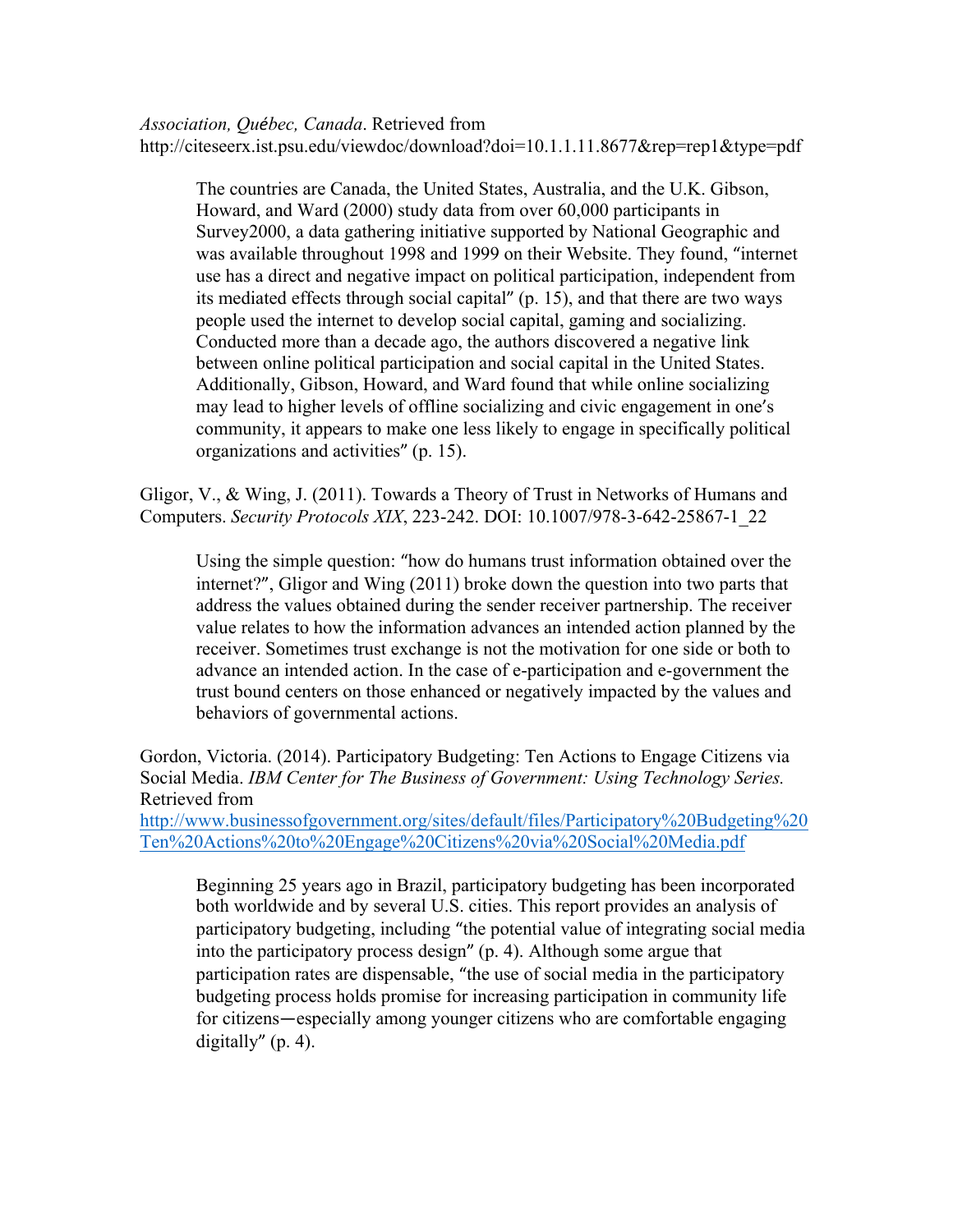Gorman, G E (2015). Metrics and social media as components of scholarly research: new developments for online information review. *Online Information Review* 39 (1). DOI: http://dx.doi.org/10.1108/OIR-12-2014-0297

Researchers analyze the role of metrics in research evaluation, particularly given the increased use of social media tools (e.g., Twitter, blog discussions) in the past decade. According to their analysis, such tools "are now seen, particularly by younger researchers (and those who publish their work) as a natural way to broadcast research result[s] and publications to interested communities, thereby alerting these communities to newly available work and inviting debate on the research findings" (np). In this way, the author stresses the importance of developing appropriate metrics to incorporate successfully data gleaned from social media (e.g., Twitter & Facebook posts) into one's research.

Govloop Guide, The, (2013). The social media experiment in government: elements of excellence. *Govloop.com* Retrieved from http://www.govloop.com/profiles/blogs/thesocial-media-experiment-in-government-elements-of-excellence-

This guide builds upon both the "Social Media in the Public Sector Field Guide" and the Fels report by uncovering additional case studies and presenting bright spots of social media experimentation in government. Specifically, this guide is broken up into the following three sections: importance, impact, and implementation.

Graves, F (May 13, 2013). The Trust Deficit: What Does it Mean? *EKOS Politics*. Retrieved from http://www.ekospolitics.com/index.php/2013/05/the-trust-deficit-whatdoes-it-mean/

Graves (2013) looked at the same survey results published by *EKOS Politics* and determined "The mistrust in government is much more focused on politicians and political parties, not officials" (para. 3). This explains why Canadians' trust in democracy is slowly declining. Perhaps even more insightful to how much Canadians trust professionals outside of politics. Graves asked respondents to classify how they trust a collection of professionals ranging from nurses to blogger and compare the results with similar surveys conducted in the nineties.

Grenslitt, J. (2013, September 3). Best of the Web & Digital Government Achievement Awards 2013 - Winners Announced. *Center for digital government.* Retrieved from http://www.govtech.com/cdg/digital-government-achievement/Best-of-the-Web--Digital-Government-Achievement-Awards-2013.html

These awards will help us choose the cities for our study and help us determine criteria for survey questions. In addition, the site that hosted the awards, *Government Technology, govtech.com* has a digital magazine and special reports that support digital government (e-government). This site is part of broader digital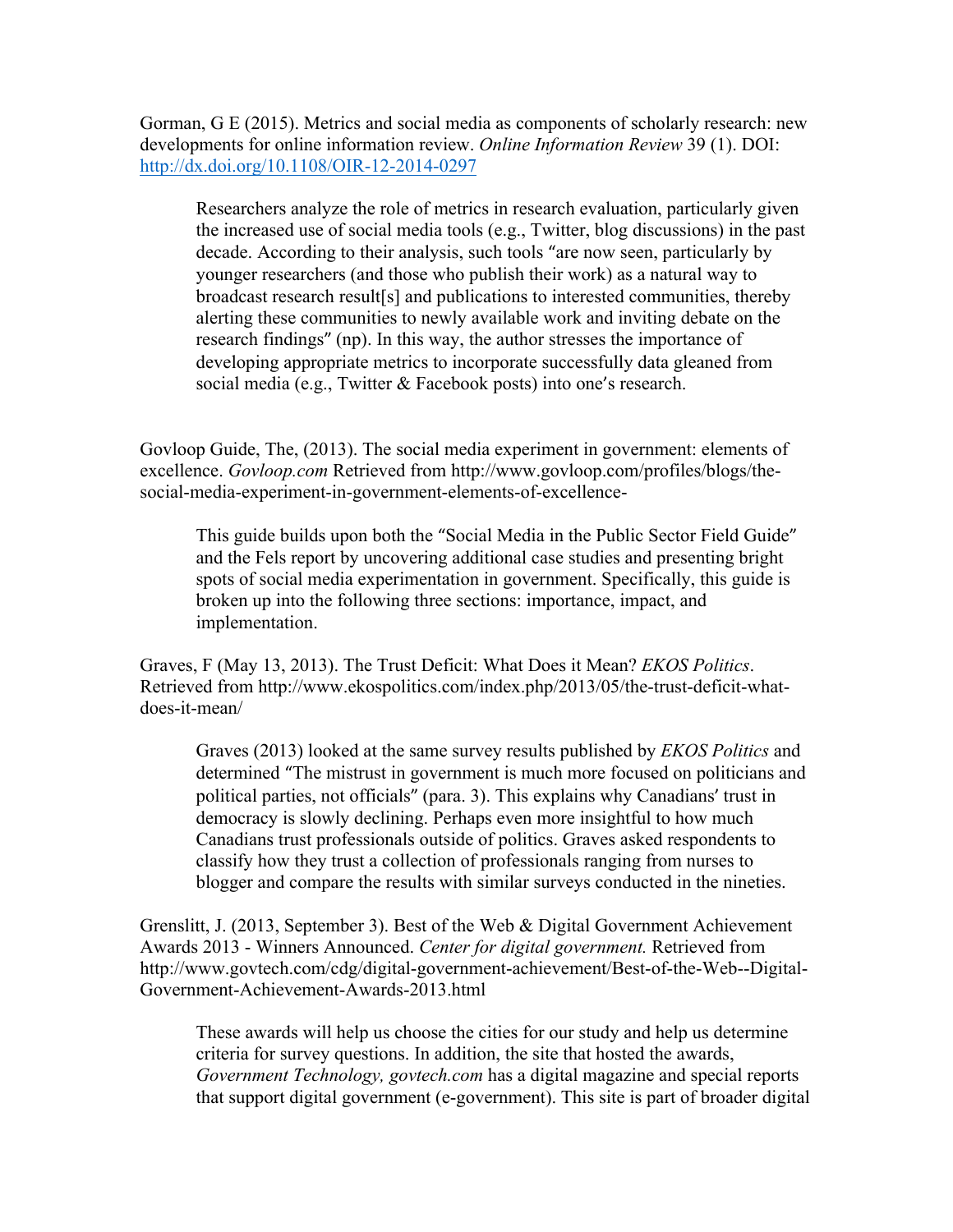footprint known as http://www.erepublic.com, "the nation's only smart media and research company focused exclusively on public-sector innovation for state and local government and education." February

Grimsley, M. , & Meehan, A. (2007). E-government information systems: Evaluation-led design for public value and client trust. *European Journal of Information Systems, 16*(2), 134-148. DOI:10.1057/palgrave.ejis.3000674

"Elaborate elements of a conceptual framework that supports evaluation-led design of e-Government systems" (p. 135). Looks at case studies in London called Home Connections (HC) and Thurrock Choice Homes (TCL) and how effective internet based interaction was to client's needs. Though not directly about social media, the paper offers insights into how to develop strategies for interacting with citizens through a Web 2.0 portal. This paper has a substantial section on how trust in local government is directly related to the services it renders.

Hansen-Flaschen, L. and Parker, P. K. (2012). The Rise of Social Government, An Advanced Guide and Review of Social Media's Role in Local Government Operations. *Fels Research and Consulting, University of Pennsylvania.* Retrieved from http://www.fels.upenn.edu.libaccess.sjlibrary.org/social-media-second-edition

A scholarly credible guide that is current, comprehensive, and offers many examples of social media adoption by local municipalities throughout the U. S.

Hart, P., & Liu, Z. (2003). Trust in the preservation of digital information. Communications of the ACM, 46(6), 93-97. DOI:10.1145/777313.777319

This article looks at how and why people trust digital information that will be preserved, or has the potential to be preserved.

Hertzum, M., Andersen, H. H., Andersen, V., & Hansen, C. B. (2002). Trust in information sources: seeking information from people, documents, and virtual agents. *Interacting with Computers*, *14*(5), 575-599. DOI: 10.1016/S0953- 5438(02)00023-1

Hertzum, Andersen, H., Andersen, V., and Hansen (2002) put the assessment of information quality into a process with two progressive steps. If the information is already perceived as being high quality, the accessibility of information contributes to this perception. Accordingly, "The first step is necessary because the quality of the information does not reside in the information as a label that can be read but has to be established actively by the individual person. Establishing the perceived quality of a source or piece of information is essentially a matter of establishing to what extent one is willing to place trust in it"  $(p. 577)$ . Academic researchers, who through scholarship and training know the value of the term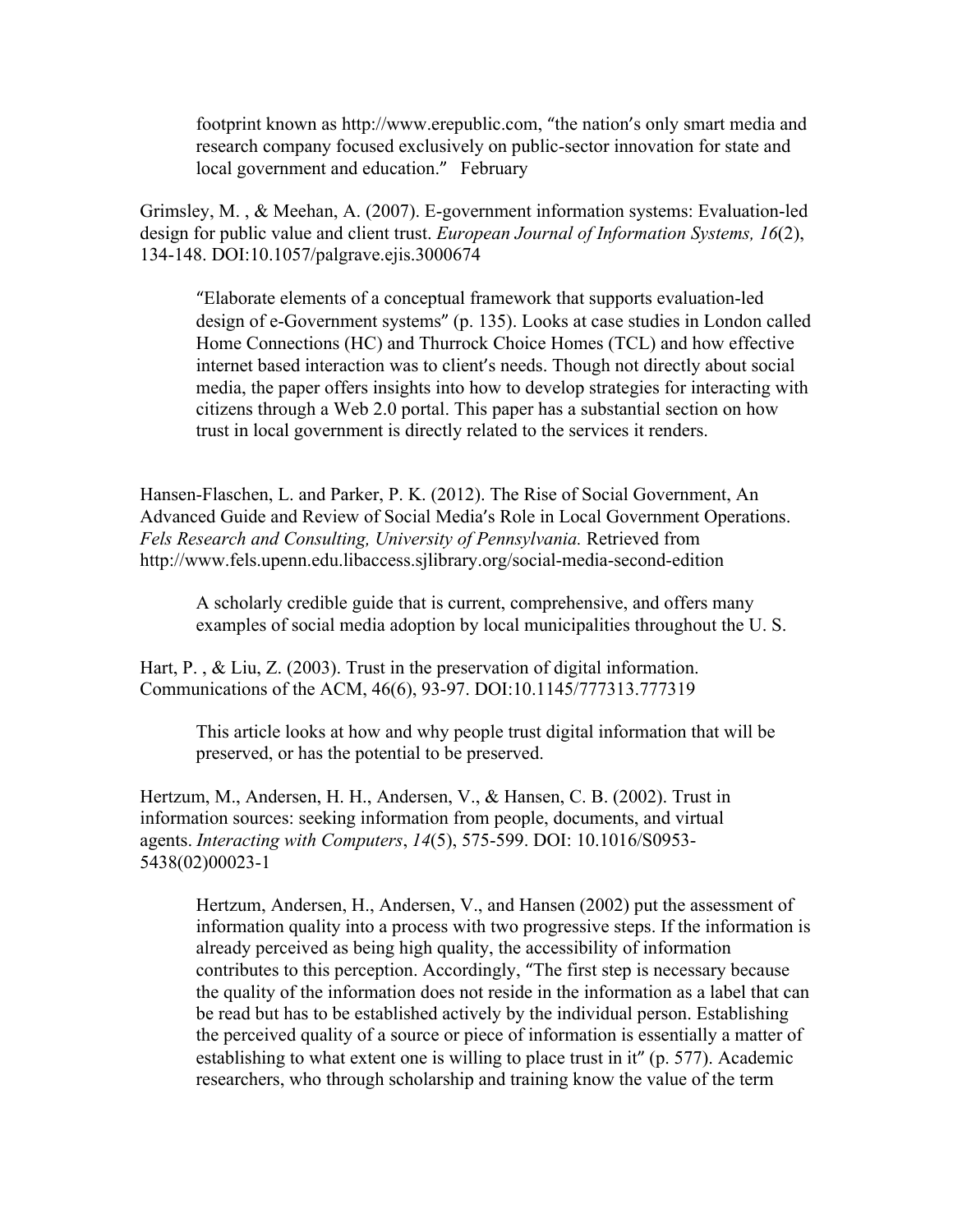peer-reviewed, search for peer-reviewed articles. This process needs attributes such as reputation and intrinsic value of the articles for credibility.

howto.gov (2013) Social Media Metrics for Federal Agencies, *USA.gov* Retrieved from http://www.howto.gov/social-media/using-social-media-in-government/metrics-forfederal-agencies#part-two

This US Federal Government how site lists a detailed metrics that can be used across all agencies. These metrics look at how agencies can analyze and improve social media uses. "These tools are also being used for predictive and sentiment analysis—using the vast amount of real-time data from these social platforms to predict emerging trends and respond to them quickly." The Federal Government uses these metrics to improve customer relations.

Howard, A., (2012). Connecting with Communities: How Local Government Is Using Social Media to Engage with Citizens. *ANZSOG Institute for Governance at the University of Canberra and Australian Centre of Excellence for Local Government.* Retrieved from

http://www.acelg.org.au/upload/program2/1353548699 Connecting Communities ANZ SIG-ACELG\_August\_2012.pdf

This report gathered answers from a survey distributed to various local government offices in Australia. Following up the survey, detailed in person interviews supplemented the survey data "to gain insights into the ways that councils are approaching the use of social media" (p. vii). Respondents indicated that most challenges can be overcome by devising social media policies with employees, and by providing staff with training in how patrons use social media. Respondents also indicated that they should understand community expectations. According to Howard, "Authenticity, accuracy, timeliness and openness are essential traits when using social media. An added advantage of councils responding quickly, in a friendly tone with accurate information is the opportunity to build trust with the community. Brisbane City Council's use of social media leading up to and during the Brisbane flood crisis in January 2011 is an example of how a council can build a strong reputation as a source of trusted information, and a large following on Twitter and Facebook as well." (p. 9). These traits can correspond to the recordkeeping Principles. 1) Councils (cities) with larger populations tended to have a social media presence. 2) There is a positive link between tourism development and more robust social media practices. Broadly speaking, the report indicates a link between a location's web page and their use of social media.

Hsu, C. , Liu, C. , & Lee, Y. (2010). Effect of commitment and trust towards micro-blogs on consumer behavioral intention: A relationship marketing perspective. *International Journal of Electronic Business Management*, *8*(4), 292-303. Retrieved from http://search.proquest.com.libaccess.sjlibrary.org/docview/846937723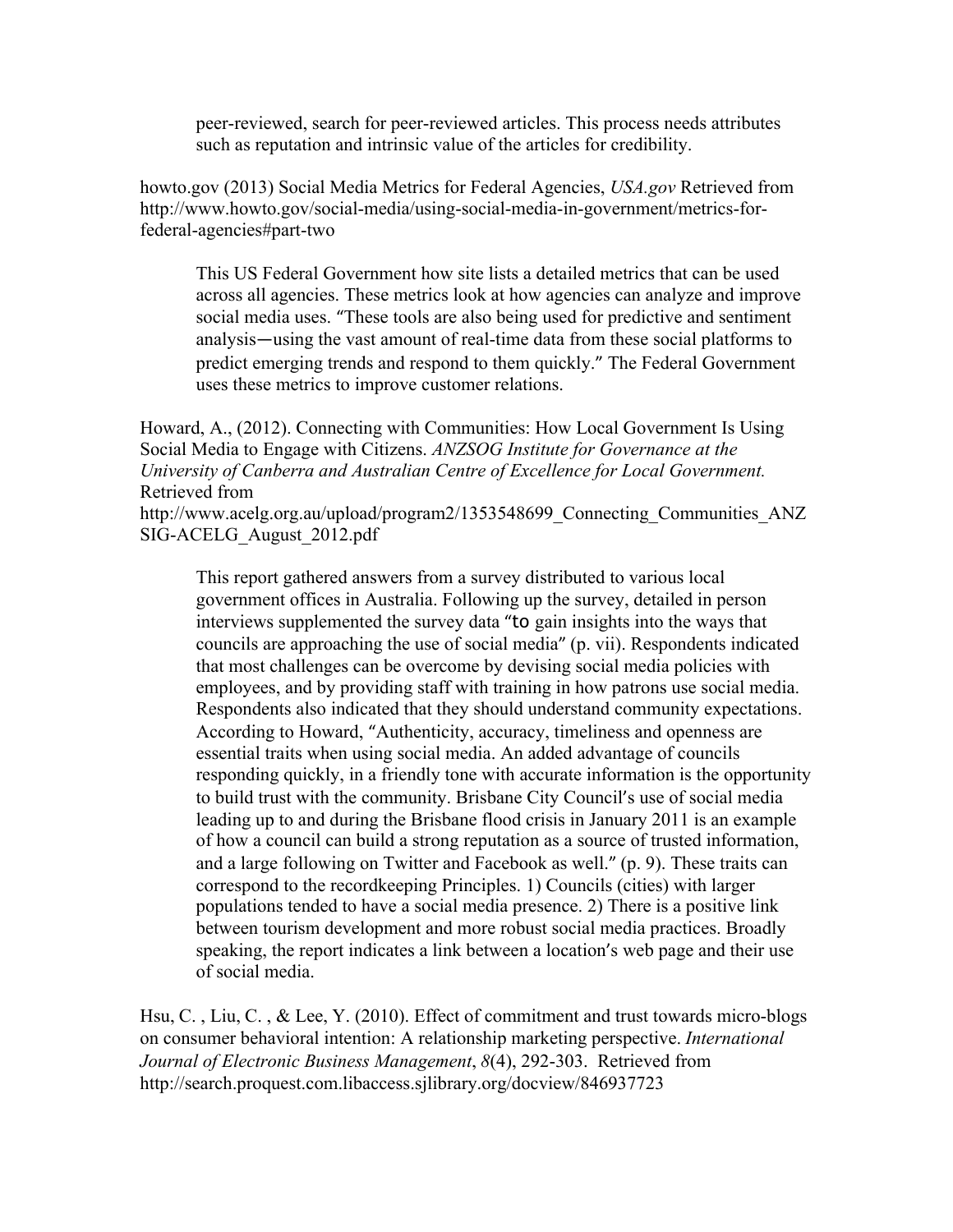Microblogging promotes computer-aided collectivism. In recent years microblogging, posting short 140 character or less messages on social media sites such as Twitter, has exploded in use. Several things account for the explosive growth. For instance, Google and other major companies have Twitter accounts that they use to send specific messages to potential customers. According to Hsu, Liu, and Lee (2010), Google had 176 million followers as of 2009. However, as more people connect to social networks through microblogging, where Twitter and other companies like it promote actions for marketing purposes, a form of computer-aided collectivism explodes. Hsu, Liu, and Lee (2010) noted that "micro-blogs are open public platforms. Thus, the sense of intimacy is not one-toone but one-to-many" (p. 293). From a marketing perspective, the "one to many" scenario is ideal.

Hsu, M. , & Chang, C. (2014). Examining interpersonal trust as a facilitator and uncertainty as an inhibitor of intra-organisational knowledge sharing. *Information Systems Journal*, *24*(2), 119. DOI: 10.1111/isj.12000

Uncertainty may be an antecedent of interpersonal trust development. Hsu and Chang (2014) looked at how knowledge sharing within a group affects the interpersonal trust bonds within that group. They concluded that as knowledge sharing increases, uncertainty decreases, which in turn promotes trust. This implies that trust increases as the amount of knowledge a government shares with its constituents increases. Further, Hsu and Chang concluded "social interaction ties and a shared knowledge-sharing vision exercise positive effects on interpersonal trust" (p. 135). Uniting around a common outcome such as uncertainty fosters greater trust among members of that group.

Hughes, D., Rowe, M., Batey, M., & Lee, A. (2012). A tale of two sites: Twitter vs. Facebook and the personality predictors of social media usage. *Computers in Human Behavior, 28*(2), 561-569. DOI: http://dx.doi.org/10.1016/j.chb.2011.11.001

With several correlates, including neuroticism, extraversion, openness-toexperience, agreeableness, and conscientiousness, this study looked at personality traits of Facebook and Twitter users. The findings were largely neutral, or unrelated to what site subjects used. The one exception is extraversion. Facebook is positively influenced by extraversion and Twitter negatively.

Hung, S. , Chang, C. , & Kuo, S. (2013). User acceptance of mobile e-government services: An empirical study. *Government Information Quarterly, 30*(1), 33-44. DOI: http://dx.doi.org/10.1016/j.giq.2012.07.008

This research focuses on ways to improve mobile or m-government services for residents of Taiwan. M-government is an extension of e-government in that instead of providing services via a computer terminal, services are offered through the mobile phone environment. It is important to note here that Taiwan, from 2004, pursued a robust program to find ways to connect all citizens to e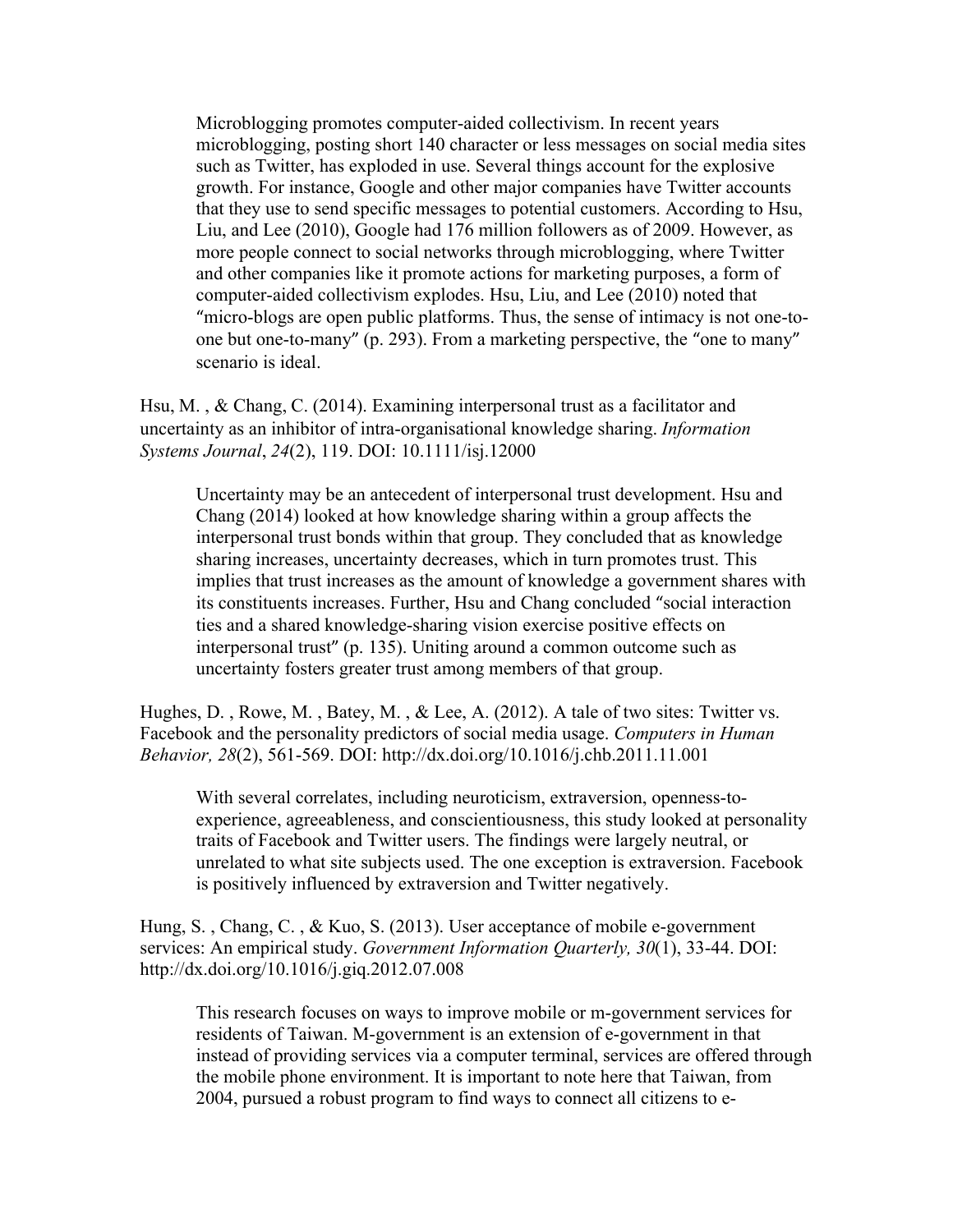government services. This program included enhanced Wi-Fi networks and ways to connect rural areas. That said, "The goal of this research is to identify and explain factors of improving user acceptance of these services" (p. 34). For the purposes of the I-trust project, the implications are that m-government and egovernment are one in the same. A direct link to our research is that the authors used the theory of planned behavior (TPB) to examine the effects of external variables on the overall effectiveness of the service.

Javidian, Z. , & Mollayaaghobi, S. (2011). Evaluating & improving electronic trust factors in e-government (case study: Mashhad electronic city). *Interdisciplinary Journal of Contemporary Research in Business, 3*(4), 126-135. Retrieved from http://search.proquest.com/docview/899778985?accountid=10043

In their research, the authors introduce theories and ideas from traditional governmental studies, and apply them to e-government. Specifically, Javidian and Mollayaaghobi identify three models of government/citizen participation, managerial, consultative, and participatory. In doing this they note that most governments fall under the managerial model. Ethical and legal foundations of relational marketing exchanges. This article surveyed users of Mashhad Electronic city, an e-government entity in Iran. According to the authors, "this study found that some service elements like Users as stockholders, Government Control & Supervision and Hard rules for new entrants with most absolute value can make more trust between Mashhad e-city citizens.

Karnik, M. , Oakley, I. , Venkatanathan, J. , Spiliotopoulos, T. , & Nisi, V. (2013). Uses & gratifications of a Facebook media sharing group. *CSCW '13 Proceedings of the 2013 conference on Computer supported cooperative work*, 821-826. DOI: 10.1145/2441776.2441868

This study seeks to understand motivations behind why people use social networking sites. The study included 57 applicants answering a questionnaire about how they use Facebook. This paper argues that "forums organized around such artifacts as a *focus* will engender novel behaviors, not only in the media sharing practices overtly supported but also in the type and nature of the interpersonal connections fostered among members" (p. 821). Karnik, Oakley, Venkatanathan, Spiliotopoulos, and Nisi (2013) identified four elements that align with Facebook user satisfaction: "contribution, discovery, social interaction and entertainment"  $(p. 823)$ . If we posit that satisfaction seeking is a primary motivating factor for an individual's use of Facebook, the four elements take on a new meaning that is collective in nature. With the exception of "discovery" the other three need social interaction to materialize. If we add into the scenario what happens when users like a post or retweet a post, discovery becomes an integral part of contribution.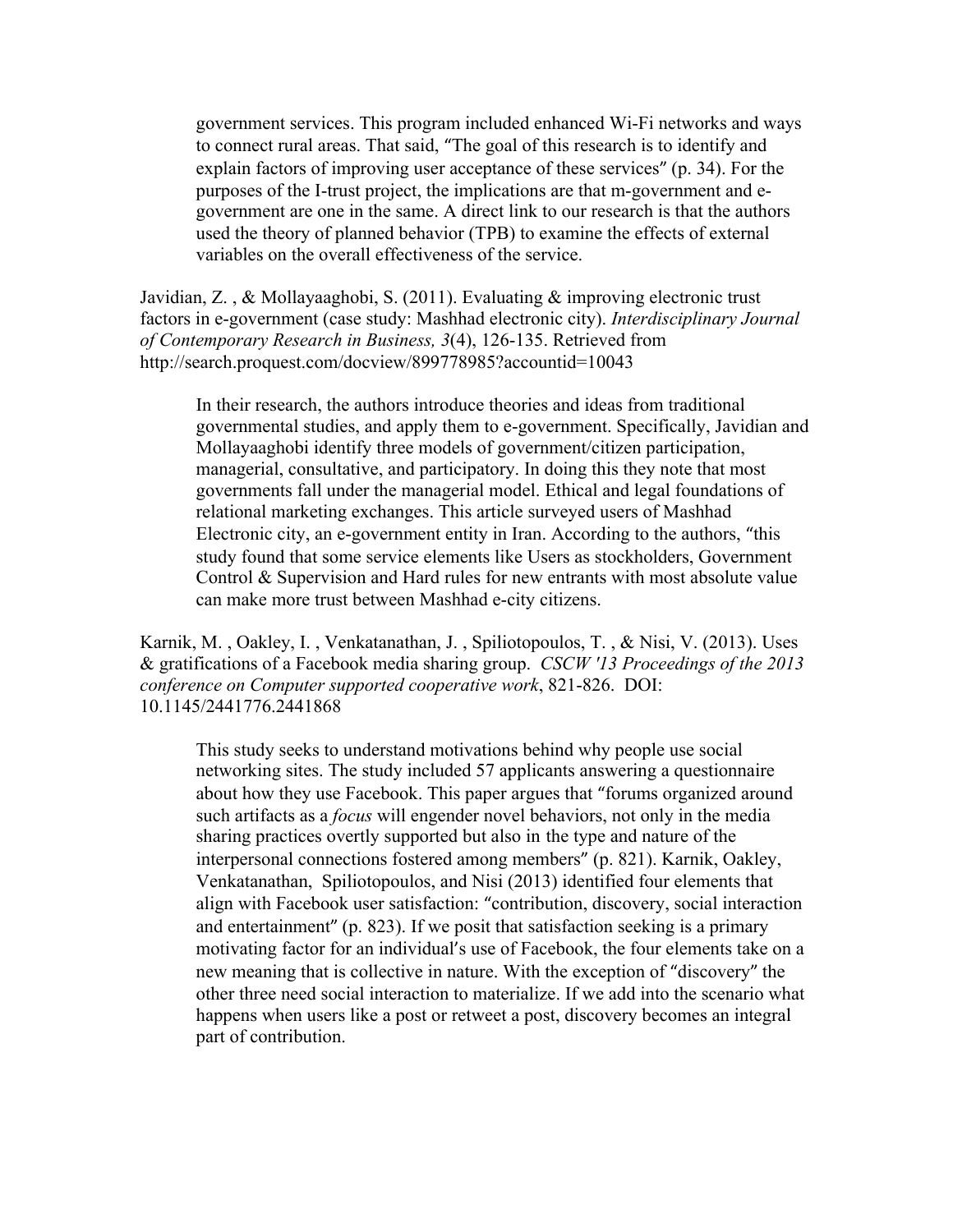Kavanaugh, A. , Fox, E. , Sheetz, S. , Yang, S. , Li, L. , et al. (2012). Social media use by government: From the routine to the critical. *Government Information Quarterly, 29*(4), 480-491. DOI: 10.1016/j.giq.2012.06.002

This article points out that social media sites such as Facebook and Twitter generate massive amounts of data. Moreover, filtering this data and analyzing patterns can lead to better response to citizen needs. The authors ask several questions related to trust in government, including: "What role do social media play in the general mix of information sources for citizens to communicate about civic life, with each other, and with government? Do social media affect civic participation and if so, for whom and what kinds of civic participation?" (p. 481). This study is part of a larger project, CTRnet: Crisis, Tragedy, and Recovery network, an internet archive of disaster related information.

Kelton, K. , Fleischmann, K. , & Wallace, W. (2008). Trust in digital information. *Journal of the American Society for Information Science & Technology, 59*(3), 363-374. DOI: 10.1002/asi.20722

The authors looked at the various components of trusting information obtained from the internet.

Killerby, P., & Council, H. C. (2005). "Trust Me, I'm From the Government": The Complex Relationship between Trust in Government and Quality of Governance. *Social Policy Journal of New Zealand*, *25*, 1. Retrieved from http://www.seniors.msd.govt.nz/documents/about-msd-and-our-work/publicationsresources/journals-and-magazines/social-policy-journal/spj25/25-pages1-15.pdf

Killerby (2005) notes the "trust in government is a form of fiduciary trust between society and government"  $(p, 1)$ . The author used the factor analysis and principal component analysis methods to measure trust in government, and assumes there is an underlying latent variable he calls GOVTRUST. Killerby developed an initial data set by asking respondents: "I am going to name a number of organisations. For each one, could you tell me how much confidence you have in them: is it a great deal of confidence, quite a lot of confidence, not very much confidence or none at all" (p. 3). Confidence for Killerby is an indicator of trust. Killerby defines social capital as "a latent form of collective action, an intangible stock of norms and networks that defines the limits of cooperation in a society, community or group"  $(p, 4)$ . Using these methods, he found that "trust in government is a poor indicator of the level of social trust in a given country" (p. 4).

Kim, Byoung Joon. (2014). Political efficacy, community collective efficacy, trust and extroversion in the information society: Differences between online and offline civic/political activities. *Government Information Quarterly* 32 (1), 43-51. DOI: 10.1016/j.giq.2014.09.006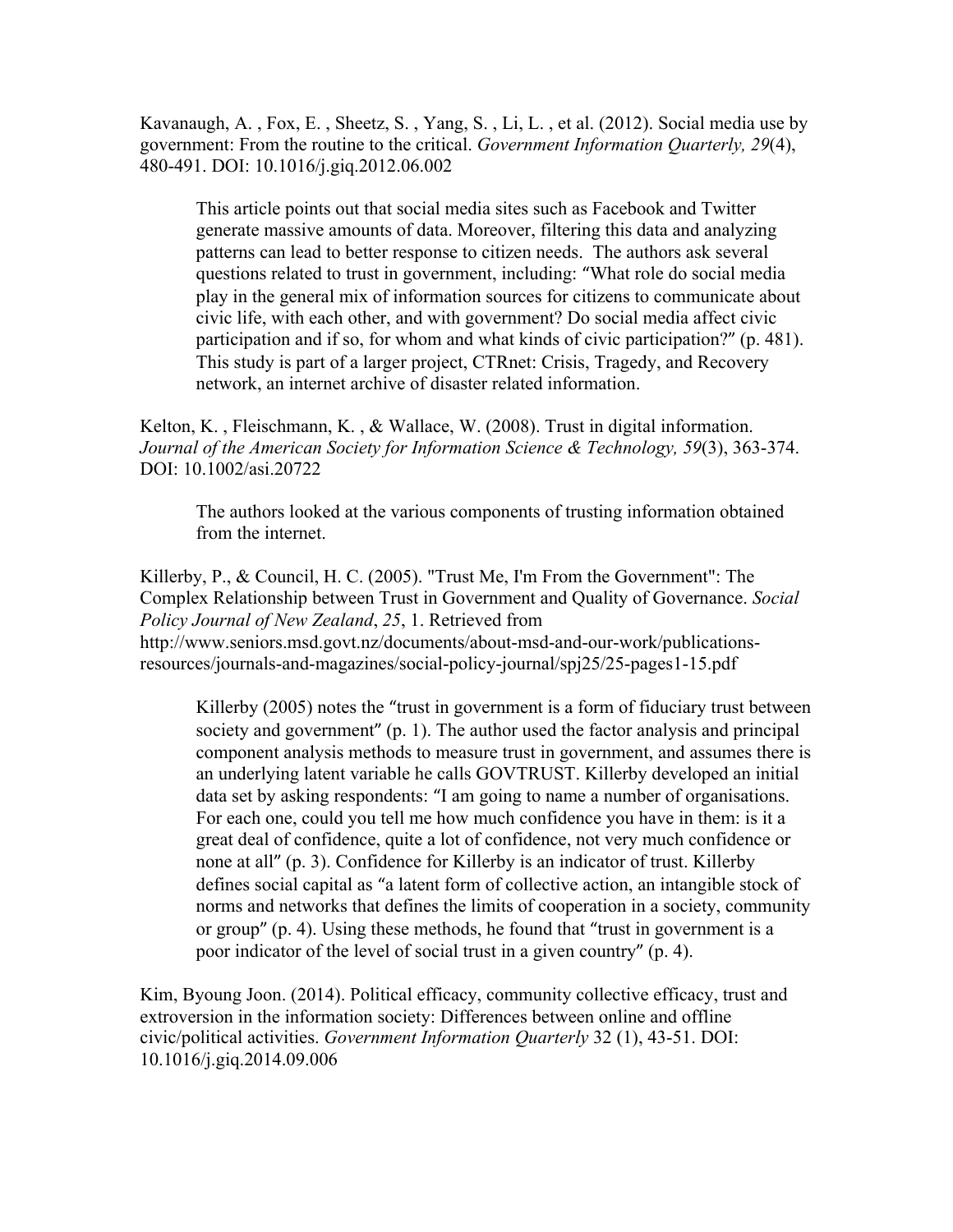This study focuses on the relationship between political efficacy and online civic/political activities (e.g., informative posts, e-mail communication with local government officials). Variables applied include: internal and external political efficacy, community collective efficacy, trust, and extroversion. The study applied the Hierarchical Regression Model (HRM) using data from household telephone surveys (2005-06, 2012) of citizens from Blacksburg (location of Virginia Polytechnic Institute and Virginia Tech), Christiansburg, and Montgomery County in Virginia. The four control variables—education level, household income, trust in people, and extroversion—were "statistically significant predictors of offline civic activities" (p. 46). Results related to online civic activities indicate that internal political efficacy and collective efficacy have statistically significant, positive relationships with online civic interests and activities. Additionally, results suggest "that more educated, younger, extroverted and male individuals report greater online civic activities" (p. 46). Regarding "trust" as a variable, the study concludes that "the level of trust is not significantly associated with both offline/online civic/political activities" (p. 48). The study emphasizes "extroversion" as being a significant "psychological factor" in predicting offline/online civic/political activities (p. 48).

Kim, S., & Lee, J. (2012). E-participation, transparency, and trust in local government. *Public Administration Review, 72*(6), 819-828 DOI: 10.1111/j.1540-6210.2012.02593.x

The authors state, "this article develops a theoretical model of the process of eparticipation and analyzes the impact of the e-participation process on participants' trust in government" (p. 820). Said another way, this research attempts to establish a link between e-participation, e-government, and trust in Seoul South Korea. The study utilized 1,076 responses to a 2009 e-participation survey. Figure 1: Proposed Model of E-Participation and Trust in Government on page 820 visualizes how the study utilized six hypotheses to establish a link to trust.

Klischewski, R. (2014). When virtual reality meets realpolitik: Social media shaping the Arab government-citizen relationship. *Government Information Quarterly 31*(3), 358- 364. DOI: 10.1016/j.giq.2013.10.015

The purpose behind this article was to analyse how social media is changing the dynamic between the citizens and government in Arab countries. The author wanted to understand how the use of social media is influencing political change and giving activists a larger voice. One of the things that stood out the most in when it came to governments and their citizens is the fact that there are no democracies despite that being something the citizenry wants. On further examination, there are various reasons for this, like economic dependence on oil and trying to determine how much of a role Islam should play.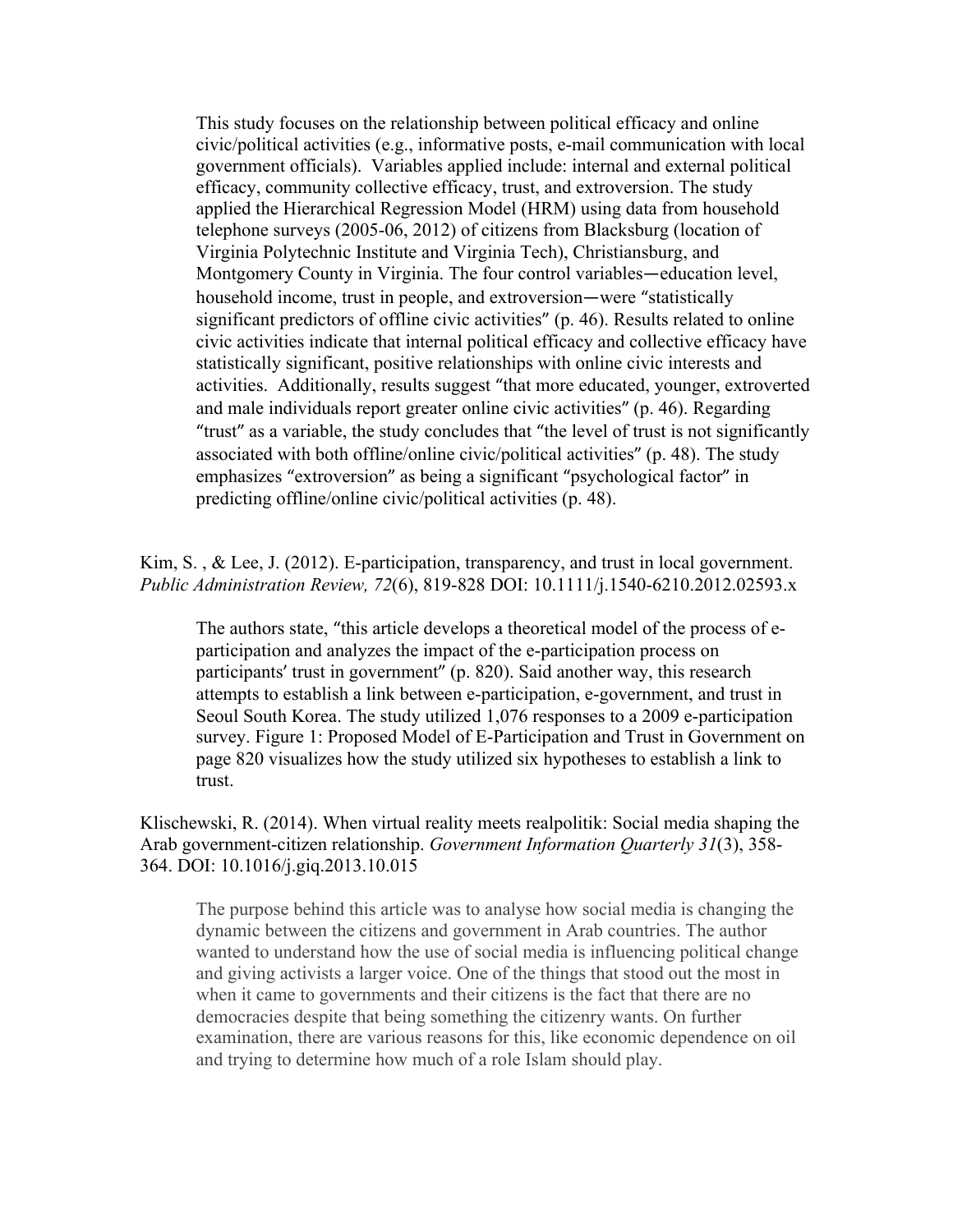Looking at how social media can induce change, the author notes that various people have determined that social media influenced the start of the Arab Spring because it was able to put a face to those oppressed. The ability to share and talk led to greater mobilisation and empowerment. The article states that governments were not prepared for the effects of social media on its citizens. Therefore, there was very little they could do about it outside of cutting off the internet completely, or figuring out a way to apply filters. In some cases, however, the government implied the use of social media was a danger to their relationship with the citizens. Additionally, the growth of social media in these countries has also led to "malpractice" in its use such as leaking false reports and fake stories. According to the author, this is the time for the government to build a better relationship with their citizens and social media is the way to do that, especially as so many who use it acknowledge its contributions to the formation of national identities.

Kriplean, T., Borning, A., Beschastnikh, I., McDonald, D. W., & Zachry, M. (2009). Designing Mediating Spaces Between Citizens and Government. In *Workshop on Social Mediating Technologies: Developing the Research Agenda (at CHI'09)*. Retrieved from http://citeseerx.ist.psu.edu/viewdoc/download?doi=10.1.1.187.4259&rep=rep1&type=pdf

Many agencies use blogs, wiki's and comment sections to solicit public comments. Kriplean et. al. (2009) saw these social media methods as "acrimonious" because they offer intermittent collaboration and limited space for comments. The authors' research looked at this type of social media and concluded there is a need "for the design of socially-mediated spaces–sockets– that serve to translate between the activities of public agencies and those of the networked public sphere" (p. 1). Kriplean et al. recognized that modern electronically enabled societies are networked together in social groups that rely on two-way communication, not the stagnant Web 1.0 world in which many government agencies still operate. That said, the authors sought the construction of structured and repetitive mediated spaces that are "molded into something actionable during decision making, as well as fostering communication between contributors and decision makers" (p. 2).

Leighninger, Matt. (n. d.) Using Online Tools to Engage—and be Engaged by—The Public. *IBM Center for The Business of Government: Using Technology Series.* Retrieved from

http://www.businessofgovernment.org/sites/default/files/Using%20Online%20Tools%20t o%20Engage%20The%20Public\_0.pdf

This report outlines various capabilities of online technologies, including how governments can best employ online tools to engage the public. Specified challenges facing public officials are: "the increasing complexity of how people organize themselves online; Citizens' evolving expectations of government;" and the implications of the "digital divide"  $(p, 3)$ . Leighninger emphasizes "productive engagement" as being foundational for successful "interactive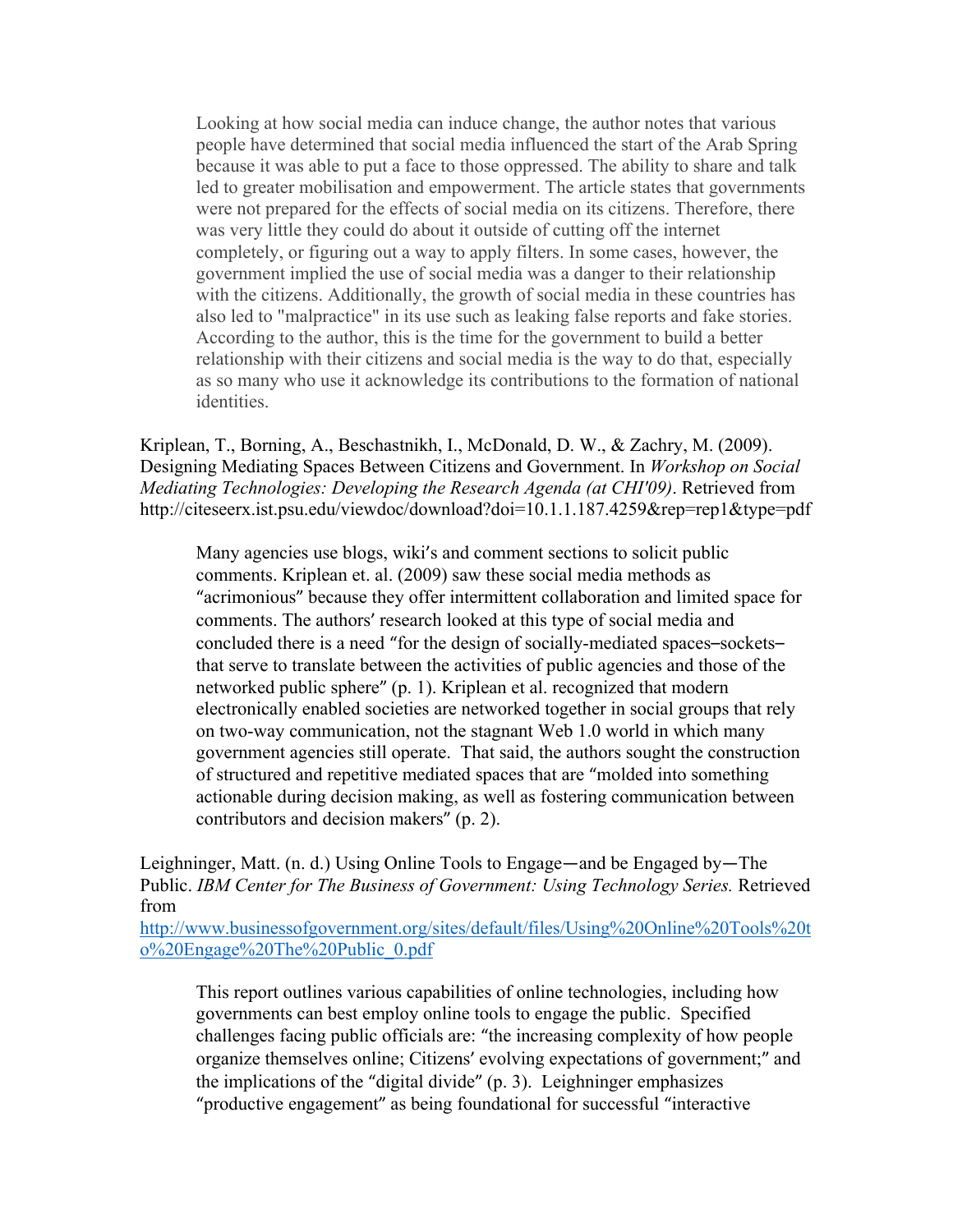communication between public managers and citizens" (p. 4). The report acknowledges challenges to participant engagement, most notably the "failure to proactively recruit participants"  $(p, 5)$  as well as the incompatibility of legal frameworks with recent technological innovations (p. 6). The report delineates "Ten Tactics" for public engagement ranging from collaboration, survey attitudes, and prioritization.

Lewicki, R. J., Tomlinson, E. C., & Gillespie, N. (2006). Models of interpersonal trust development: Theoretical approaches, empirical evidence, and future directions. *Journal of management*, *32*(6), 991-1022. DOI: 10.1177/0149206306294405

The authors looked at how trust relationships evolve over time and concluded, "the operational level of trust is often deduced from either the proportion of cooperative choices or the long-term behavior patterns of those who chose to cooperate" (p. 996). These patterns are characterized by certain behaviors "trustors" and "trustees" exhibit while performing the actions of the partnership.

Lee, G. , & Kwak, Y. (2012). An open government maturity model for social mediabased public engagement. *Government Information Quarterly, 29*(4), 492-503. DOI: 10.1016/j.giq.2012.06.001

Working from the Obama Administration's 2011 Open Government Partnership, "federal agencies are under tremendous pressure and expected to implement three principles of open government (transparency, participation, and collaboration) in a relatively short period of time" (p. 493). The authors used five case studies from U.S. Healthcare Administration agencies you develop an Open Government Maturity Model that will aid government agencies in implementing and cultivating engaging citizens to participate in government.

Lim, E. , Tan, C. , Cyr, D. , Pan, S. , & Xiao, B. (2012). Advancing public trust relationships in electronic government: The Singapore e-filing journey. *Information Systems Research, 23*(4), 1110-1130. Retrieved from http://pubsonline.informs.org/doi/abs/10.1287/isre.1110.0386

Using site visits and interviews, the authors devised a methodology for promoting trust in Singapore's e-government initiative. The methodology consists of four stages. At each stage Lim et.al. developed a set of "prescriptions for e-government systems that synchronize with the type of trust-building strategy required for each of the four developmental stages" (p. 1111). Moreover, the authors clarified the role of technology (including social media) at each stage, and highlights how the "sociopolitical climate" mitigates "trust-building via e-government systems" (p. 1111). The authors found that "citizens are more likely to place their trust in egovernments when they are empowered to engender control over the governance of governmental institutions" (p. 1113).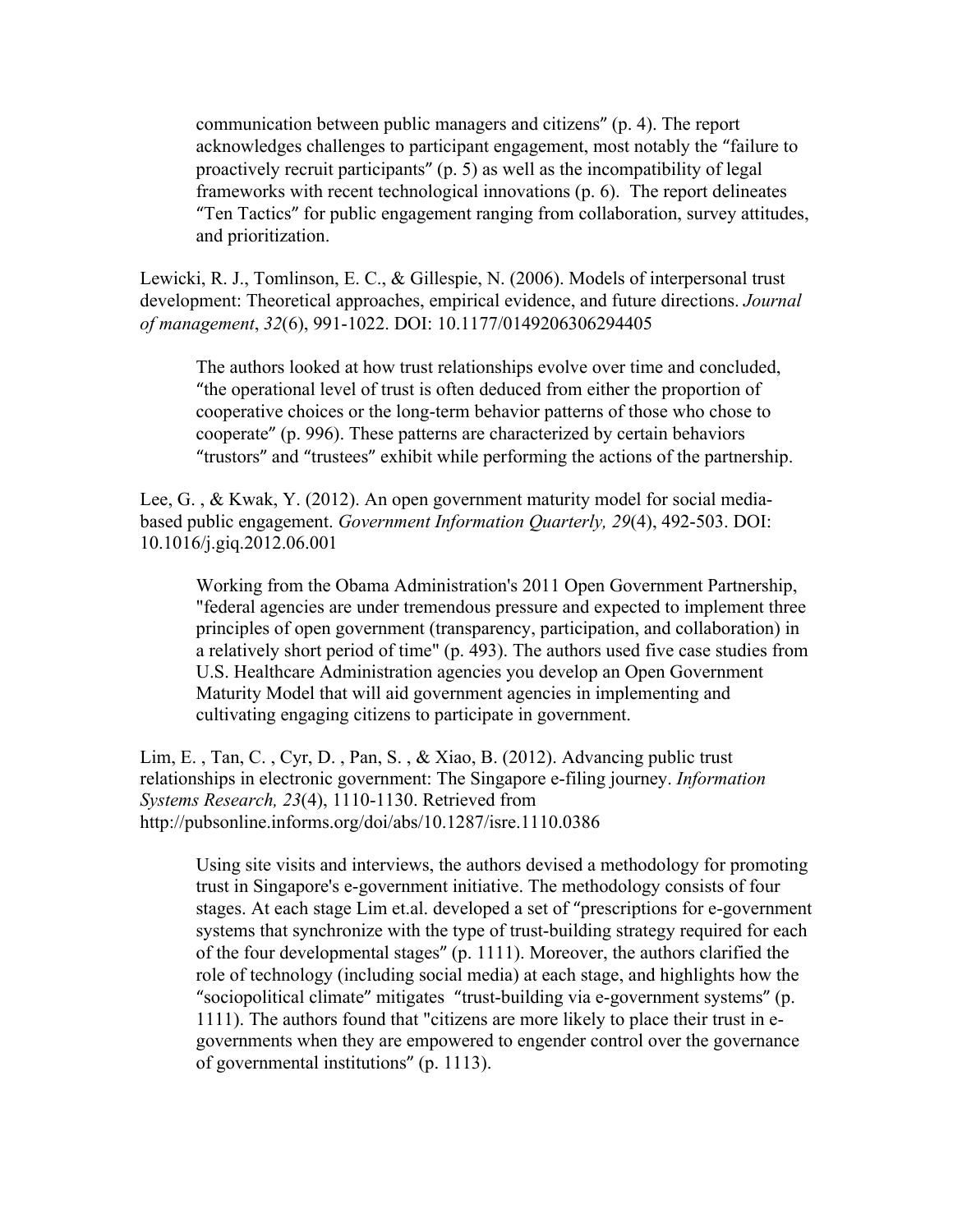Linders, D. (2012). From e-government to we-government: Defining a typology for citizen coproduction in the age of social media. *Government Information Quarterly 29*(4), 446-454. DOI: 10.1016/j.giq.2012.06.003.

This article introduces the term "coproduction," which defines a citizen's role in government as more of a partnership. The author refers to the use of social media in e-government settings as "Internet-facilitated coproduction" (p. 447). Linders maintains that there is a vast diffusion of terms that describe Internet-facilitated coproduction, and that this diffusion hinders scholarly investigation into the cause and affect of coproduction. A key component of coproduction, according to Linders, is *Service Monitoring: Citizen Reporting* (p. 448), which is potentially why Facebook and other social media applications are affective e-government tools.

Linders, D., & Wilson, S. (2011). What is open government? One year after the directive. *Digital Government Society Conference 2011*. DOI: 10.1145/2037556.2037599

This article is a straightforward review of the Obama Administration's Open Government Directive (OGD). Linders and Wilson highlight three principles of open government, (transparency, public participation, and collaboration) and designates "goals" and "drivers" for each. They state, "the OGD has also served as a rallying point for new, action oriented communities of practice that bring together practitioners, advocates, subject matter experts, and academics to share best practices, discuss implementation challenges, and collaboratively develop solutions" (p. 262). In reviewing OGD one year out, the authors identified lenses through which third parties can gage the success of OGD.

Macintosh, A. (2004, January). Characterizing e-participation in policy-making. *System Sciences, 2004. Proceedings of the 37th Annual Hawaii International Conference on*, 10. DOI: 10.1109/HICSS.2004.1265300

Macintosh (2004) noted that e-participation requires the use of ICTs. "In the case of e-participation there are a growing number of examples of government organizations innovatively using technology to provide access to policy information and request comment on it. These examples demonstrate how technology is emerging as a tool to provide people with the capacity to participate and influence decision-making"  $(p, 1)$ .

1. reach a wider audience to enable broader participation

2. support participation through a range of technologies to cater for the diverse technical and communicative skills of citizens

3. provide relevant information in a format that is both more accessible and more understandable to the target audience to enable more informed contributions 4. engage with a wider audience to enable deeper contributions and support deliberative debate

The difference between e-access and e-participation (p. 2).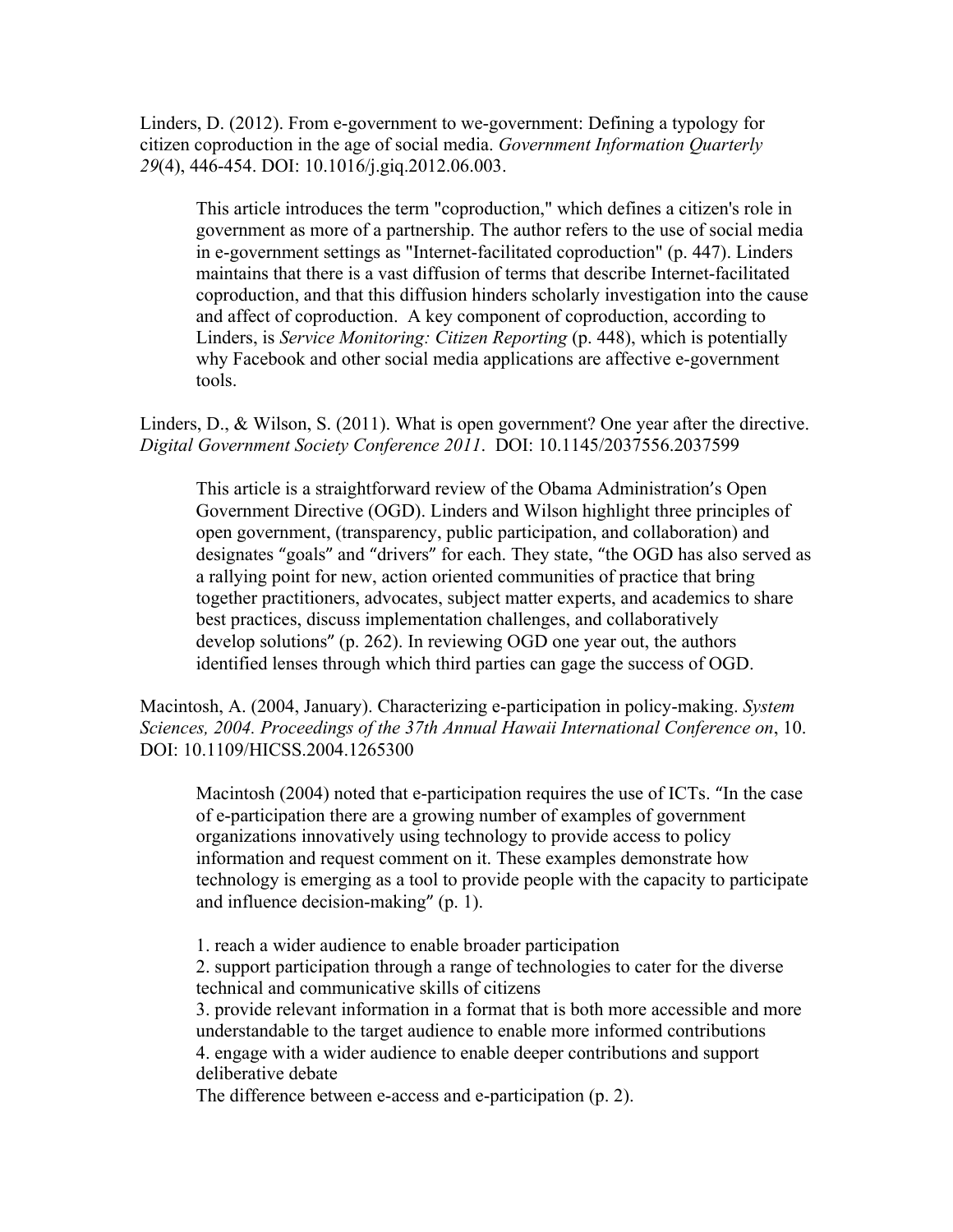Mangold, W. , & Faulds, D. (2009). Social media: The new hybrid element of the promotion mix. *Business Horizons, 52*(4), 357-365 DOI: 10.1016/j.bushor.2009.03.002

Although four years old, Mangold and Faulds look at how businesses are using social media. They introduce "promotion mix," which is similar to co-production, but focuses more on the marketing aspect. The authors align the promotion mix with integrated marketing communication (IMC), suggesting that organizations should use social media as a "hybrid component of the promotional mix and therefore be incorporated as an integral part of the organization's IMC strategy. This IMC strategy could be put to use in building and promoting trust in local governments.

March, S and Dibbens, M. R. (2003) The role of trust in information science and technology. *Annual Review of Information Science and Technology 2003; 37*(1): 465– 498. DOI: 10.1002/aris.1440370111

After an extensive review of trust literature March and Dibbens (2003) suggested, "Trust may usefully be considered as a processual phenomenon, ever-changing and evolving in the individual with respect to others" (p. 476). They further hypothesize that user-friendly human-computer interfaces lead to better trust in the overall system. Additionally, March and Dibbens surmise that in trust that occurs when interacting with a system such as a Website "trust becomes a twoway street—user judges system via trust (and other measures), and system considers user in terms of trust" (p. 482).

Mergel, I. (2013). Designing a social media strategy to fulfill your agency's mission. *Public Manager, 42*(1), 26-29. Retrieved from http://faculty.maxwell.syr.edu/iamergel/files/Mergel\_PM\_SocialMediaStrategy.pdf

Mergel states part "the most important driver for social media use in the public sector should be the existing organizational mission and communication strategy of the agency. The organizational goals and objectives drive the extent and types of social media tools an agency should add to the already existing communication channels"  $(p, 4)$ . This article mentions that third-party social media platforms such as Facebook and Twitter are outside the control of local governments. In addition to the universal concerns posed by use of social media platforms (such as security and privacy), Mergel presents eight practical questions local government managers should ask when creating policy and guidelines for use. The article also presents a logical methodology for implementing social media programs in the public sector.

Murphy, M. (2013). Social media and the fire service. *Fire Technology, 49*(1), 175. DOI: 10.1007/s10694-010-0205-6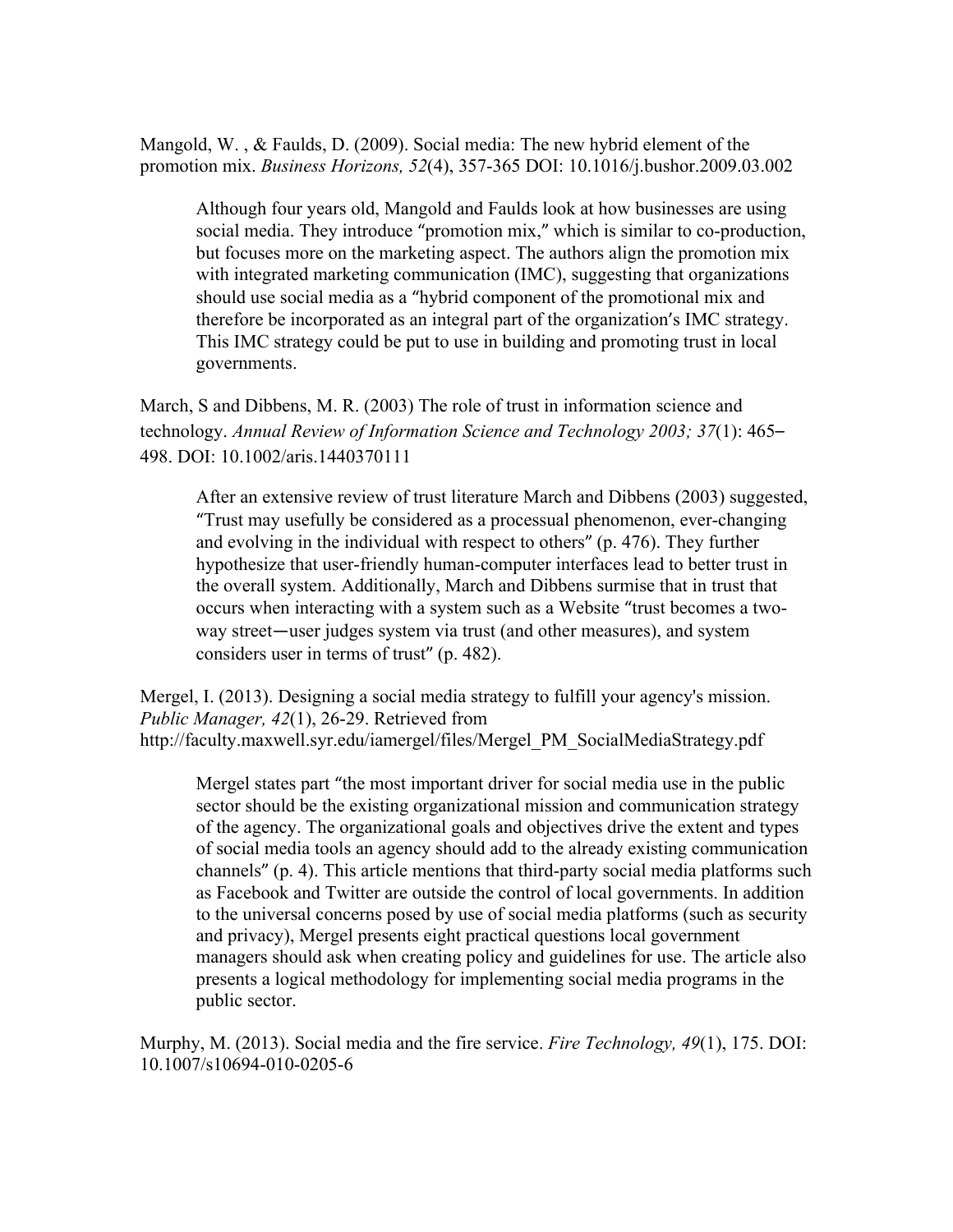This article make the connection between using social media at the local level and warning residents about impending dangers. Before implementing a social media strategy, Murphy suggests localities "start with a communication plan, and ask what message do we want to convey? Who will maintain the information and how will we measure success (p. 179)"

Musso, J. & Weare, C. (2014). From participatory reform to social capital: Micromotives and the macro-structure of civil society networks. *Public Administration Review,*  75(1), 150-164. DOI: 10.1111/puar.12309

This article focuses on premises of social capital, including the strengthening of social ties within diverse communities following instances of "participatory reform." The authors used social network statistical models to understand the development of active civic networks following a reform that took place in Los Angeles. The authors expound on the importance of developing trust-based relationships: "civic actors interested in organizing collective action will benefit from forming strong relationships that build trust and a common sense of purpose" (p. 152). The authors used a number of methods in their research, including sociometric survey data of neighborhood council board members throughout LA that "captured both the internal relationships within councils and the external relationships the councils maintained with stakeholders, the city and other neighbourhood councils (p. 155). They measured for reciprocity ("whether a new tie reciprocates an existing tie," homophily and transitivity ("a general tendency of actors to form relationship with alters with whom they already share a connection"). Their research is particularly useful for analyzing the continuing formation of trust-based social relationships in diverse locales.

Nam, T. "Determining the Type of E-Government Use." *Government Information Quaterly* 31 (2), 211-20. DOI: 10.1016/j.giq.2013.09.006

This article provides an analysis of Government Online Survey data to determine purposes of e-government use. Study highlights five determinants of such use: psychological factors of technology adoption, civic mindedness, information channels, trust in government, and socio-demographic and personal characteristics.

Naujikiene, R. , & Dzemydiene, D. (2012). Evaluation of public e-services and information technology accessibility in different social groups. *Socialines Technologijos*,*2*(2). Retrieved from http://search.proquest.com.libaccess.sjlibrary.org/docview/1426562740

E-participation in the EU.

Nielsen, B. (2004). The role of trust in collaborative relationships: A multi-dimensional approach. *M@n@gement, 7*(3), 239-256. DOI: 10.3917/mana.073.0239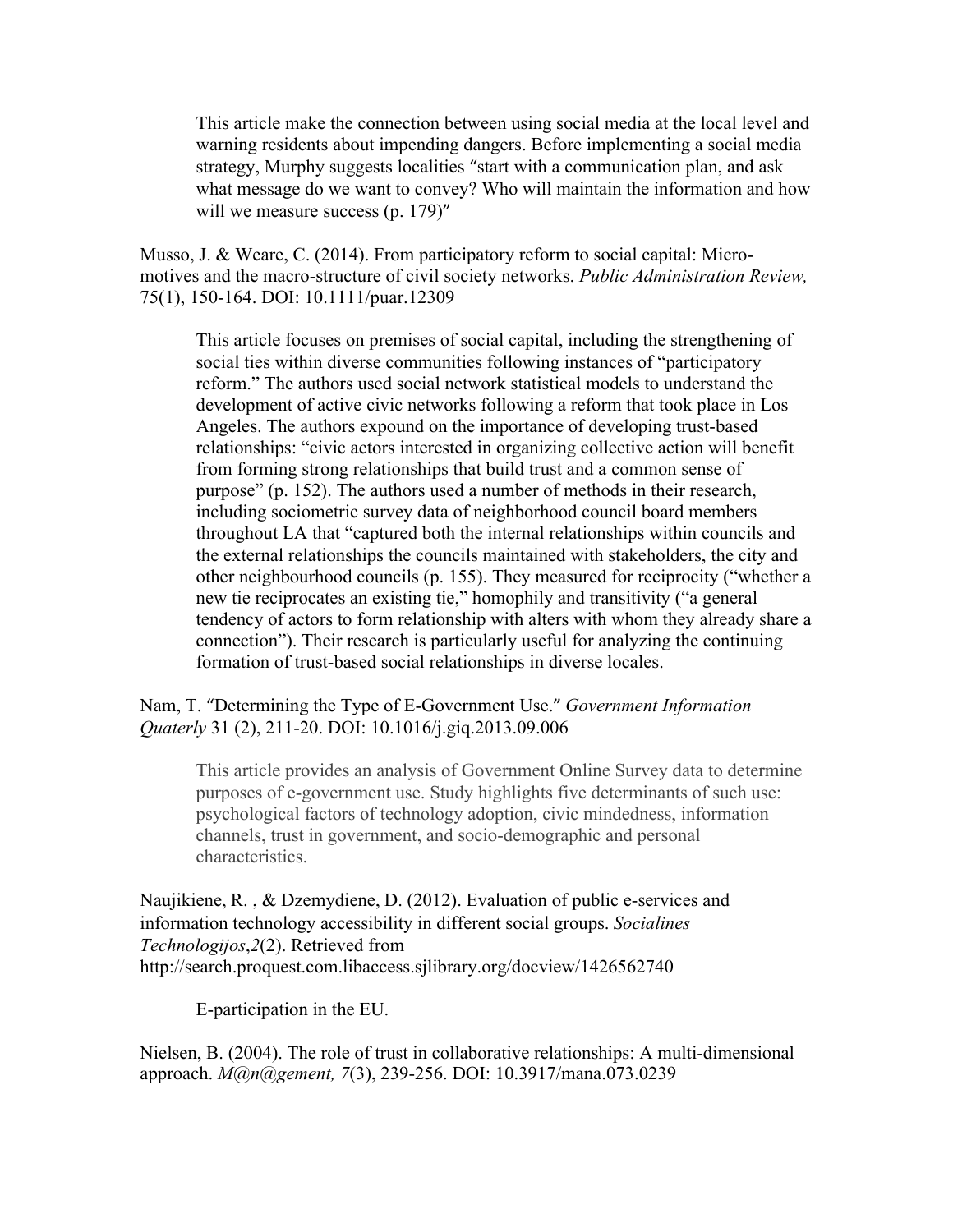Nielsen introduced the term "organizational trust," claiming "individuals act within institutional and social contexts"  $(p. 241)$ .

Office of Management and Budget (OMB). 2009. "Federal Regulatory Review: Request for Comments." *Federal Register* 74 (February): 8819. Retrieved from http://www.reginfo.gov/public/jsp/EO/fedRegReview/OMB\_FR\_Notice\_on\_Regulatory Review.pdf

An example of e-participation.

Oliveira, M. (2013, April 29). How do you compare? New report reveals stats about social media usage in Canada. *CTV News online* Retrieved from http://www.ctvnews.ca/sci-tech/how-do-you-compare-new-report-reveals-stats-aboutsocial-media-usage-in-canada-1.1258800

This article highlights an April 2013 survey of Canadian citizens' use of social media.

Overview, E-participation (2010). The United Nations E-Government Development Database (UNeGovDD). *UN Public Administration Programme.* Retrieved from http://unpan3.un.org/egovkb/egovernment\_overview/eparticipation.htm

Broadly speaking, The United Nations defines e-participation as "the sum total of both the government programs to encourage participation from the citizen and the willingness of the citizen to do so" (para. 3).

Pentina, I. , Zhang, L. , & Basmanova, O. (2013). Antecedents and consequences of trust in a social media brand: A cross-cultural study of twitter. *Computers in Human Behavior, 29*(4), 1546-1555. DOI: 10.1016/j.chb.2013.01.045

This study builds on brand theory and loyalty concepts that drive customer connections on Twitter. The study compared data from the US and the Ukraine to determine any cultural differences in how trust is developed with social media sites. The authors contend "understanding whether and how trust in these sites affects users' intentions to continue their membership and to recommend these sites to others is important for marketing researchers and practitioners" (p. 1548). Insights into what marketing firms want to accomplish on social media sites is helpful in understanding how and why social media users trust.

Panagiotopoulos, P., Bigdeli, A. Z., & Sams, S. (2014). Citizen-government collaboration on social media: The case of Twitter in the 2011 riots in England. *Government Information Quarterly* 31, 349-357. DOI: 10.1016/j.giq.2013.10.014

This study analyzes the Twitter activity of local government accounts during and immediately following the 2011 riots in London. The authors "explore how local authorities attempted to reduce the effects of the riots and support community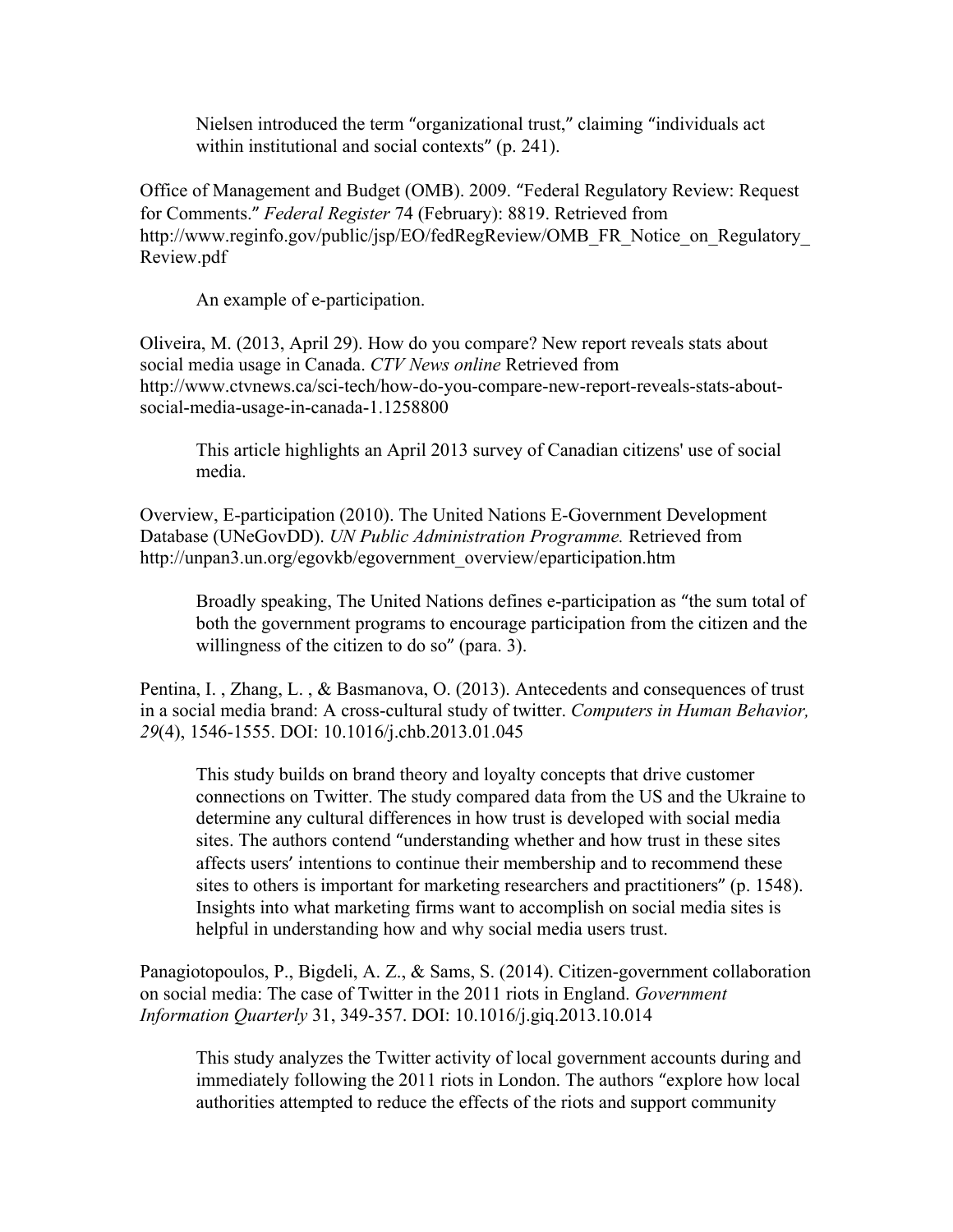recover" (p. 349). Information taken from 1746 posts by 81 official government accounts revealed "specific mechanisms of collaboration [e.g., appraisal, call for action] that enabled the organization of anti-riot actions" (p.). The authors primarily categorized tweets according to content (e.g., Information seeking, Situation description, Preventing rumors, Clean-up actions) and hashtag (e.g., #Riots, #Police or equivalent, #RiotCleanup) and provide examples in the report, along with discussion points. For example, the authors note for "Preventing rumors" tweets, the majority of posts conveyed a "straightwordward" tone which, according to the authors, corresponds with governmental authority over the dispersal of false information. The authors reflect on "Twitter's conversational and rapid update features" which allowed for collaborative actions to foster easily during the time frame (p. 355). The study problematizes the use of social media for research use, including its limitations (e.g., "capturing social media information retrospectively does not provide a solid justification of why local authorities chose to interact the way they did..") (p. 356).

Park, Min Jae, Choi, H., Kim, S. K., & Rho, J. J. (2015). Trust in government's social media service and citizen's patronage behavior. *Telematics and Informatics* 32, 629-641. DOI: 10.1016/j.tele.2015.02.006

This study uses a structural equation model (Zucker 1986) to analyze "the antecedents and formation of citizen trust and expansion in actual citizen patronage behavior" (p. 629), using data relevant to Korean citizens' engagement with their government's social media service. The study also provides a delineated representation of trust, including its various classifications (e.g., process-based trust, characteristic-based trust, and institutional-based trust) (p. 631). Research emphasizes the "multidimensionality" of trust, including the reciprocity between the "truster" and "trustee" (i.e., the recipient of trust). Results indicate that a positive correlation between citizen confidence in the agency providing the social media service and overall trust in the government (p. 638). Another significant relationship exists between "citizen patronage intention" toward social media and "actual patronage behavior" (p. 638). The study concludes that ongoing reciprocity of trust between citizen and government is intrinsic to encouraging a trustworthy online environment.

Pew Research Center, (2003). How Americans get in touch with government. *Pew Internet and American Life Project*. http://www.pewinternet.org/~/media//Files/Reports/2004/PIP\_E-Gov Report 0504.pdf.pdf

This report gives baseline statistics about how Americans contacted government before the explosion of social media.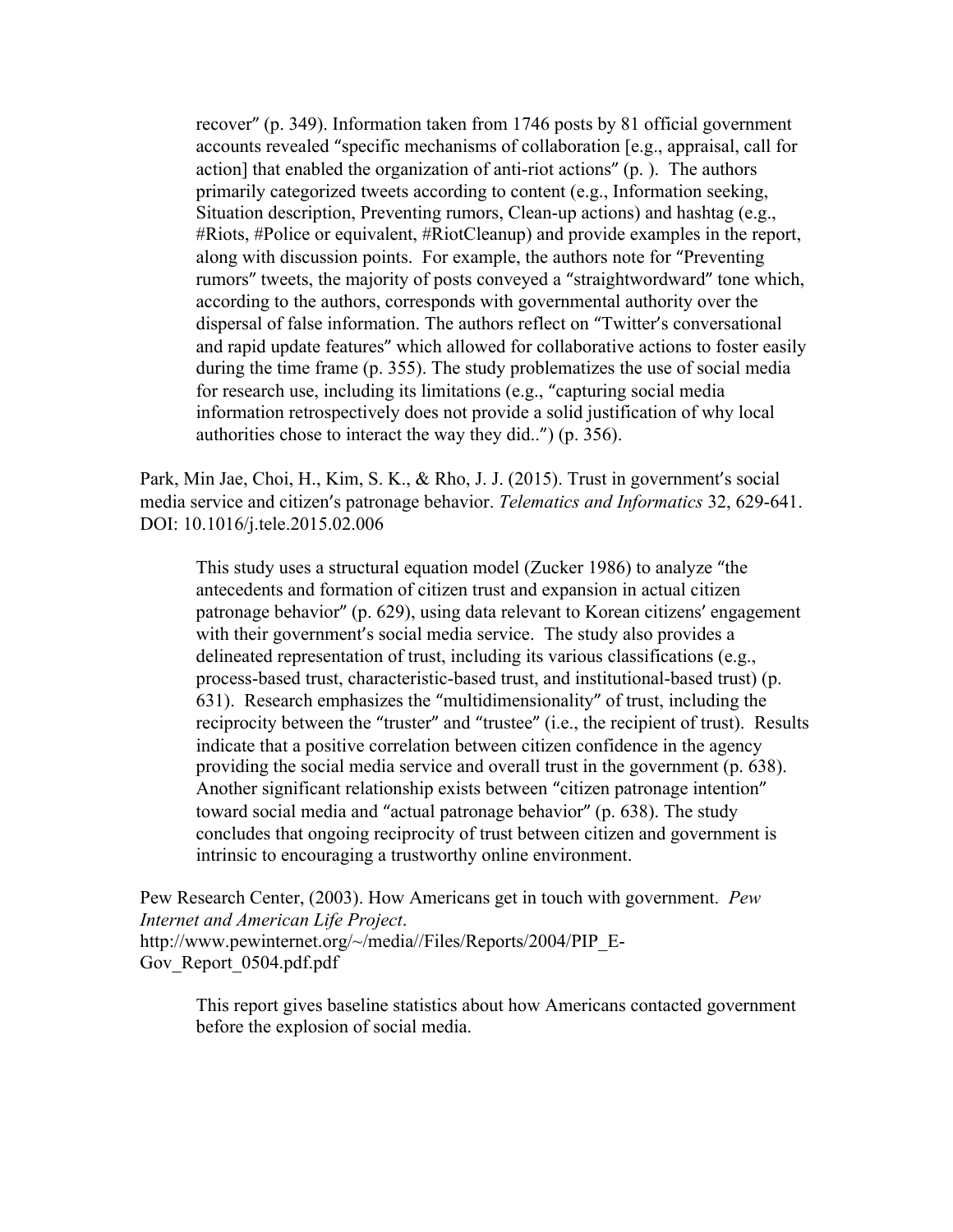\_\_\_\_\_\_\_\_\_\_\_\_ (2013, August 5). 72% of Online Adults are Social Networking Site Users. *Pew Internet and American Life Project.* Retrieved from http://www.pewinternet.org/Reports/2013/social-networking-sites/Findings.aspx

This data shows all age groups and demographics are using social media.

\_\_\_\_\_\_\_\_\_\_\_\_ (2013, January 31). Majority Says the Federal Government Threatens Their Personal Rights. *Pew Research Center for the People and the Press.* Retrieved from http://www.people-press.org/2013/01/31/majority-says-the-federal-governmentthreatens-their-personal-rights/

Pew found that for the first time a majority of Americans believe the federal government threatens their personal rights and freedoms. It is important to note that this data came out before the NSA revelations.

\_\_\_\_\_\_\_\_\_\_\_\_ (2013b, January 31). Public Trust in Government: 1958-2013. *Pew Research Center for the People and the Press.* Retrieved from http://www.people-press.org/2013/01/31/trust-in-government-interactive/

This is an interactive graph that provides levels of trust per year via a moveable slider.

Petrescu, P. (2013, June 8). Online privacy policies decoded by University of Victoria team. *Times Colonist* online version. Retrieved fromhttp://www.timescolonist.com/online-privacy-policies-decoded-by-university-ofvictoria-team-1.316605

The Canadian Access to Social Media Information project analyzed and evaluated the privacy policies and access of 20 popular social media platforms, including Facebook, Twitter, YouTube, LinkedIn, Plenty of Fish and World of Warcraft. The purpose was to provide plainly worded privacy information and make it available to the public. But they also want to show Canadians how their personal information might be used and accessed by authorities.

Pierzchala, D and Beck, K (2011, July 14). Canada's Love Affair with Online Social Networking Continues. *Ipsos Reid.* Retrieved from http://www.ipsos-na.com/newspolls/pressrelease.aspx?id=5286

Canadian specific survey from 2011

Psomakelis, E., Tserpes, K., Anagnostopoulos, D., Varvarigou, T. (2015). Comparing methods for Twitter Sentiment Analysis. Paper presented at the 6<sup>th</sup> Conference on Knowledge Discovery and Information Retrieval 2014, Rome, Italy. arXiv:1505.02973

This article analyses the various approaches of sentiment analysis, including both lexicon- and learning- based methods. Bag-of-words, n-grams and n-gram approaches constitute the lexicon-based methods studied by the authors, and 7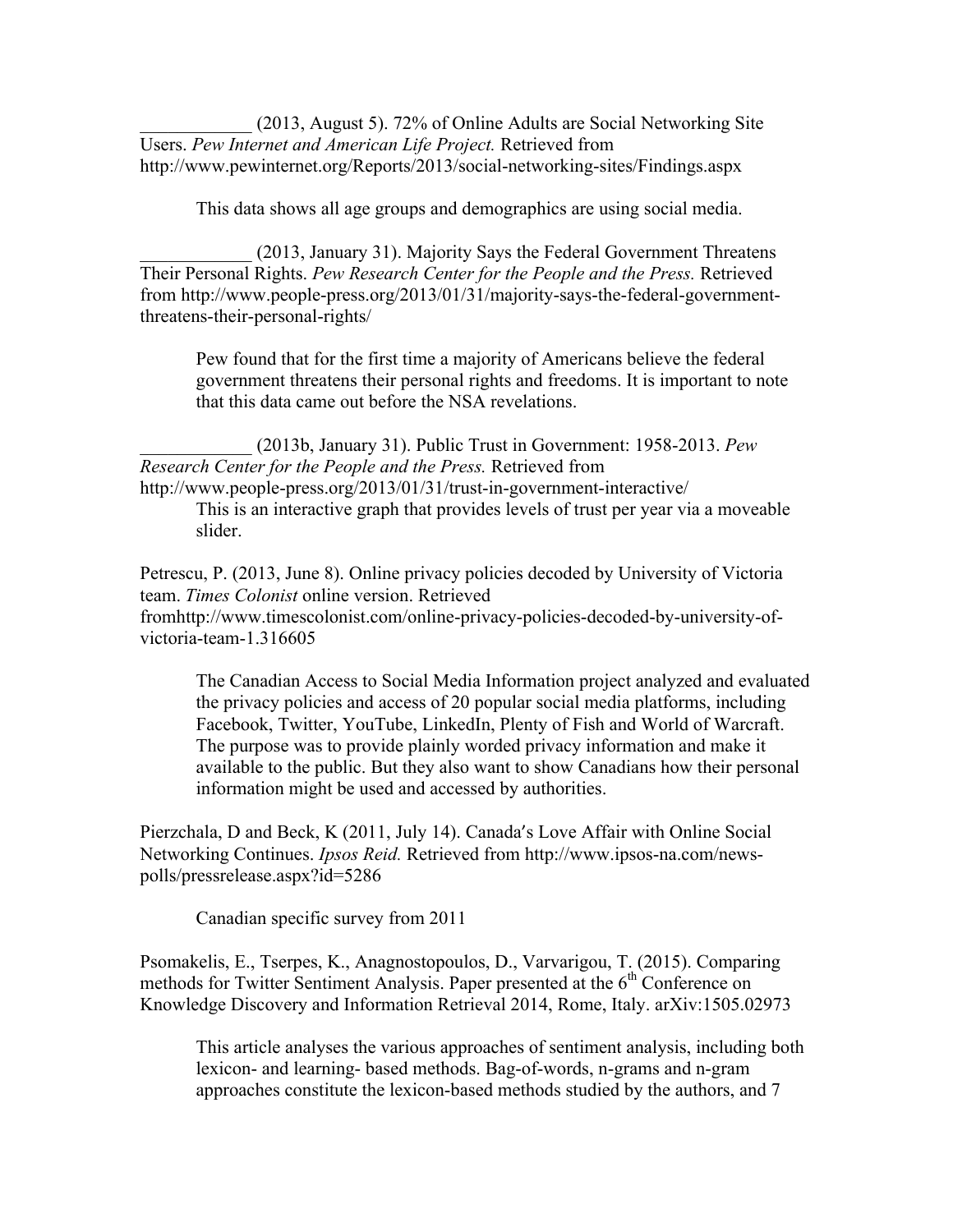learning-based classification algorithms such as Logistic Regression, Multilayer Perceptrons, Best-First Trees, Functional Trees and C4.5. The researchers used a set of 4451 "manually annotated tweets" for their cross-method comparison. They determined that while some sentiment analysis approaches are "easier" or less complex than others, with the "combinatory approach" being most impressive for its effects on n-grams (p. 1).

Purser, K. (2012). Using Social Media in Local Government: 2011 Survey Report. *The Australian Centre of Excellence for Local Government (ACELG)* Retrieved from http://www.acelg.org.au/news-detail.php?id=241

This survey report gives much of the same information the *Pew reports* offer, but from an Australian perspective. What is unique about this report is that it specifically ties trust in local government to social media use.

Reid, S. (2012). Social media policies guide government use. *American City & County, 127*(4), 12. Retrieved from http://americancityandcounty.com/citizen-engagement/socialmedia-policies-guide-government-use

A straightforward listing of some positive social media outreach outcomes from Chesapeake, Va., Arvada, Co., Miami Dade County, Fla., Fulton County, Ga., and Pinellas County, Fla.

Relly, J. E., & Sabharwal, M. (2009). Perceptions of transparency of government policymaking: A cross-national study. *Government Information Quarterly, 26*(1), 148−157. DOI: 10.1016/j.giq.2008.04.002

This multinational study looked at whether or not access to information laws influence policymaking. Specifically, Relly and Sabharwal investigated the connection these laws have to transparency in governance. This study identified a link between countries that have high gross domestic product indexes and other factors such as freedom of the press, transparency in government (which includes e-government), access to information laws, telecommunication infrastructures, and democracy. For our research, we can extend telecommunication infrastructure to include the Web and social media sites.

Romero, D. , Galuba, W. , Asur, S. , & Huberman, B. (2011). Influence and passivity in social media. *WWW '11: Proceedings of the 20th international conference companion.* DOI: 10.1007/978-3-642-23808-6\_2

The authors used a custom designed algorithm to test how retweets in Twitter influence the group. They used a dataset of total Twitter tweets over a 300 hour period. They found that the "correlation between popularity and influence is weaker than expected" (p. 114). The point is users have a better chance of acting on information seen in Twitter if they go out of their way to retweet.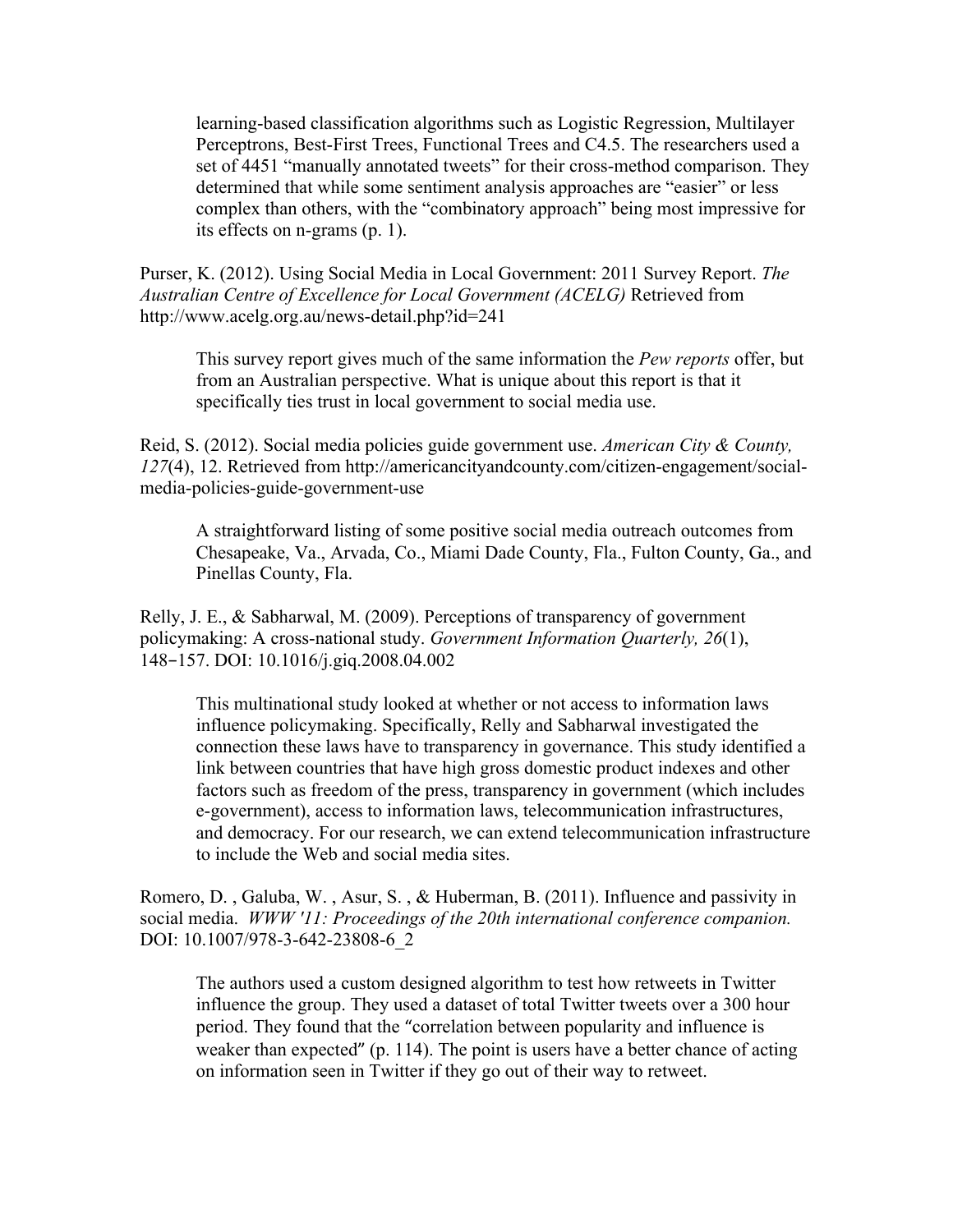Rosica, C (2009). Connecting with constituents, how cities and towns can use social media. *The New Jersey League of Municipalities Educational Foundation* "Friends of Local Government." Retrieved from http://www.njlmef.org/FoLG\_v\_1\_4.pdf

This paper presents social public policy framework that local municipalities in New Jersey can use as guidance when implementing social media.

Rousseau, D. M., Sitkin, S. B., Burt, R. S., & Camerer, C. (1998). Not so different after all: A cross discipline view of trust. *Academy of Management Review, 23*(3), 393–404. DOI: 10.5465/AMR.1998.926617

Rowley, J. , & Johnson, F. (2013). Understanding trust formation in digital information sources: The case of Wikipedia. *Journal of Information Science, 39*(4), 494-508. DOI: 10.1177/0165551513477820

Rowley and Johnson make the connection between trust and the context in which information is provided. They assert that "trust" as a concept is often convoluted in the digital world because it is often used interchangeably with other concepts such as credibility, reliability, and confidence. The authors propose that "in the context of digital information, one of the most challenging theoretical issues is the confusion between the concepts of trust and credibility" (p. 496). Additionally, perceived reliability leads to use of digital information. The authors assert that much research was previously conducted on the credibility of digital information, and they then make the connection between credibility and trust. Simply put, accessibility leads to use, then leads to credibility that in turn fosters trust.

Sallot, L. M., Porter, L. V., & Acosta-Alzuru, C. (2004). Practitioners' web use and perceptions of their own roles and power: A qualitative study. Public Relations Review 30(3), 269–278. DOI: 10.1016/j.pubrev.2004.05.002

Conducted a decade ago, this research examines the power relationship between those that create Web content and those that use it. Sallot, Porter, and Acosta-Alzuru found, "the web empowers practitioners by providing a means for them to communicate directly with their publics, bypassing traditional "filters" and "gatekeepers," such as editors in the news media"  $(p, 273)$ . This bypass of traditional filters is one possible explanation why social media applications are popular. Popularity aside, city authors of social media content would benefit from the PR literature review this research relies on.

Scherman, Andrés, Arriagada, A. and Valenzuela, S. (2015). Student and Environmental Protests in Chile: The Role of Social Media. *Politics* 35 (2), 151-171. Retrieved from http://onlinelibrary.wiley.com/store/10.1111/1467- 9256.12072/asset/ponl12072.pdf?v=1&t=iazm3joe&s=f3f98d782fbe8d4f987f4b763b60e b140d7ec002. DOI: 10.1111/1467-9256.12072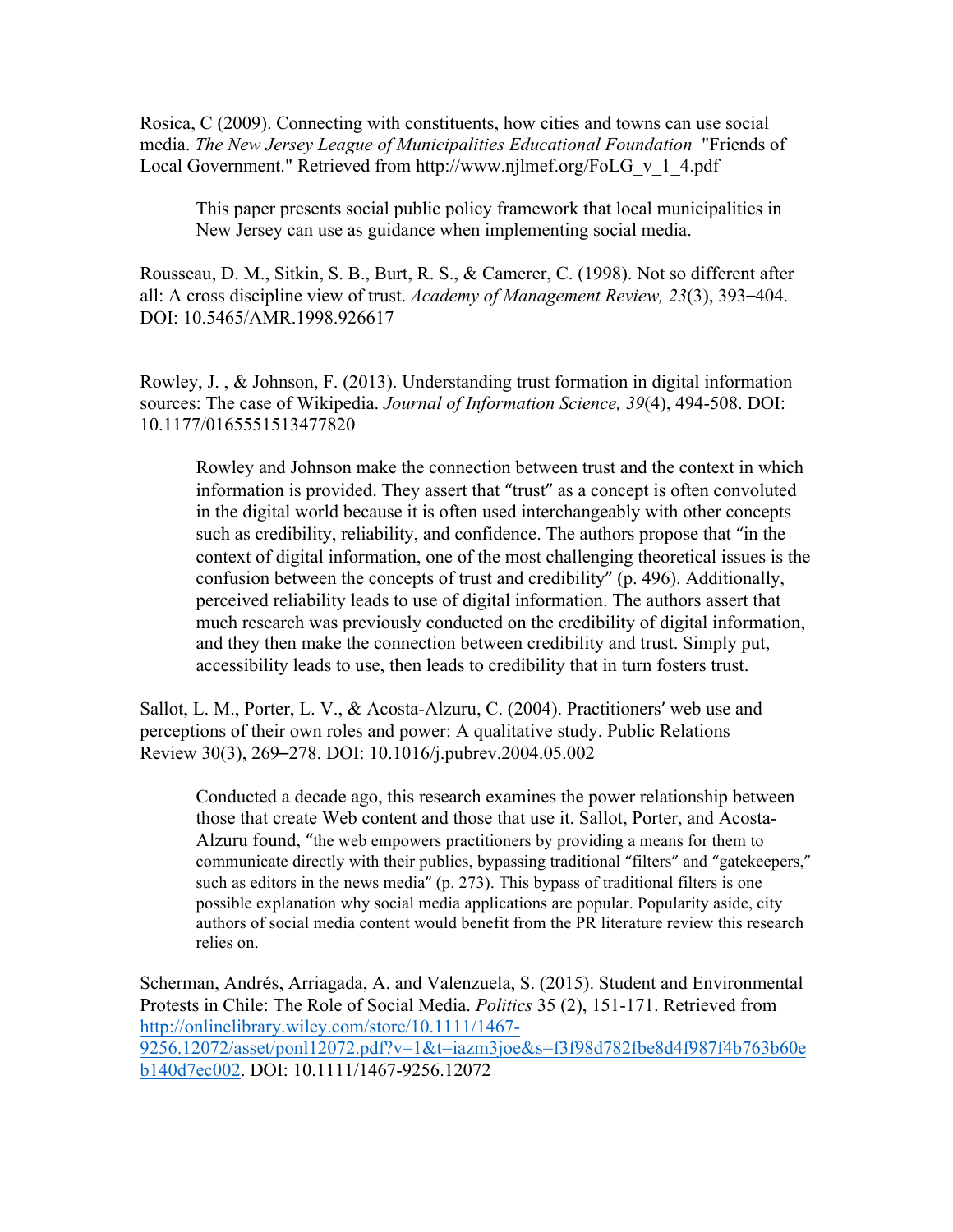Researchers analyze Facebook and Twitter use related to two 2011 protest movements in Chile. Study applied a face-to-face survey for "urban youth (18-29 years old)" (1,737 individuals in total) revealing a positive correlation between social media participation in both movements, "even controlling for other relevant variables (e.g. political interest, ideology and trust)"  $(p. 151)$ . The authors refer to the "social mobilizations and democratization" of the 2011 Arab Spring as contributing to the increased attention to social media outlets as effective forums during opposition movements. The study also found that "the frequency in use of these social media in the 18-29 year old segment is significantly higher than in the adult population" (p. 158). Additionally, while political interest has a positive correlation with participation in social media, institutional trust is negatively correlated with participation (i.e., "the people who took part in the two forms of protests [they measured] did so because of strong mistrust of institutions (particularly political institutions)"  $(p. 163)$ .

Scott, J. K. (2006). "E" the people: Do US municipal government Web sites support public. *Public Administration Review, 66*(3), 341–353. DOI: 10.1111/j.1540- 6210.2006.00593.x

Before social media became a predominant form of internet interaction, many municipalities developed web pages to facilitate better e-services. Yet did this facilitate better direct democracy in the form of e-democracy. Using survey methods, Scott (2006) examined to what extent web sites affect e-participation among 100 of the most populous cities according to the 2000 census numbers. Scott's results showed "very little evidence that U.S. municipal government Web sites support significant public involvement in accordance with direct democracy theory" (p. 349). While the results show a wide range of informational and transactional services available to citizens, the identified Web sites rarely facilitated two-way communication about policymaking.

Shiang, J. , Lo, J. , & Wang, H. (2010). Transparency in e-governance. *ICEGOV '10 Proceedings of the 4th International Conference on Theory and Practice of Electronic Governance,* 268-273. DOI: 10.1145/1930321.1930377

This research paper presents findings of a survey study conducted among 137 CIOs at Government agencies in Taiwan. Of interest to our study is that it was primarily by the individual agencies with IT performing a supporting role. Taiwan's agency web pages were created under the mandate of Openness of Government Information Act of Taiwan. Stating "integrated government websites serve to change the legitimacy of the government from a congressional transmission belt model to a participatory mode"  $(p. 270)$ , the authors found a connection between transparency in governance and information accessibility.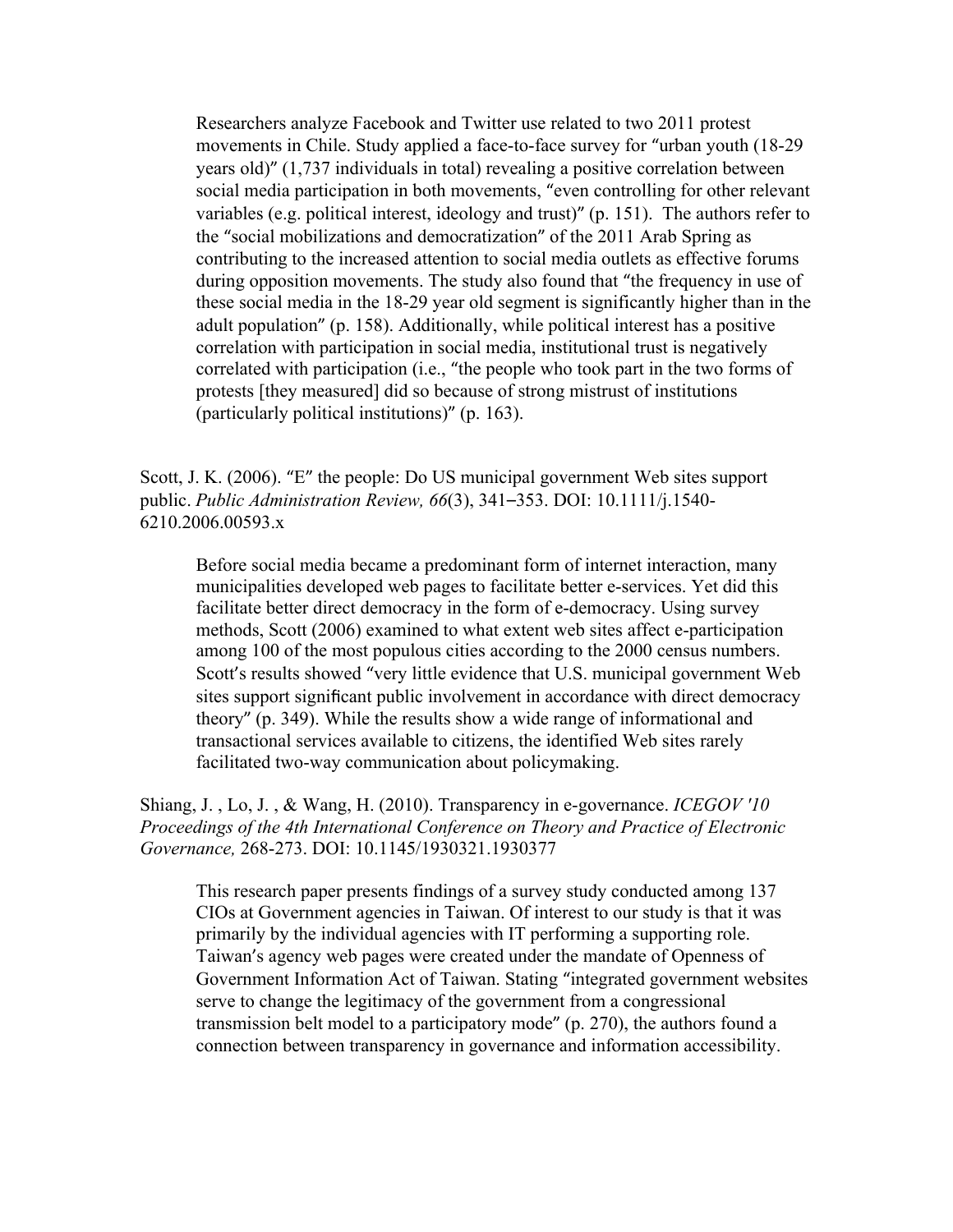Shneiderman, Ben. (2015). Building Trusted Social Media Communities: A Research Roadmap for Promoting Credible Content. in *Roles, Trust, and Reputation in Social Media Knowledge Markets,* 35-43. DOI: 10.1007/978-3-319-05467-4\_2

This chapter provides a "defining framework for discussing the social, technical, and content foundations that encourage trusted contributors to contribute credible content to social media communities," acknowledging that any component (e.g., contributors, content, resources, organizations) has an opportunity to be "undermined." The author cites inspirational and committed leadership as having a pronounced, positive effect on social media outcomes in a variety of settings, including government.

Small, T. A. (2012). e-Government in the age of social media: An analysis of the Canadian Government's use of Twitter. *Policy & Internet*, 4(3-4), 91-111.

This article explores how Canadian government departments and agencies make use of Twitter, and how such use complies with service delivery oriented egovernment. Small outlines the Canadian federal government's transition from a Web 1.0 framework to providing e-government services in a Web 2.0 arena. The research entailed a "content analysis" of tweets produced by government and agencies during March 2011. A type-based coding scheme was used to classify "tweets as either being oriented towards service delivery or democratization" (p. 96). Results indicated that despite the government's promotion of its commitment to e-government principles, their use of Twitter does not orient towards democratization.

Smith, M. (2010). Building institutional trust through e-government trustworthiness cues. *Information Technology & People, 23*(3), 222-246. DOI: 10.1108/09593841011069149

This is a case study of two e-services implemented in Chile. Although this paper is looking at South America, it offers some theoretical background on the attributes associated with "trust."

Spellman, S. (2010, September 22). Heading off disaster, one tweet at a time. *CNN Tech CNN.com* Retrieved from http://www.cnn.com/2010/TECH/social.media/09/22/natural.disasters.social.media/index

.html?\_s=PM:TECH

The article highlights how FEMA uses social media feeds for up-to-date information, usually before official word is published. Spellman notes that many social media feeds are not allowed on official government terminals. This indicates that these agencies do not trust public information.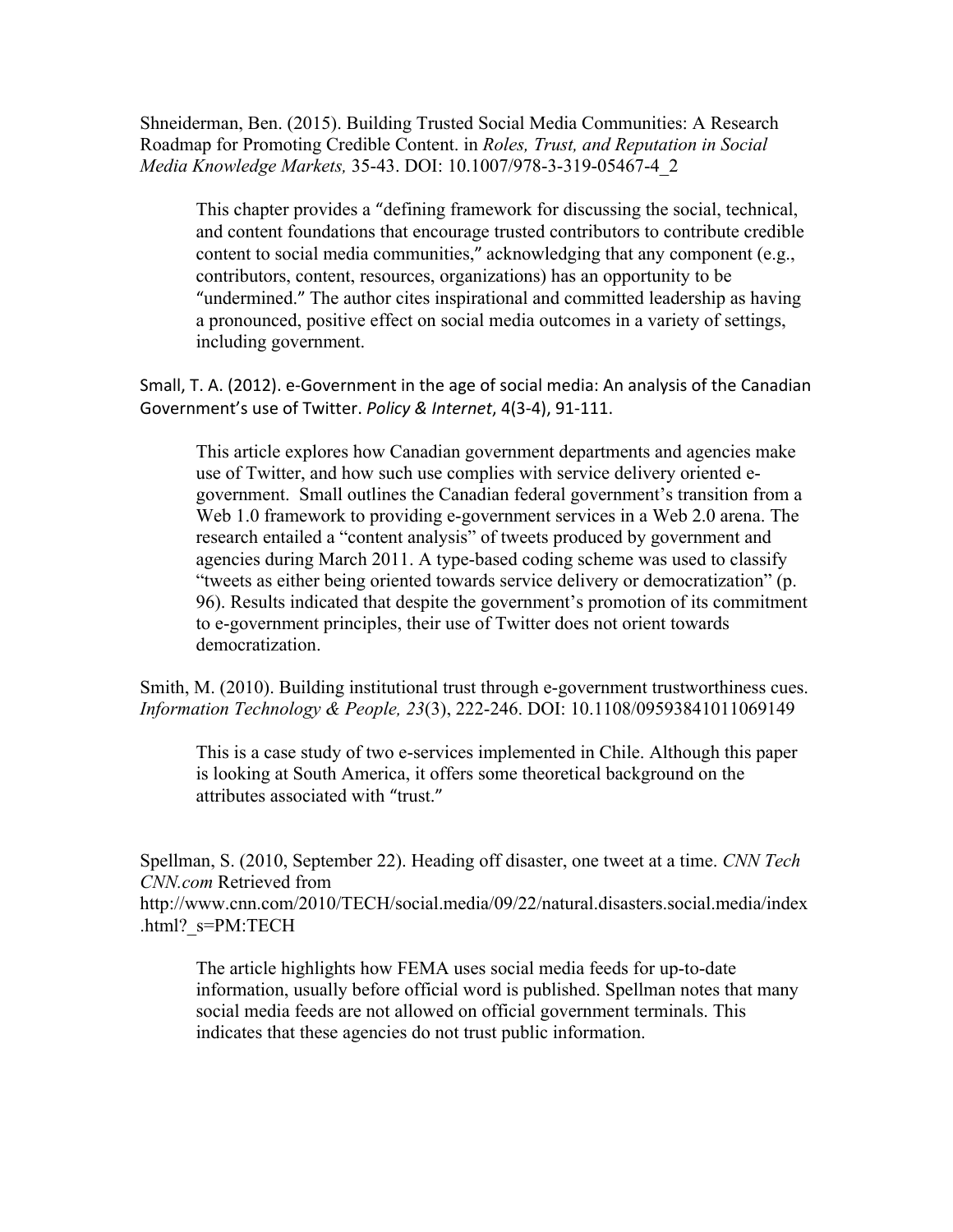Stamati, Teta, Papadopoulos, T. & Anagnostopoulous, D. (2015). Social Media for Openness and Accountability in the Public Sector: Cases in the Greek Context. *Government Information Quarterly* 32 (1), 12-29. DOI: 10.1016/j.giq.2014.11.004

This paper analyses the relationship between social media use by government and openness and accountability in Greece. The authors conducted a "qualitative case study" of openness and accountability in governance, particularly in the Greek context of social media policy and initiatives. Semi-structured interviews with public policy makers, executives, and relevant stakeholders (public and private) supplement the researchers' analysis of social media, focusing on the functionality affordances (e.g., communicability, visibility, interactivity, collaborative ability, anonymity) of various initiatives (e.g., "Cl@rity," "Governmental portal Hermes," "Startup Greece") and how they measure according to openness and transparency.

Stephen Harper Plumbing Record Lows on Trust, Direction, and Approval (October 29, 2013). *EKOS Politics.* Retrieved from

http://www.ekospolitics.com/index.php/2013/10/stephen-harper-plumbing-record-lowson-trust-direction-and-approval/

*EKOS Politics* published a report in October 2013 that indicated similar discontent with Canadian Federal politicians that the U.S. frequently shows in similar reports. The right track wrong track numbers are reversed. 62 % say the country is on the wrong track while only 29% think the Canadian Government is on the right track. The data in this report reflects similar trends in the U. S.

Stewart, K.J., (2003). Trust transfer on the World Wide Web. *Organization Science, 14*(1), 5–17. DOI: 10.1287/orsc.14.1.5.12810

In the context of the buyer-seller relationship, Stewart identified two elements of this partnership that include trusting intentions and trusting belief. When a patron buys something, there is a reasonable trust that he/she will receive what the seller said he/she would sell them. The buyer adheres to **trusting intentions,** while the trusting **beliefs.** The research focused on the cognitive processes behind "trust transfer" on the Web. Building on this relationship, one of Stewart's hypotheses states, "the greater the perceived similarity between an unknown target and a trusted target, the more positive the initial trusting beliefs about the unknown target will be"  $(p. 7)$ .

Stvilia, B., Mon, L., & Yi, Y. J. (2009). A model for online consumer health information quality. *Journal of the American Society for Information Science and Technology*, *60*(9), 1781-1791. DOI: 10.1002/asi.21115

Looking at the quality of online health information, the authors found that 80% look for quality assurance markers on Web pages (p. 1786). Carrying this over into our research would mean a study of the accuracy of information posted on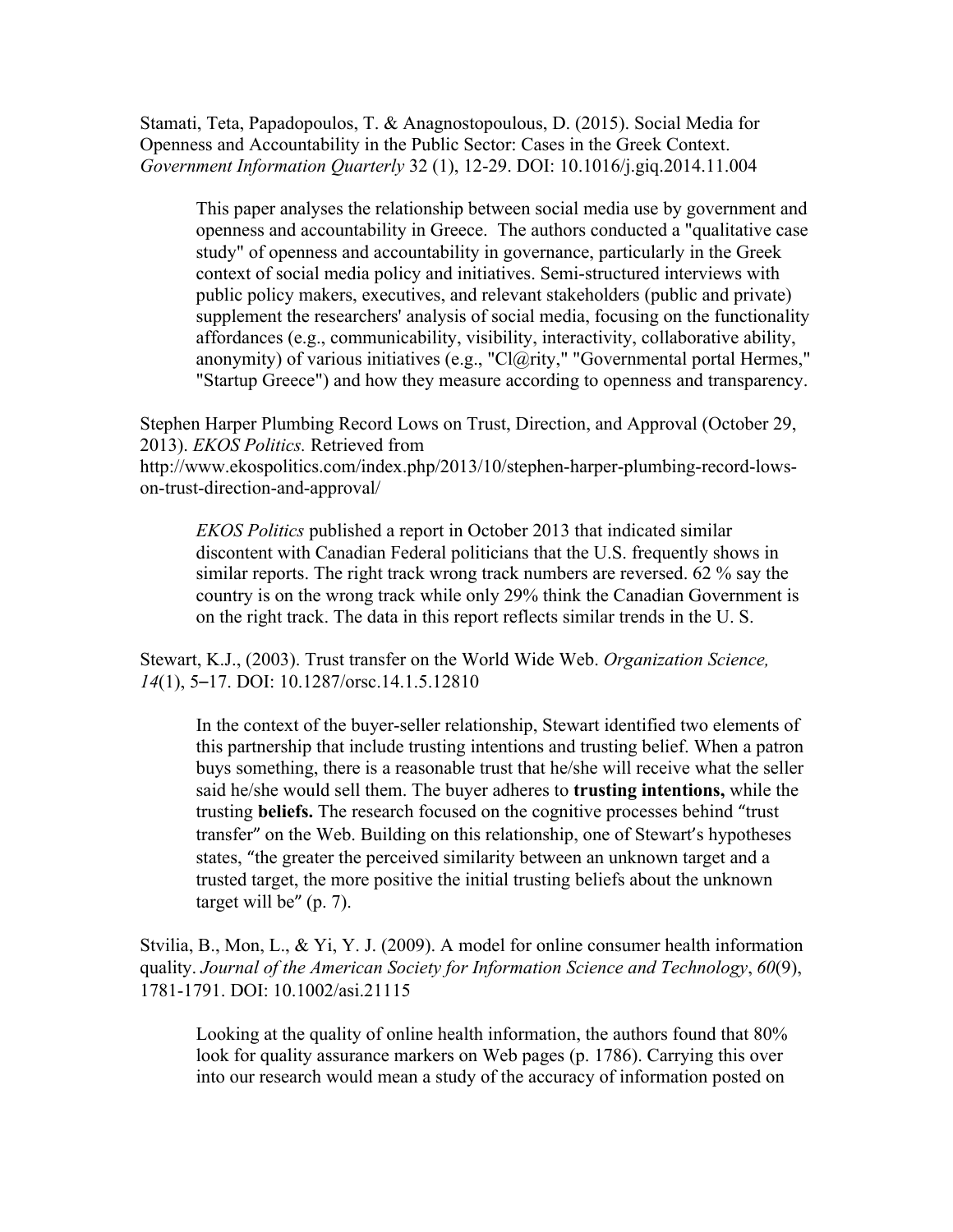official government social media sites. Nonetheless, the digital mode of information delivery becomes as important as the information.

Thomas, C. (1998). Maintaining and restoring public trust in government agencies and their employees. *Administration & Society, 30*(2), 166-193. DOI: 10.1177/0095399798302003

Although Thomas investigates government institutions in a broad sense, the research question that runs throughout this article is, "what can we do to maintain, restore, or create public trust in government agencies and their employees" (p. 167). That said, Thomas identifies three types of trust, fiduciary, mutual, and social trust. Understanding each of these will allow greater understanding of the link between social media and trust in government. We should pay particularly close attention to Thomas's discussion on social trust. Published in 1998, at time when a large part the internet was still lamenting in clunky read-only web pages, this article offers insight into the social trust dynamic that will dominate social media in the future.

Tolbert, C., & Mossberger, K. (2006). The effects of e-government on trust and confidence in government. *Public Administration Review, 66*(3), 354-369. DOI: 10.1111/j.1540-6210.2006.00594.x

Tolbert and Mossberger highlight 2001 Pew Survey data that shows e-government influences users' attitudes but does not affect the trust factor. They state that previous interpretation of the data did not take into account other factors that may have influenced trust in e-government. Essentially, Tolbert and Mossberger looked for positive factors related to trust, concluding: "The evidence suggests that e-government can increase process-based trust by improving interactions with citizens and perceptions of responsiveness" (p. 354).

Turcotte, Jason, York, C., Irving, J., Scholl, R. M. & Pingree, R. J. (2015). News Recommendations from Social Media Opinion Leaders: Effects on Media Trust and Information Seeking. *Journal of Computer-Mediated Communication.* Retrieved from http://onlinelibrary.wiley.com/doi/10.1111/jcc4.12127/full. DOI: 10.1111/jcc4.12127

This article analyses public trust in the context of traditional news outlets as well as in generalized social media (i.e., Facebook) communities. Research includes a survey-based experiment with 364 undergraduate (18 to 36 years) respondents. Researchers find that content recommendations made by respondents' Facebook friends "improve levels of media trust" and encourage respondents to continue following that particular media outlet in the future. This effect is heightened "when the real-life friend sharing the story on social media is perceived as an opinion leader." Study finds that information-seeking intent correlates with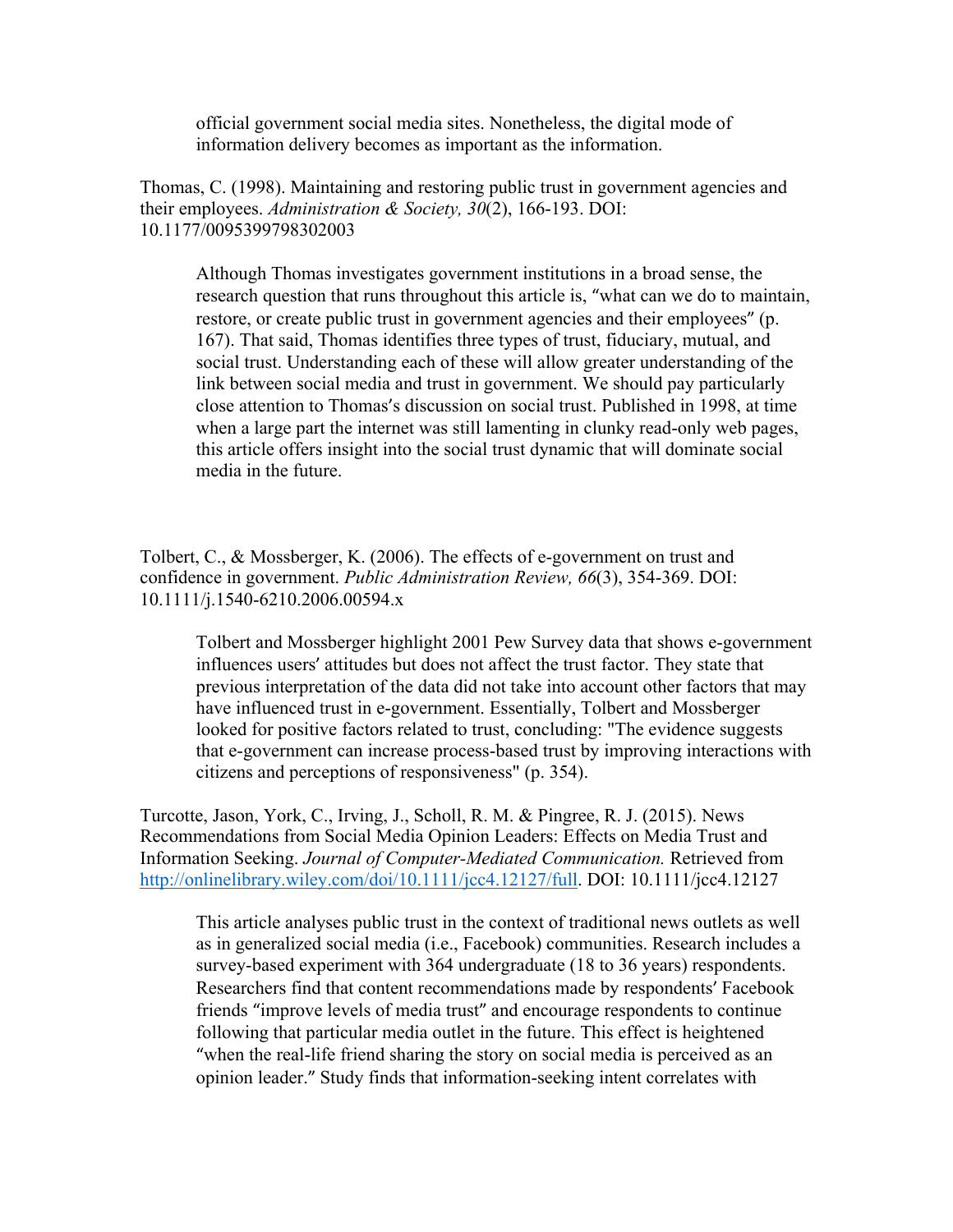recommendations from trusted opinion leaders in one's personal social community.

Valenzuela, S., Park, N., & Kee, K. F. (2009). Is There Social Capital in a Social Network Site?: Facebook Use and College Students' Life Satisfaction, Trust, and Participation. *Journal of Computer*-*Mediated Communication, 14*(4), 875-901. DOI: 10.1111/j.1083-6101.2009.01474.x

In the literature review, the authors make a nuanced argument that users of Facebook would not likely have people on their friends lists that they do not trust. Leveraging this with research on group personality theory, the authors point out Facebook profiles reflect personal characteristics of individuals they either trust or mistrust. Therefore, "social trust and Facebook use may have a reciprocal relationship" (p. 878). Later in the review, by pointing out the interactive nature of SSNs, the authors differentiate between internet use that displaces social capital development and internet use that encourages it. The former would include actions that discourage social interaction. Their point is users will bring their own expectation of how he/she will use the Internet to using the internet, and state "the features of Facebook allow for the production and maintenance of both strong ties and weak ties and, by extension, can influence positively users' life satisfaction, trust and public participation" (p. 881). This research points out that Facebook is designed to encourage social interaction. This combined with the industry-wide definition of Web 2.0 applications fostering interaction between online actors means that these applications foster the development of social capital.

Vicente, M. & Novo, A. (2014). An empirical analysis of e-participation. The role of social networks and e-government over citizens' online engagement. *Government Information Quarterly 31* (3), 379-387. DOI: 10.1016/j.giq.2013.12.006

In this article, the authors explore what factors influence e-participation, especially regarding issue-related concerns, petitions and consultations. With traditional participation, it is well established that the more resources a person has the more likely they are able to participate. Granted this is different from traditional views of grassroots organizations and the like, and for some scholars they have found that those with fewer resources participate at a similar frequency. The authors cite four major advantages to using the internet for participation: "(i) it makes easier and faster for people to get information on public issues; (ii) it also facilitates the engagement in political participation by reducing the cost of social pressure: an individual can privately sign a petition on a controversial issue from his computer at home; (iii) individuals can themselves encourage the participation of others through online platforms such as Change.org or by disseminating information through their social networks; (iv) furthermore, the internet facilitates activism at the global scale and complements today's social repertoire of collective action" (p. 381).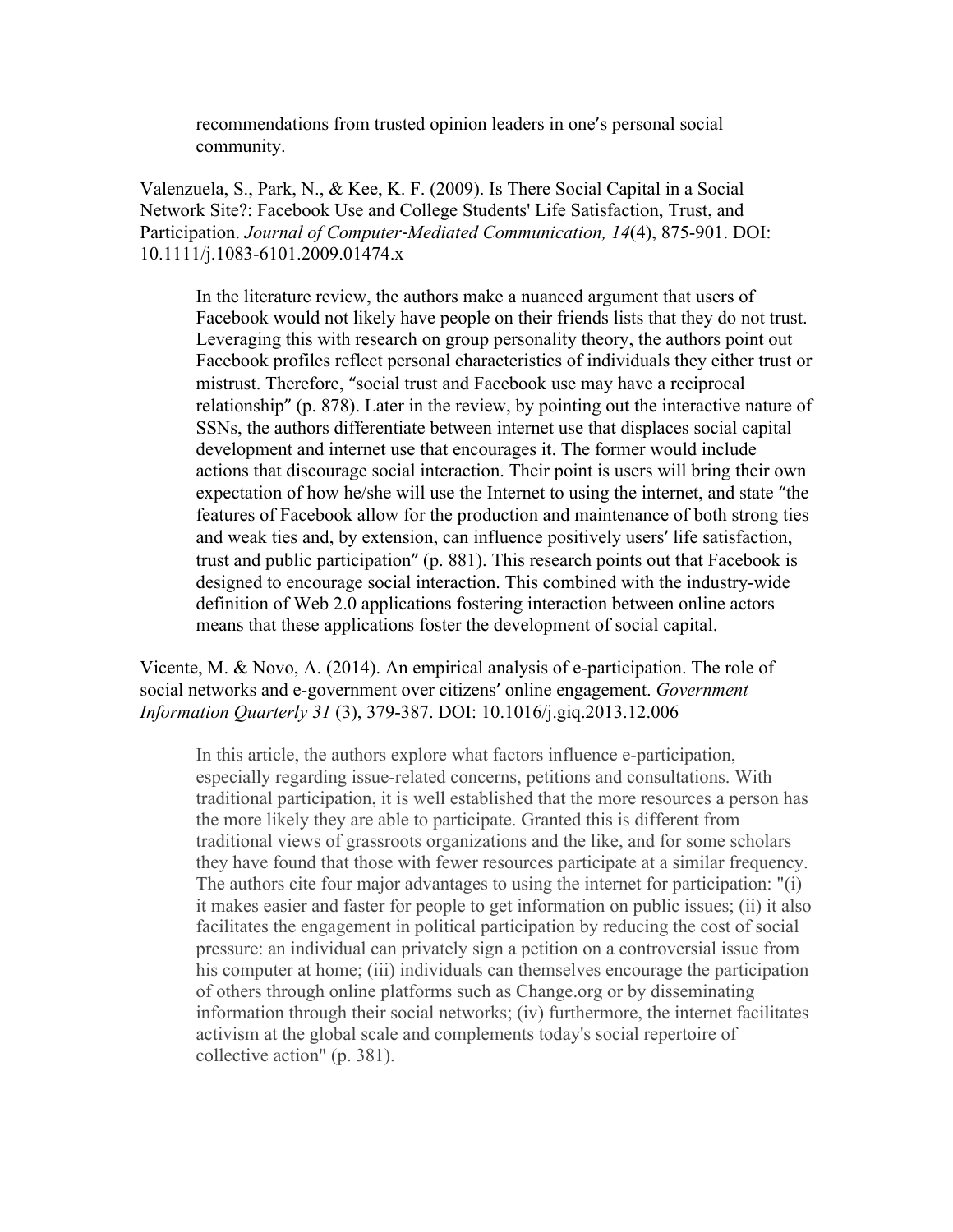Volken, T. (2002). Elements of Trust: The cultural dimensions of internet diffusion revisited, Electronic Journal of Sociology 6(4). Retrieved from http://www.sociology.org/content/vol006.004/volken.html

Volken suggests that trust is fundamental to the success of technological advancements. More to the point, "trust as a cultural resource raises the overall innovative capacity of a social system, since it allows economic and also political agents to take advantage of their extended potential for action" (para. 6). If we apply this to social media Volken suggests that socio-economic and socioinstitutional processes accelerate the popularity of social media as a technological advancement. Therefore, we can imply that the success of today's social media platforms means there is at least some trust already present.

Wang, Y.D.,& Emurian, H.H. (2005). An overview of online trust: Concepts, elements, and implications. *Computers in Human Behavior, 21* (1), 105. DOI: 10.1016/j.chb.2003.11.008

The authors contend that "trust is often conceptualized by researchers according to the features of a particular context"  $(p. 108)$ . They also make a critical connection with philosophy, identifying interpersonal trust and morality into the equation. Additionally, Wang and Emurian state "spontaneous sociability engendered by trust is a mechanism by which values are shared and confirmed among group members" (p. 109).

Warren, A., Sulaiman, A. & Jaafar, N. (2014). Social media effects on fostering online civic engagement and building citizen trust and trust in institutions. *Government Information Quarterly* 31 (2), 291-301. DOI: 10.1016/j.giq.2013.11.007

This study investigates the propensity for social media to influence online civic engagement initiatives and increase trust in government, police and justice systems. In the literature review, the authors expound on predictors of online civic engagement (e.g., group incentives) as well as differences in terminology between trust, trust propensity, and trust in institutions (p. 292). They proposed multiple hypotheses related to the aforementioned "predictors" on which they based their resulting survey. Malaysia provided the context for the study whereby the researchers targeted "active Facebook users who are adult citizens working in geographical areas with high social media and internet penetration (MCMC,  $2012$ )" (p. 294). Following distribution of 1,000 surveys, the response rate was just over 50% (515 responses). The authors also conducted post-hoc interviews with ten "social activists" for a more robust analysis (p. 294). Results of the study indicate that heightened transparency on behalf of government institutions is strongly correlated with citizen trust. The authors highlight the importance of "user-friendly" social media (e.g., Facebook pages) such that the public is able to organize their own activities with government support (p. 300).

Welch, E. W., Hinnant, C. C. and Moon, M. J. (2005). Linking Citizen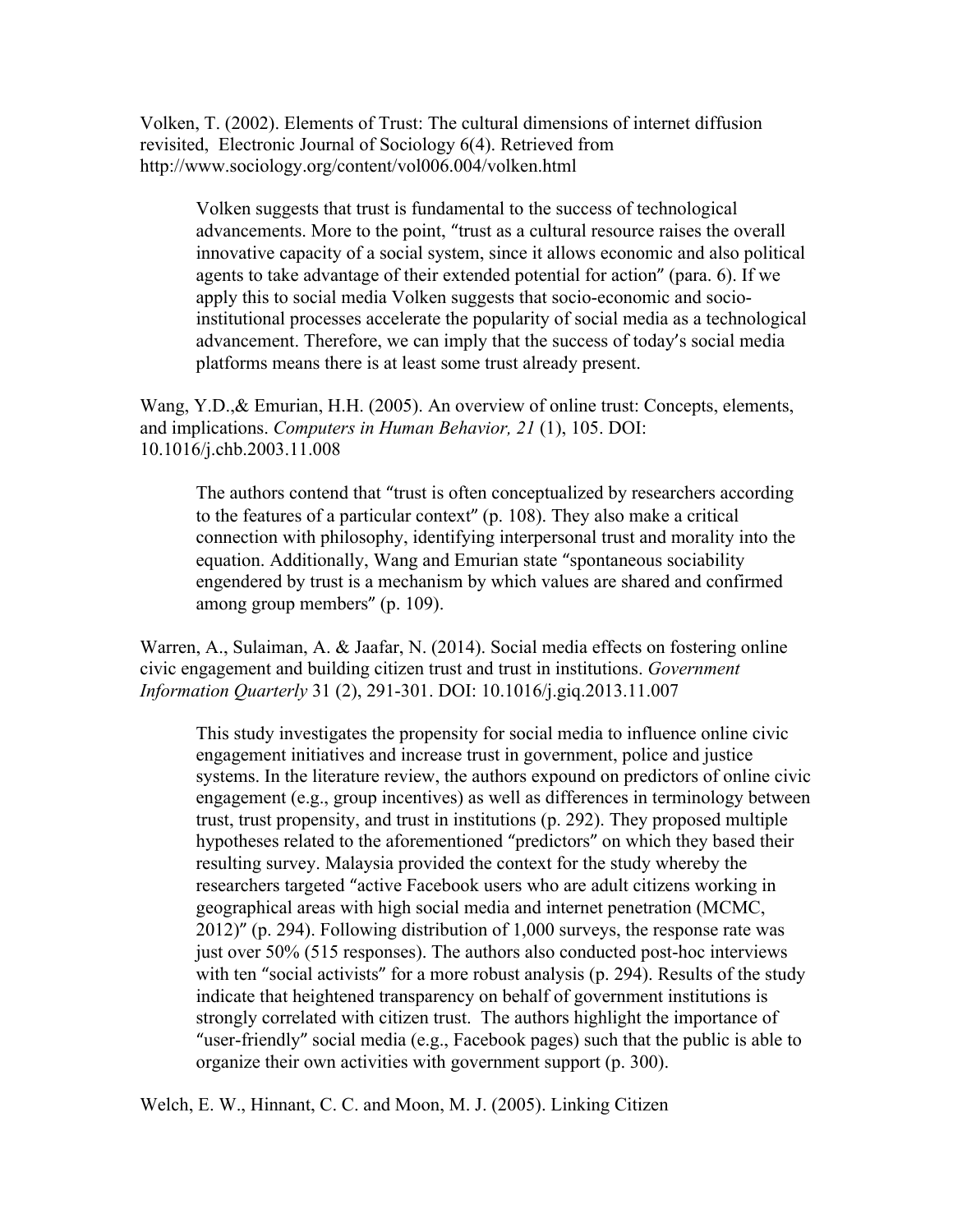## Satisfaction with E-Government and Trust in Government. *Journal of Public Administration Research and Theory 15*(3). 371–391. DOI: 10.1093/jopart/mui021

Although this article is eight years old, it relates a crucial observation that is related to the Itrust project—governments are using e-government to deliver information and are not using the full capabilities of two-way communication prevalent in a Web 2.0 digital realm. Today these technologies are the many social media platforms that allow users two-way communication. Particularly, the authors note that "the extent to which citizens recognize and are satisfied with egovernment strategies is not clear; nor is it clear that there is a connection between satisfaction with e-government and trust" (p. 372). The authors used 2004 National Election Studies (NES) data from the University of Michigan to examine various elements that affect trust in government.

West, D. M. (2000). Assessing E-government: The Internet, Democracy, and Service Delivery by State and Federal Governments. *NASA Wiki: Federal Knowledge Management Workgroup*. Retrieved from http://wiki.nasa.gov/federal-knowledgemanagement-working-group-kmwg/files/2013/06/e0001298.pdf

This article reports on survey data collected from U.S. federal government agencies' use of e-government in 2000, and could be a baseline for our study. This is important because the data collected is largely within the context of Web 1.0. Studying the transition from Web 1.0 to Web 2.0 will give us insight into what is going on in our brains that sways our opinions about trust in local governments.

Woodcock, N. , Broomfield, N. , Downer, G. , & Starkey, M. (2011). The evolving data architecture of social customer relationship management. *Journal of Direct, Data and Digital Marketing Practice, 12*(3), 249-266. DOI: 10.1057/dddmp.2010.45

From marketing and sales perspectives, this paper introduces social customer relationship management (SCRM). This type of management could be part of an overall information governance strategy that engages the public in co-production. Particularly, the authors concluded "one of the opportunities presented by social media is that if a brand places relevant 'content' in the right places in the social cloud, it will attract interest and may develop 'fans'. It can then listen to and interact with these fans without ever having to identify them individually or manage them through a database" (p. 254). How is this relevant to trust in social media? If governments look at their relationships with their constituents from SCRM, it would reinforce the trust relationship. In short, governments can reinforce their "brand" identity with the public in the same ways retail organizations do.

Yu, H., & Robinson, D. (2012). The New Ambiguity of' Open Government. *Princeton CITP/Yale ISP Working Paper*. DOI: 10.2139/ssrn.2012489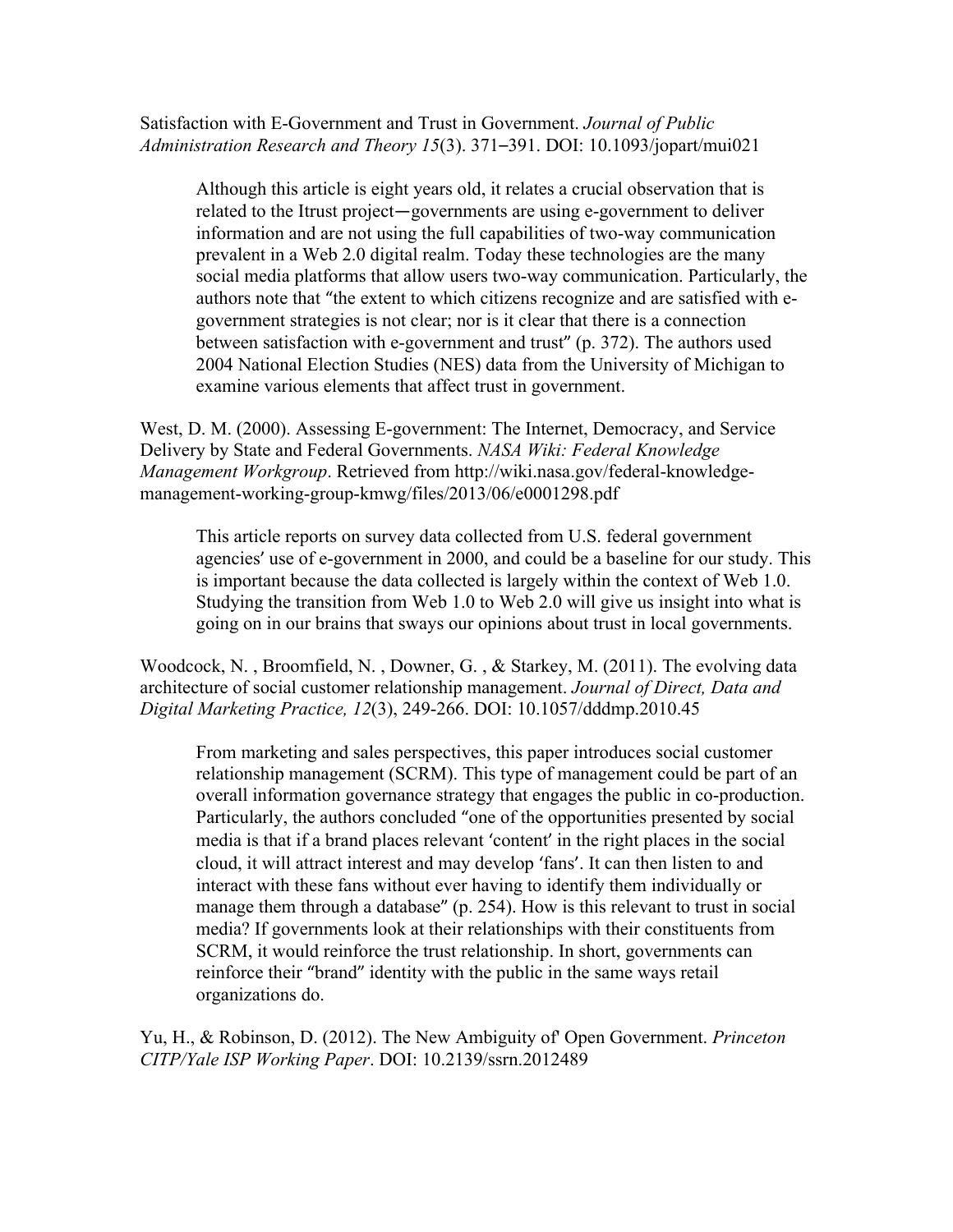Open government not only means easy access to information. Arguably, the most important aspect of open government is access to policymaking debates and decisions. This articles seeks to separate "the politics of open government from the technologies of open data" (p. 178). Because there is a difference between "open data" and "open government," Yu and Robinson propose there is ambiguity regarding the definition of open government. This ambiguity comes in part from confusing data easily available with the use of technology as "open." Even authoritarian regimes might provide access to things like bus schedules. This is open data. Conversely, open government, at least from the Obama Administration's open government initiatives, relies on three principles: transparency, participation, and collaboration.

With social media we have both open data and open government. How is the disclosed data structured, organized, and published? We describe the data itself as being on a spectrum between *adaptable* and *inert*, depending on how easy or hard it is for new actors to make innovative uses of the data. The other dimension describes the actual or anticipated benefits of the data disclosure; the goals of disclosure run on a spectrum between *service delivery* and *public accountability"* (p. 182).

Zakaria, P. (2013). Is corruption an enemy of civil society? The case of central and eastern Europe. *International Political Science Review, 34*(4), 351-371. DOI: 10.1177/0192512112466880

This article notes that Communism in Eastern Europe fostered a lack of trust in government institutions. This was by design so citizens would only rely on the centralized Communist rulers for services. Teasing this out a bit more, the literature review in this article mentions that this lack of trust in institutions carries over to large organized groups, and that citizens "engage more in close networks of friendship" (p. 352). Moreover, social media sites encourage these networks of friendship. The point of this article is that corruption in many of the smaller government institutions in Eastern Europe that rose up after the fall of the Soviet Union, replaced the traditional boundaries of mistrust in institutions that were in place during Communist rule. The implications are that Communism and corruption act as antecedents when developing polices and applications that encourage open e-government. Therefore, the networks of friends on social media sites encourage the formation of trust in e-government.

Zavattaro, S. (2013). Social media in public administration's future: A response to Farazmand. *Administration & Society, 45*(2), 242-255. DOI: 10.1177/0095399713481602

This article makes some crucial observations about the current state of social media in the PR discipline. Particularly, Zavattaro maintains that the technology that makes social media possible is underutilized. Although this is a PR peerreviewed response to another PR article, Zavattaro connects the fact that there are some crucial records management aspects the discipline. Because e-government